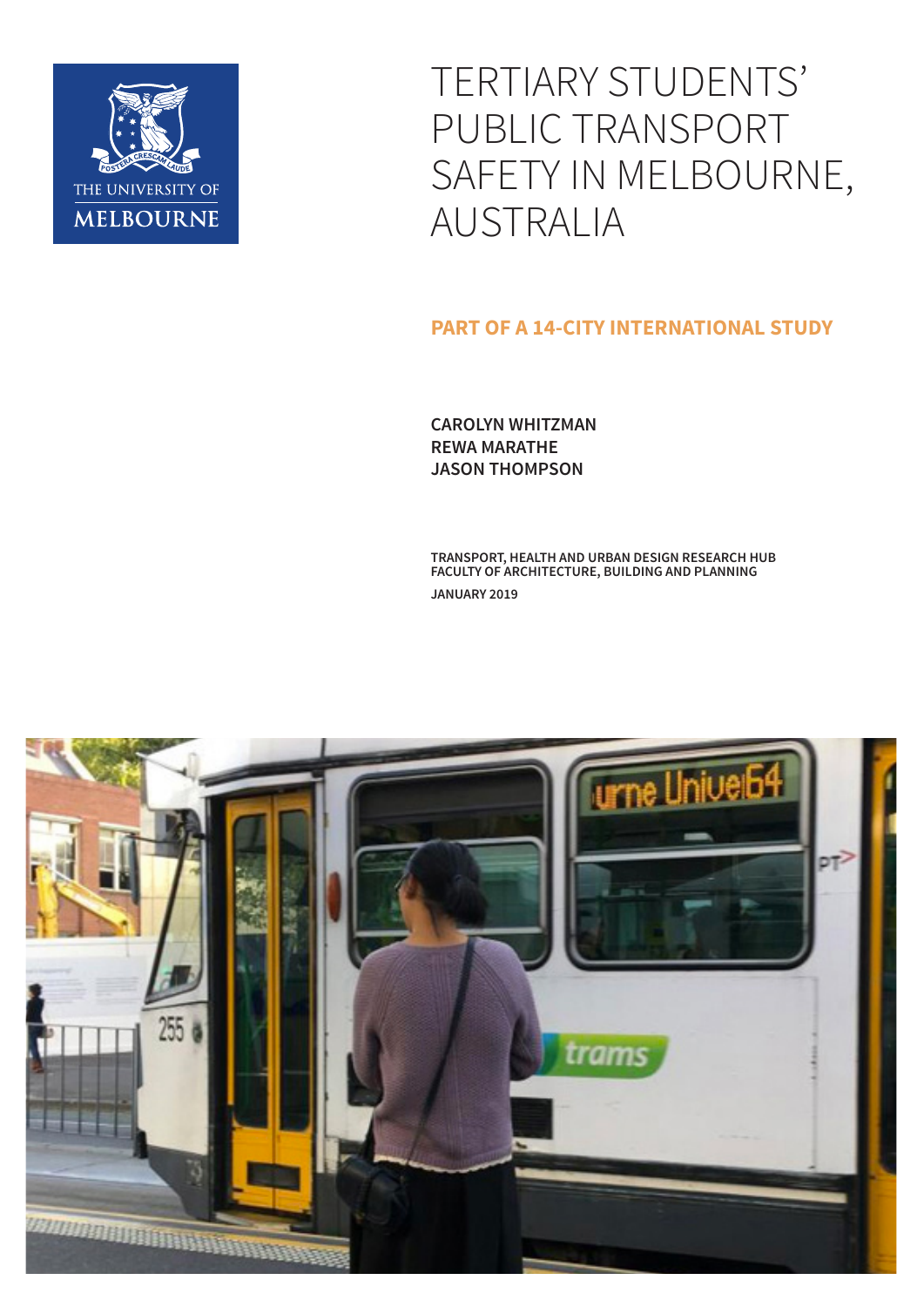### SUMMARY

This report summarizes the results of a survey of 517 tertiary students in Greater Melbourne on public transport safety. The Melbourne survey was part of a 14-city international study on this topic.

In line with other recent research in this area, we found extremely high rates of victimisation in relation to public transport. **Almost four fifths (79.1%) of female students surveyed and an equivalent proportion of LGBTI+ students, said that they had been the victims of unwanted sexual gestures, comments, advances, exposed genitals, groping, or being followed on public transport over the previous three years. Over half (51.7%) of men reported having been victimised.**

**Only 5.7% of those who had been victimised reported this to anyone in authority.** This is hardly surprising. The public safety messages from police, transport authorities, and tertiary educational institutions do not encourage reporting incidents, instead providing information that emphasizes the responsibility of potential victims to protect themselves.

**A large proportion of female students report a climate of fear on public transport**. A little less than half (45.1%) of female students report feeling 'rarely' or 'never' safe on public transport after dark, as compared to 11.3% of men. A similar proportion of women (43.4%) say they use a plethora of behaviours (from avoiding certain lines and stops, to ensuring they are met at a stop, to constant alertness) to mitigate their risk of victimisation. A little less than half (45.4%) of female students report fear of victimisation as a reason keeping them from using public transport.

While concerns around infrequent, unreliable, poorly coordinated, and overcrowded services were seen as bigger concerns than safety by all users, women were less likely to use all modes and more likely to drive cars and use ridesharing services than men, at least partially because of night time concerns.

The report concludes with recommendations that put the onus on public transport authorities and providers, police, and tertiary educational institutions to embark on a coordinated campaign to encourage reporting of offences and prosecution of offences.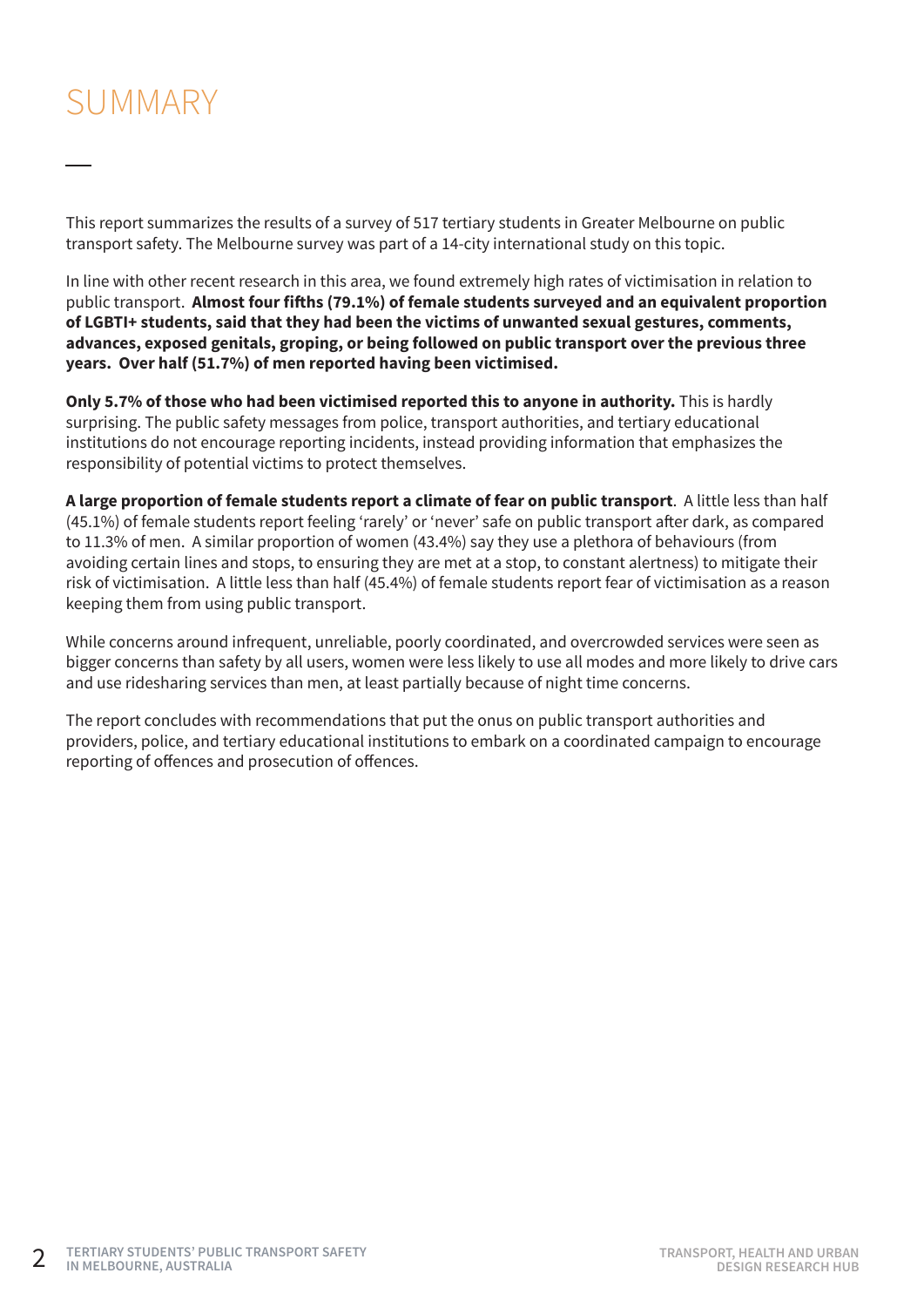## TABLE OF CONTENTS

 $\overbrace{\hspace{27mm}}^{}$ 

|    | 1. Introduction                                                 |                                                                              | 4  |
|----|-----------------------------------------------------------------|------------------------------------------------------------------------------|----|
|    | a.                                                              | The Research: Tertiary students' safety on public transport                  | 4  |
|    | b.                                                              | The Melbourne Context: An increasingly international 'knowledge city'        | 5  |
|    |                                                                 | highly economically dependent on tertiary students                           |    |
|    | C.                                                              | Public Transport Provision in Greater Melbourne: A tale of two cities        | 7  |
|    |                                                                 | d. Public Transport Governance: Who is in charge of safety?                  | 8  |
|    |                                                                 | 2. Tertiary students' safety on public transport: an intersectional approach | 11 |
|    |                                                                 | a. International Research                                                    | 11 |
|    |                                                                 | b. Previous Australian and Melbourne research                                | 12 |
|    | 3. Results - Use of Public and Private Transport                |                                                                              | 15 |
|    | a.                                                              | Methods                                                                      | 15 |
|    |                                                                 | b. Gender, Sexuality, 'Race' and Age of Respondents                          | 16 |
|    |                                                                 | c. Location of Respondents' Homes, Commuting Times and Modal Choice          | 18 |
|    | 4. Results - Results: Experiences of Crime, Harassment and Fear |                                                                              | 22 |
|    | a.                                                              | <b>Experiences of Victimization</b>                                          | 22 |
|    |                                                                 | b. Reporting Assault and Harassment                                          | 24 |
|    |                                                                 | c. Fear and Avoidance                                                        | 26 |
|    |                                                                 | d. Safety and Transport Mode Choice                                          | 28 |
|    |                                                                 | e. Respondents' Recommendations for Improvement                              | 29 |
| 5. | <b>Discussion and Recommendations</b>                           |                                                                              | 30 |
|    | a.                                                              | Rates of self-reported victimisation and fear experienced by                 |    |
|    |                                                                 | tertiary students                                                            | 30 |
|    | b.                                                              | The Influences of gender, sexuality and ethnicity                            | 31 |
|    | C <sub>1</sub>                                                  | Consequences of Victimization and Fear                                       | 31 |
|    |                                                                 | d. Whose problem is it and what are the solutions?                           | 32 |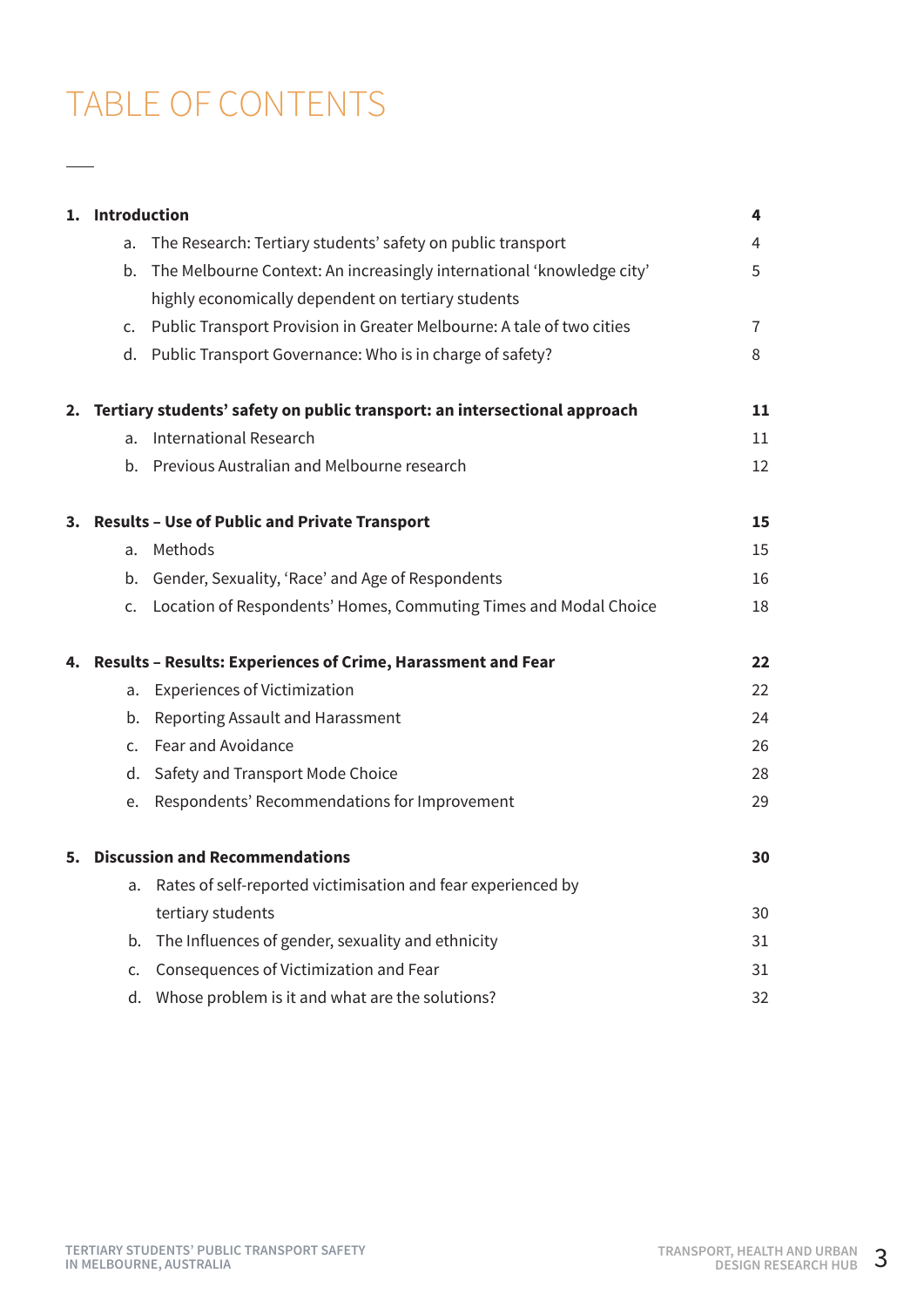# 1 INTRODUCTION

#### **THE RESEARCH: TERTIARY STUDENTS' SAFETY ON PUBLIC TRANSPORT**

In June 2018, the worst-case scenario for women using public transport happened in Melbourne. Eurydice Dixon, a 23-year-old woman, took a tram home at 11 pm from performing stand-up comedy in downtown Melbourne. She was walking from the tram to her home, through a well-used park just north of the central city, when she was overtaken, attacked, raped and murdered, allegedly by a young man who had stalked her after her performance (Smith 2018). In January 2019, a similar worst-case scenario occurred, when Aiia Maasarwe, a 21-year-old Palestinian-Israeli exchange student, was also raped and murdered, 100 metres from the tram she took home from downtown Melbourne (ABC News, 2019).

The immediate response from the police after the murder of Eurydice Dixon was to put the onus on potential victims. "Make sure you have situational awareness. Be aware of your own personal safety. If you've got a mobile phone, carry it; if you've got any concerns, call the police," they said in a public announcement to other women (Eurydice Dixon was carrying a phone and her last text told her boyfriend that she was nearly home). Similarly, Aiia Maasarwe was also on her phone to her sister as she was attacked. As Sally Rugg, the Executive Director of Change.org pointed out, these messages "suggest that the police can't stop men from raping people, so it's up to the women to take precautions, which is insulting to men, unhelpful and untrue." (Smith 2018). Many women pointed out that despite intimate partner violence being more common than victimization by a stranger, everyday harassment by men creates a climate of fear in public space. Women constantly police themselves to avoid being blamed for male violence, by authorities who are supposed to support their safety. The continuum between 'everyday' misogynist behaviour and violence was further underlined when the site of Eurydice Dixon's death was vandalised just before a vigil held in her memory the following week, and abusive messages left on the Facebook page of the organizers (Alcorn 2018).

**Mobility, as freedom of movement, is a human right**. The legal emphasis in the past has been the ability to move from one jurisdiction to another rather than on intra-city commuting (UN 1948: right 13, Blomley 1994), but there is increasing interest in a rights-based approach to mobility within the city (Urry 2016, Sheller 2016, Coggin and Pieterse 2016). **Security of the person is also upheld by the UN Declaration of Human Rights** (1948: right 3). The ability to travel freely within a city, without risk of bodily harm, is necessary to develop educational and economic capabilities, and experiencing a sense of control over one's environment is essential for full development of wellbeing (Nussbaum 2011). However, the unequal politics of mobility often affects speed, mode, safety, and comfort of journeys, with intersectional aspects of gender, age, ethnicity, sexual orientation, income, and abilities affecting use and experience of urban transport (Cresswell 2010; Whitzman, 2013, Ceccato 2013, Loukaitou-Sideris, 2015).

This report analyses the responses of 517 tertiary students in Melbourne, Australia, to a survey on experiences and perceptions of crime on public transport undertaken April-June 2018. It is part of a 14-city global victimisation study, **the first cross-cultural study to focus on college students' experiences of gender, crime and mobility.**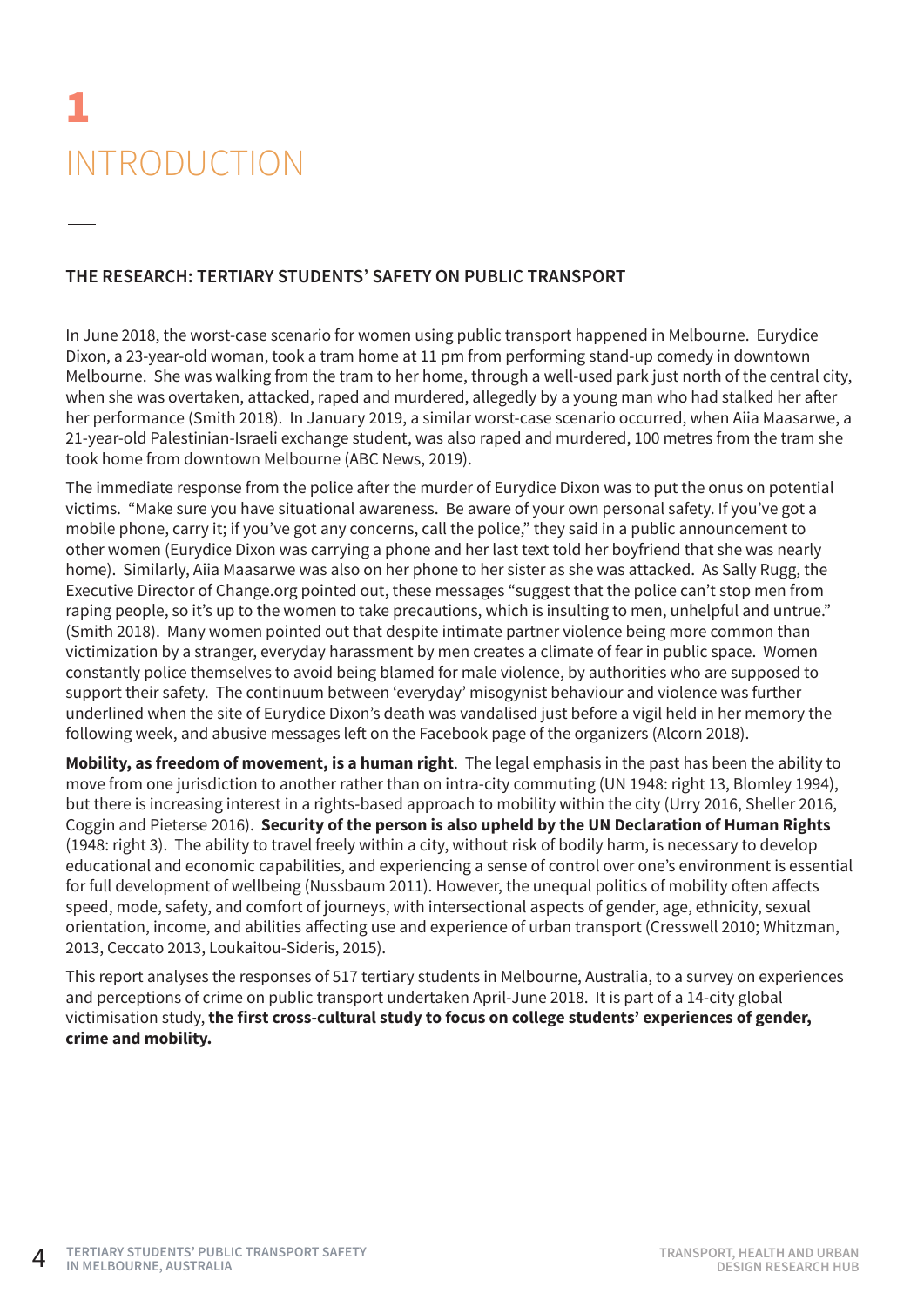The Melbourne report focuses on four research questions:

- 1. What are rates of self-reported victimization and fear experienced by tertiary students in Greater Melbourne?
- 2. How do gender, ethnicity and sexuality identities intersect to influence use and experience of transport?
- 3. How does victimisation and fear affect transport use
- 4. In a governance context where public transport is privately provided by international companies with loose state government steering (Stone 2014), where university students have reported the journey between home and study to be riddled with experiences of violence and harassment (AHRC, 2017) and where tertiary education is economically essential to the remaking of Melbourne as a 'knowledge city' (Yigitcanlar O'Connor and Westerman 2008), **whose responsibility is it to improve safety on public transport?**

#### **THE MELBOURNE CONTEXT: AN INCREASINGLY INTERNATIONAL 'KNOWLEDGE CITY' HIGHLY ECONOMICALLY DEPENDENT ON TERTIARY STUDENTS**

As of the 2016 Census, Greater Melbourne had a population of 4.7 million, comprising over 85% of the population of the state in which it is situated, Victoria (ABS 2017). Melbourne is the second most populous city in Australia, which has a total population of 24.2 million. With an annual growth rate of over 2% in the past decade, Melbourne is projected to overtake Sydney as Australia's most populous city within the next 10 years (Bagshaw 2017). Greater Melbourne is a highly spatially dispersed metropolis, with a geographic area of over 2500 square kilometres extending between 35 and 55 kilometres from the central city to the west, north and southeast (Hancock and Nuttman 2014: 64).

Melbourne's economy is highly dependent on higher education, as part of a larger 'knowledge city' strategy that has been supported by all three levels of government since the decline of the traditional manufacturing sector in Greater Melbourne during the 1980s and early 1990s (Yidgitcanlar, O'Connor and Westerman 2008). Like other 'knowledge city' strategies in Barcelona, Stockholm and Dublin, policies focus on clustering institutions, promoting culture and liveability, and supporting diversity and social inclusion. The aims of these policies are to support employment in Information and Communications Technologies (ICT), cultural industries, and medical research, as well as education. Providing and improving these elements has been a crucial part of the 2002 Metropolitan Melbourne planning strategy (Yidgitcanlar, O'Connor and Westerman 2008) as well as its successor, *Plan Melbourne* (Victorian State Government 2017), with sub-regional employment centres associated with suburban university-hospital clusters. In the 2014 state election, the successful candidate for Premier promised to change Victoria's license plates to read 'The Education State', reflecting "a rock-solid foundation for our economic future" (Davey 2014).

Much of Melbourne's recent population growth has been fuelled by tertiary students, especially international students. As of the 2016, there were over 1.4 million university students in the country, with 26%, or almost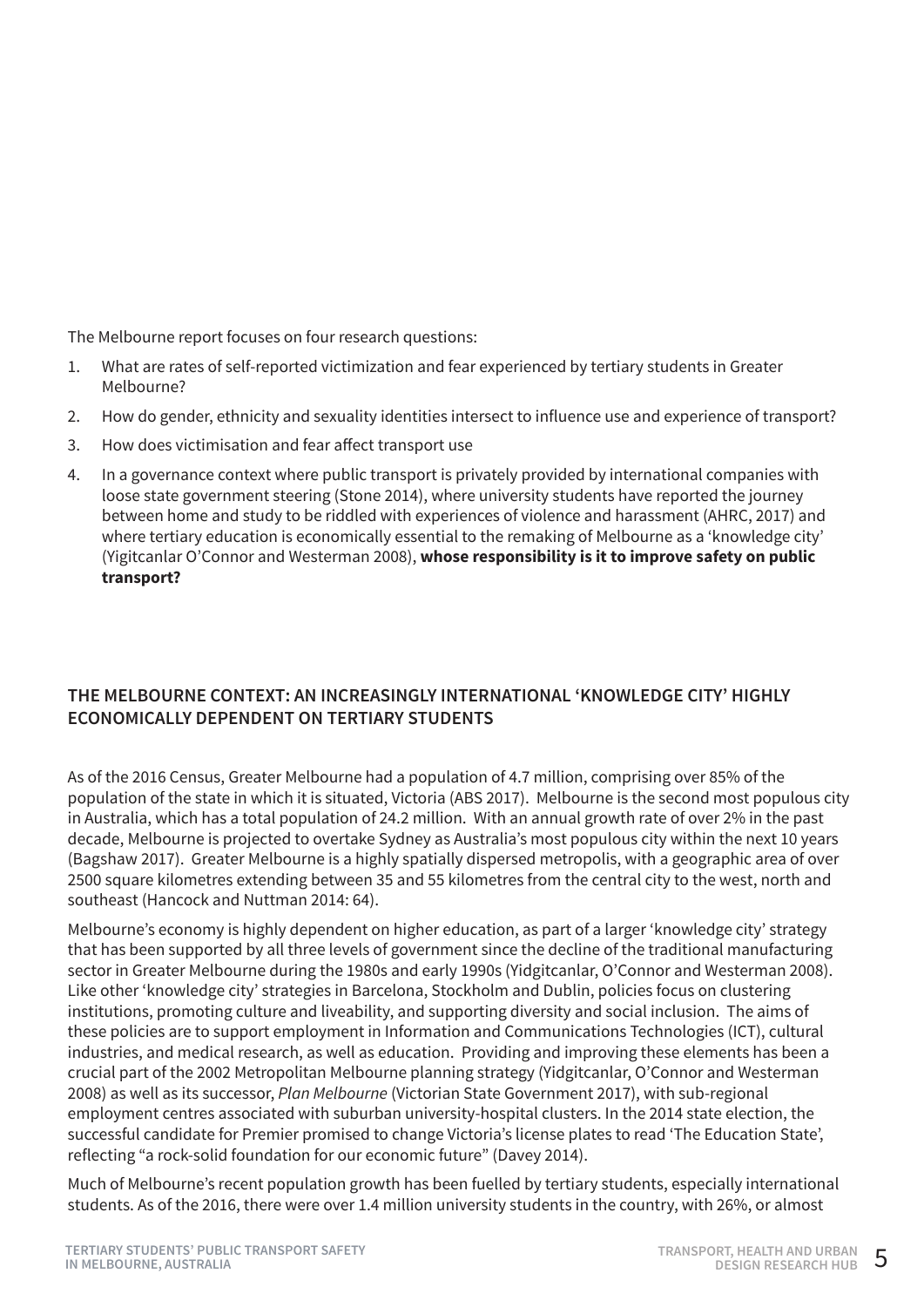400,000, being international students. Over a third of these students are from China, with a further 25% from South-East Asia and 15% from South Asia (Universities Australia 2018). Greater Melbourne contains all three of Australia's largest universities in Melbourne - Monash, with 60,000 students, University of Melbourne, with 48,000 students, and RMIT University with 47,000 students (Australian Government 2017). The State of Victoria's GDP from international students alone was \$9.1 billion dollars in 2016 (Universities Australia 2018). In 2002, Melbourne had the fourth largest population of international students in the world – after London, New York, and Los Angeles (Yidgitcanlar, O'Connor and Westerman 2008: 67) and the *Times* Higher Education section recently ranked Melbourne as the third most popular city in terms of enquiries about student accommodation, after London and Sydney (Minsky 2016).

Tertiary students are, to some extent, the vanguard of a changing demography of Melbourne and Australia in "the Asian century" (Rizvi 2017). While the Australian census focuses on country of origin and parents' country of origin, a broader definition of those self-identifying as Asian-Australian used by the Diversity Council suggests that 17% of the population are now of Asian origin. The Chinese-origin community is over 1.2 million people in Australia, and Indian-origin Australians number over 650,000. Between 2006 and 2011, businesses owned by Chinese-origin Australians increased by 40% and businesses owned by Indian-origin Australians increased by 72%. Most of these businesses are small to medium sized enterprises, driving new developments in international education, tourism, professional and technical services, the creative industries, and the retail trade of cultural goods (Rizvi 2017: 113-114).

 In 2016, the innermost of 32 municipalities in Greater Melbourne, the City of Melbourne, had 227,000 students living and/or studying within the municipality, with 45,000 students calling the central city home. A third of these students are international fee-paying students (City of Melbourne 2016: 4). Within a population of a little under 150,000 in 2016, this meant that a little less than a third of central city residents are tertiary students, many of whom live in purpose-built student apartment complexes. Student housing is generally privately provided, in close proximity to the two universities with the largest central city campuses, Melbourne and RMIT, and is very high priced: \$400/week for a 15 square metre apartment not much larger than a car parking space (Dow, 2016). The predominance of international students in these purpose-built apartments is partly explained by the Australian tradition of students going to university in their hometown, and thus often living with their parents during the university years. International student placement agents in home countries also are known to advise that much of Melbourne, including its public transport system, is unsafe and that it is difficult to find housing other than in these apartments (Fincher and Shaw 2009).

Higher education is the sixth biggest employer in Victoria. Eight percent of Victoria's paid workforce, or 23,555 people in 2010, worked in the higher education sector. But this is only one aspect of the economic impact of tertiary education. Tertiary students are both purchasers and part-time staff in the retail and hospitality industry, and transport, housing, and entertainment offerings are also strongly influenced by tertiary students' needs and preferences (City of Melbourne 2012: 10). Australia's 43 universities had almost \$28 billion in total revenue in 2014, with about 120 non-university tertiary sector organisations bringing in a much smaller \$1.6 billion in revenue. International students alone provide \$5.7 billion in annual revenue, in part due to high overseas student fees (Norton 2016: 41).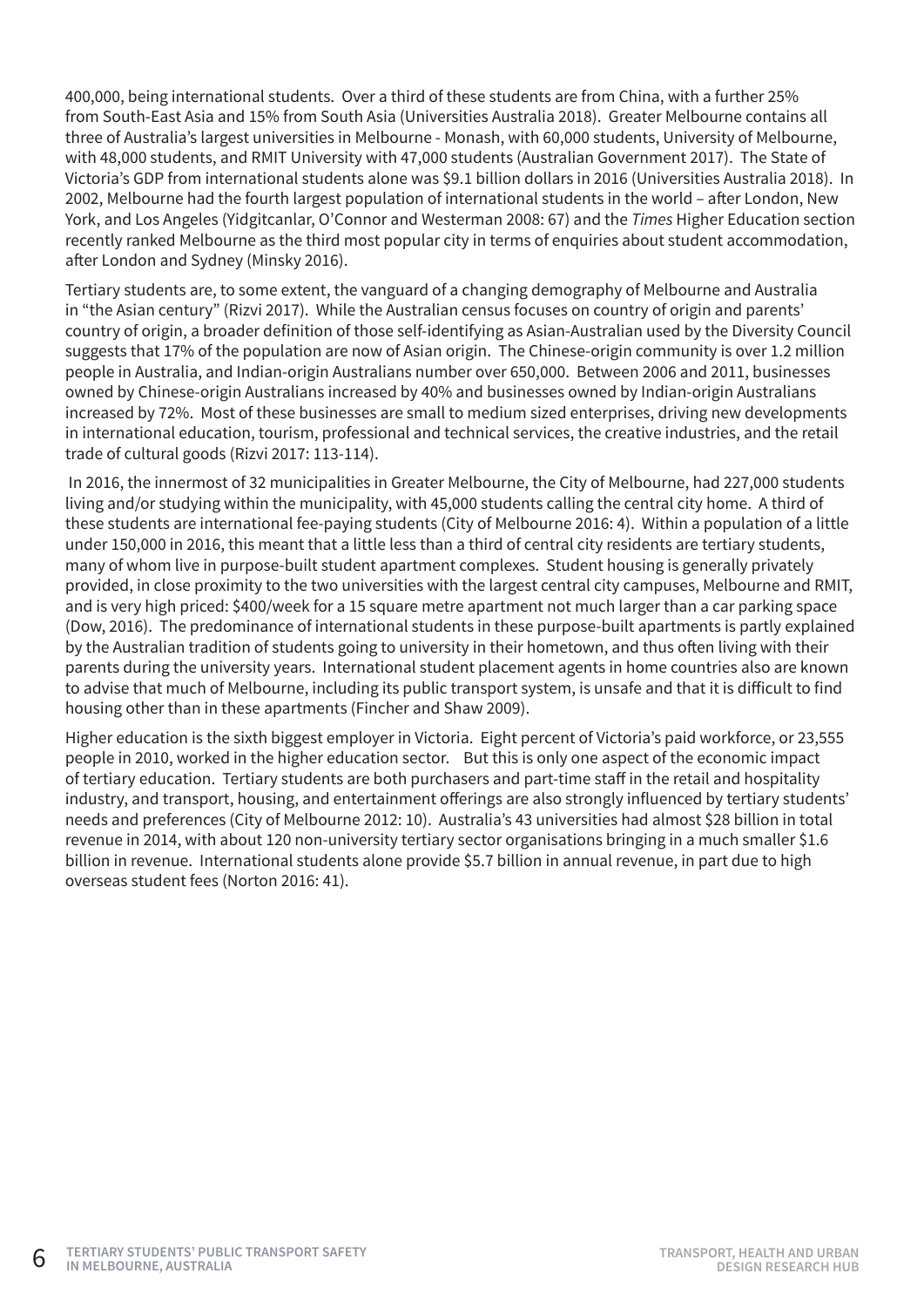#### **PUBLIC TRANSPORT PROVISION IN GREATER MELBOURNE: A TALE OF TWO CITIES**

In Australia, the Bureau of Statistics captures journey to study within its journey to work data. Greater Melbourne shows similar trends to other large Australian cities in journey to work, with continuing heavy reliance on private vehicles and longer commuting distances than other OECD countries. Almost three quarters (74%) of commuting journeys are by car, with an average commuting distance of 18.6 kilometres. Only 18% of commuting journeys are by public transport, and 6% are via walking or cycling. Despite attempts to create more education-related employment near suburban housing, and more housing near education employment centres in two metropolitan planning strategies, self-containment (that is, living near one's workplace) has not changed since the 2011 census (ABS 2018). There are strong preferences shown in Melbourne between public transport modes. In 2014, there were 225 million journeys by train, 183 million journeys by tram and 118 million journeys by bus in Greater Melbourne (BITRE 2014).

Unlike the US and Europe, almost 90% of Australian born students attend a tertiary institution in their home city. Over 35% of tertiary students live with their families during their tertiary education, with smaller proportions living with a partner (26%), living in a group household (15%), living alone (5%) and living in a hall of residence (3%) (ABS 2013).

There are nine universities with campuses in Greater Melbourne: Melbourne, RMIT, Swinburne, Federation, Australian Catholic, Victoria, Latrobe, Deakin, and Monash. Four of these universities (Swinburne, RMIT, Victoria, Federation) also offer Technical and Further Education (TAFE) courses, the equivalent of community colleges in North America. There are six further TAFE-only institutions: William Angliss, Melbourne Polytechnic, Box Hill, Kangan, Chisholm, and Holmesglen. With 18 tertiary institutions located throughout Greater Melbourne, several with multiple campuses, public transportation to tertiary education is an issue that touches on social equity, environmental sustainability and economic productivity.

The current situation in most tertiary institutions is one of car dependence. For instance, in the largest campus of Deakin University, in the middle suburb of Burwood, 61% of students and staff drove alone to work in 2012 (Hancock and Nuttman 2014). Conditions in the peripheral suburbs of Melbourne are far worse, with 50% of these areas having 'very low' or 'low' public transport frequency. Yet they have very high needs for public transport in terms of proportion of adults without cars, including many tertiary students – a concept called 'transport disadvantage' (Currie 2010: 34). Mahmoud and Currie (2010), in relation to transport safety research with young people based at suburban Monash University, argue that students living in middle and outer Melbourne tend to be more dependent on public transport and are more likely to travel in the evenings than other residents, two risk factors for victimisation and fear.

The picture emerges, as is often the case, of 'two Melbournes'. In central Melbourne, some local students live with parents, but most international and many local students live in small, expensive and sometimes overcrowded accommodation. However, these students are in walking or short public transport distance to a suite of campuses in the central city and inner suburbs. Melbourne and RMIT are the largest central city universities, but there are also central city campuses of William Angliss TAFE, Federation, Australian Catholic, Victoria and Monash Universities. Middle and outer suburban Melbourne has a suite of campuses scattered and often poorly served by public transport: Monash's largest campus, Deakin, Latrobe, Swinburne, and most of the TAFEs. Many local students continue to live with their families (out of choice or because they are locked out of the expensive rental market), while other local and international students live in shared accommodation (including unlicensed rooming houses), with much more limited transport options. Whether in central city purpose-built student housing or suburban shared housing, international students often complain of being segregated from local students and being treated as 'outsiders' to Australia (Fincher and Shaw 2009).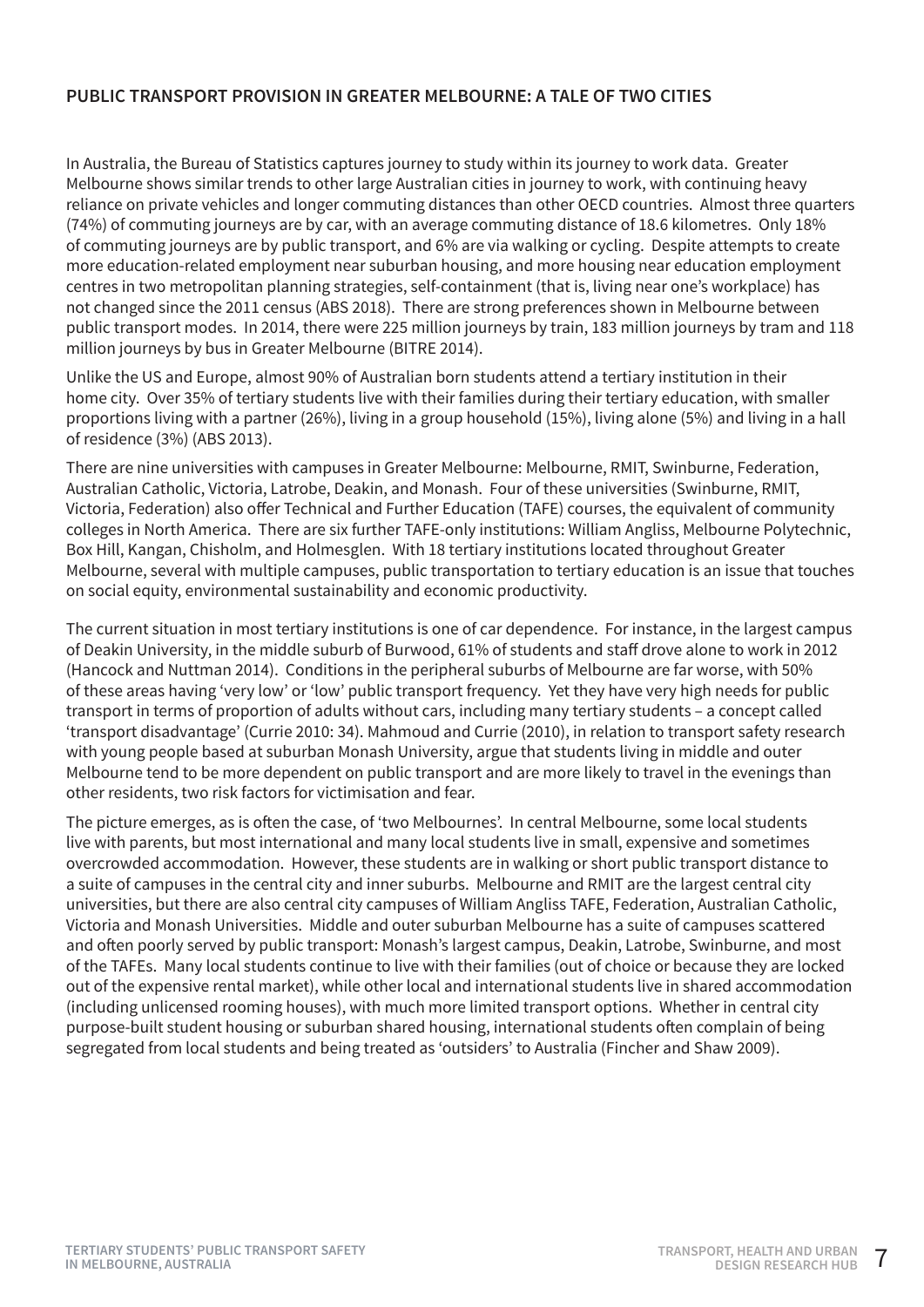#### **PUBLIC TRANSPORT GOVERNANCE: WHO IS RESPONSIBLE FOR TRANSPORT SAFETY?**

Over a century, from European colonialization to the 1920s, Melbourne built up one of the most extensive tram and train networks in the world. However, in the second half of the 20th century, Melbourne's public transport use fell further and faster than any other city of the Global North, with the exception of Auckland, New Zealand. The decline in public transport use was related to the development of more kilometres of urban freeways than other cities in Australia (Stone 2014: 389-90).

Melbourne's success in developing and managing both a public transport and a freeway network was due to a strong metropolitan planning authority (the Metropolitan Melbourne Board of Works) from the 1880s onwards. However, metropolitan governance was dismantled in favour of direct state government planning in the late 1980s. Under an ideologically driven neoliberal state government in the 1990s, trains, trams and bus networks were separately sold off – the trains and trams to international conglomerates, and the busses to several local companies. Independent transport policy expertise was lost, as the public transport agency took on the role of a franchise regulator, instead of a direct provider (Stone 2014: 396).

There are currently 15 train lines along almost 1000 km of track run by Metro, a company majority owned by Hong Kong-based MTR (Metro Trains 2018a). The 24 tram routes along 250 km of track, the most extensive tram network in the world, are managed by Keolis, a French-based company (Yarra Trams 2018a, 2018b). There are more than 300 bus routes in Melbourne, operated by three companies (PTV 2018a). Seven regional rail lines, still operated by the State Government, also play their part in public transport in an increasingly dispersed cityregion (V/Line 2018). All public transport travel on metropolitan busses, trams and train lines incur the same cost, \$4.30 for a two hour unlimited transfer pass (zones have been phased out, with the exception of regional rail), and all use the Myki smartcard ticketing system to automatically deduct that sum. There is free travel within the central business district, an area of approximately two square kilometres.

The train and tram systems run from approximately 5 am to 1 am on weekdays. Busses tend to run infrequently during the day (until 7-9 pm), and often not at all on weekends. On weekends, a Night Network was introduced in 2016, and has since been expanded. It consists of trains running every 60 minutes, trams running every 30 minutes on six (of 24 total regular) lines, and 21 bus routes that run every 30 to 60 minutes (PTV 2018b).

Public Transport Victoria, the agency charged with managing the private contractors, provides 'single stop' information on safety for public transport users. Its website (PTV 2018c) publicizes several different mechanisms to keep passengers safe. From 6 pm until train services stop (usually between midnight and 1 am), there are at least two Protective Service Officers at 200 of the total of 321 metropolitan and regional rail stations. They patrol the platforms, trains, and associated car parks, dealing with "anti-social behaviour, property damage, alcohol and transport related offences as they arise". Authorized Officers (usually known as 'ticket inspectors') primarily check ticket validity on trains and trams, but are also trained to respond to incidents. The tram, train and bus networks all have closed circuit television (CCTV) cameras. At metropolitan train stations there are emergency assistance buttons on every platform and in train carriages, and emergency buttons are also located on trams and buses. Some metropolitan train stations have yellow marked "safety zones" that are well-lit, located near emergency assistance buttons and are in the line of sight for CCTV cameras. In addition, a 2018 campaign focuses on cooperation between police officers and transport operators (PTV 2018d). The underlying message of this information is that PTV treats safety seriously. However, there is no information on this page on how to report incidents or who to contact about safety concerns on the system.

Metro Trains, the franchisee whose majority ownership is the Hong Kong-based MTR group, has its own page, which focuses on 'night safety' instructions for train users. These include: boarding the first car on a train, closest to the driver, if alone; trying to sit near other customers; checking timetables on the PTV application before leaving home; and waiting in the yellow safety zones (Metro Trains 2018). There is no information on this page on how to report incidents or who to contact about safety concerns.

The state government has an independent safety regulator, Transport Safety Victoria, whose mandate is to license and accredit all transport operators (e.g. school and tourist busses as well as public transport), including the provision of training for operators on how to respond to personal safety concerns (TSV 2018a). Once again, there is no information on this page for how the public might report safety concerns.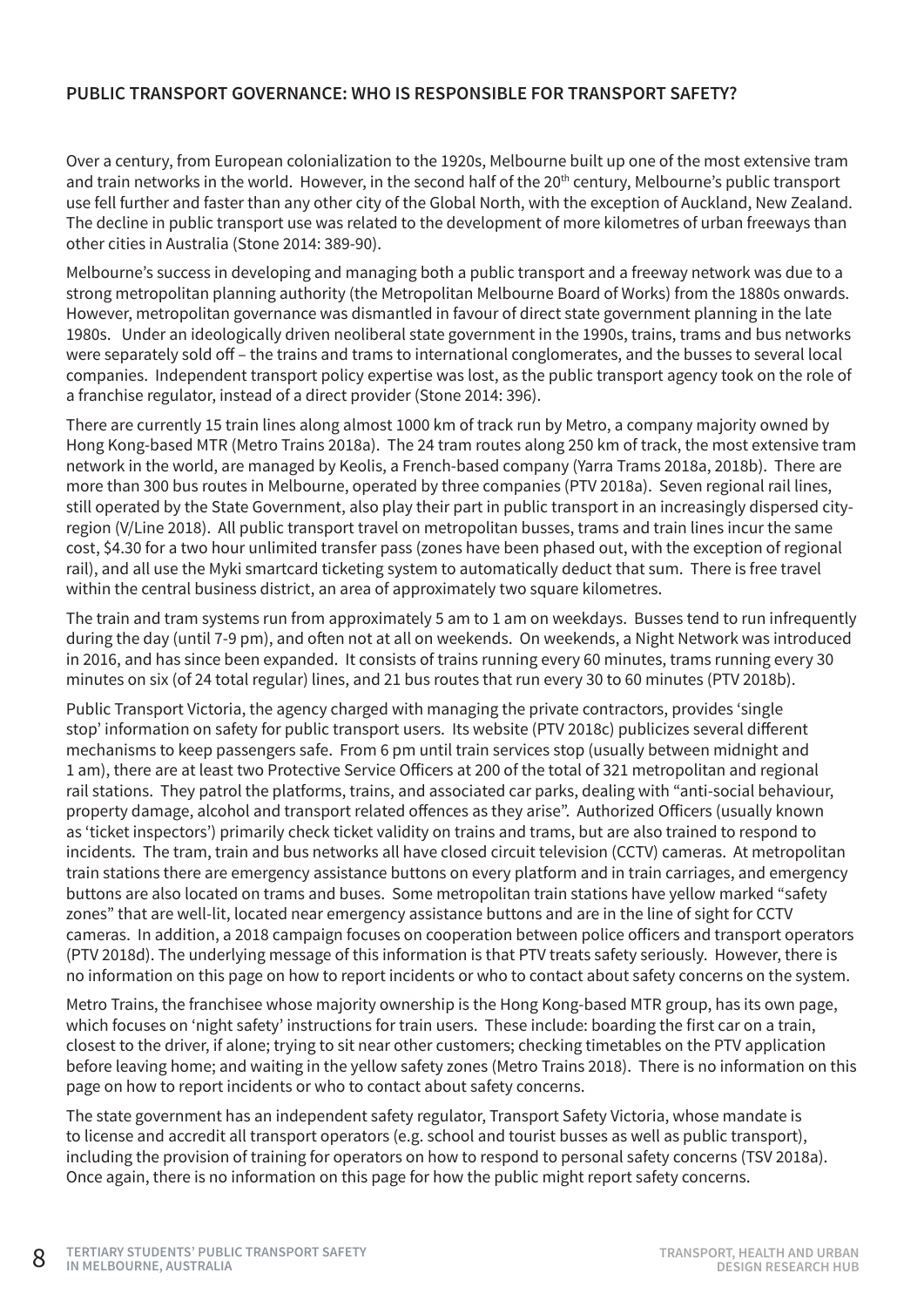The Bus Association, an industry body representing bus operators in the state, has its own bus safety information and a community nominated Favourite Bus Driver award. The award, last given in 2016, commended drivers who provided safe spaces, as nominated by a school child and a person with a disability (BAV 2016). This is an excellent initiative, but again the page does not tell bus users who to contact about incidents or concerns.

The Victoria Police (2016) has additional and extensive safety instructions for tram and bus users, including "observe the conditions and any persons around you" when boarding trams and busses, "portraying confidence" in your body language, and being "friendly and confident" when talking to other passengers, but not providing personal information. They suggest to passengers that if they are being harassed, they should tell the person to stop in a loud and assertive voice, to report the person, to consider moving to another spot nearer other passengers, and to trust their instincts. Again, despite recommendations to report the person, they do not provide information as to how best to report incidents or concerns.

Crime Stoppers, a national non-profit crime prevention organisation, the Victoria Police and Public Transport Victoria, launched a very short-lived (two week) campaign called 'Hands Off' in 2017 to "stamp out sexual offending and bring those responsible to justice" (Crime Stoppers 2017). The program was criticised for focusing on a small number of individual offenders, whose photographs were included on posters, and by focusing on physical assault, when the range of harassing and coercive behaviours encountered is more extensive (Fileborn 2017). Perhaps more importantly, a two-week campaign is hardly a comprehensive response.

Almost every tertiary education institution has its own advice page for students. Monash University, for example, has a series of short YouTube videos on personal safety, with subtitles in Chinese (simplified and traditional), Indonesian and Malay. The "personal safety when out" video (Monash University, 2016) instructs riders to let people know where you are going and when you will be back; plan public transport journeys beforehand; immediately locate safety features in stations and vehicles; carry keys in your hand when you alight from transport; walk with friends or a group if possible; choose clear and well-lit paths; be alert and avoid texting and talking on your mobile phone; keep one ear free if listening to music; do not carry large amounts of cash; walk away from confrontations; and move to well-lit areas and alerting authorities when feeling threatened.

Study Melbourne (2018), the State Government website for prospective out of state and international students, advertises a bewildering array of apps that alert friends and police if you are in trouble, or simply allow you to be tracked. The onus is thus on riders as potential victims who must be constantly vigilant. They are in need of protection from "others" (authorities, friends, other travellers). This paternalistic trope is unfortunately still common in assault prevention education targeted to women (Fileborn and Vile-Gray 2017).

The overall impression from this plethora of safety instructions from different agencies, companies, and associations is of **a complex and relatively uncoordinated public transport system, with no clear mechanisms to report incidents and no accountability to respond to incidents**. While it is good to have multiple sources of information on personal safety from public transport operators, police, and universities, they are hardly consistent or empowering messages. Some of the information available to public transport users appears to increase choices and options, treating users as rational actors. For instance, the PTV information tells users what safety measures they have taken. However, there is no link to 'customer feedback' on that site to suggest improvements or make complaints, let alone links to the police or counselling services if you have had a distressing incident, a disturbing omission given the very low rates of reporting of sexual harassment and assault (AHRC 2017).

Other information, such as the advice offered by Monash University, puts a remarkable level of onus on potential victims to avoid being victimised, rather than saying what the organizations themselves are doing to improve safety, let alone encouraging any form of collective action for safety or putting the focus on offenders (see Whitzman 2007: 91-94 for a description of paternalistic versus empowerment approaches). Nowhere in any of these universities' personal safety instructions for transport users is an acknowledgement that the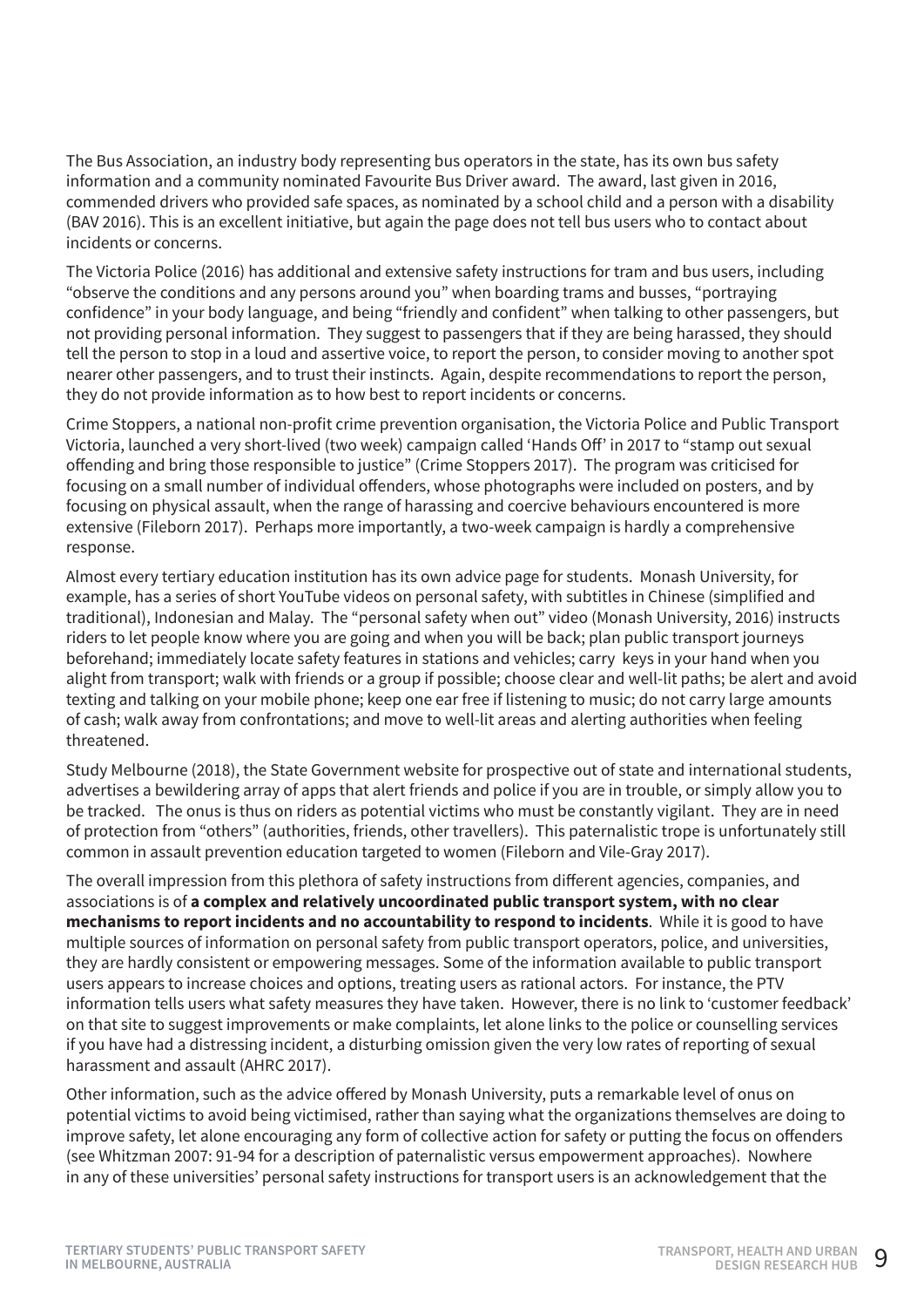harasser or assailant might be known to the victim, such as a student at the same university, despite the evidence of the Australian Human Rights Commission (2017 – see below) that the majority of harassers and attackers on public transport are students at the same university as the victim. While Monash and the other universities have separate material on consent in a dating context, there were no instructions on how not to harass fellow students on transport, or materials on sanctions should that sort of incident be reported.

In the last two decades, there has been a remarkable shift in response to family violence. It is much easier to report violence by an intimate partner, police are treating assault within relationships much more seriously, there are public campaigns aimed at changing behaviour of assailants, and there is a coordinated prevention strategy (Victorian State Government 2017). **This kind of coordinated response, focusing on primary prevention and enabling women's rights, has not yet occurred in relation to harassment and assault on public transport in Melbourne.**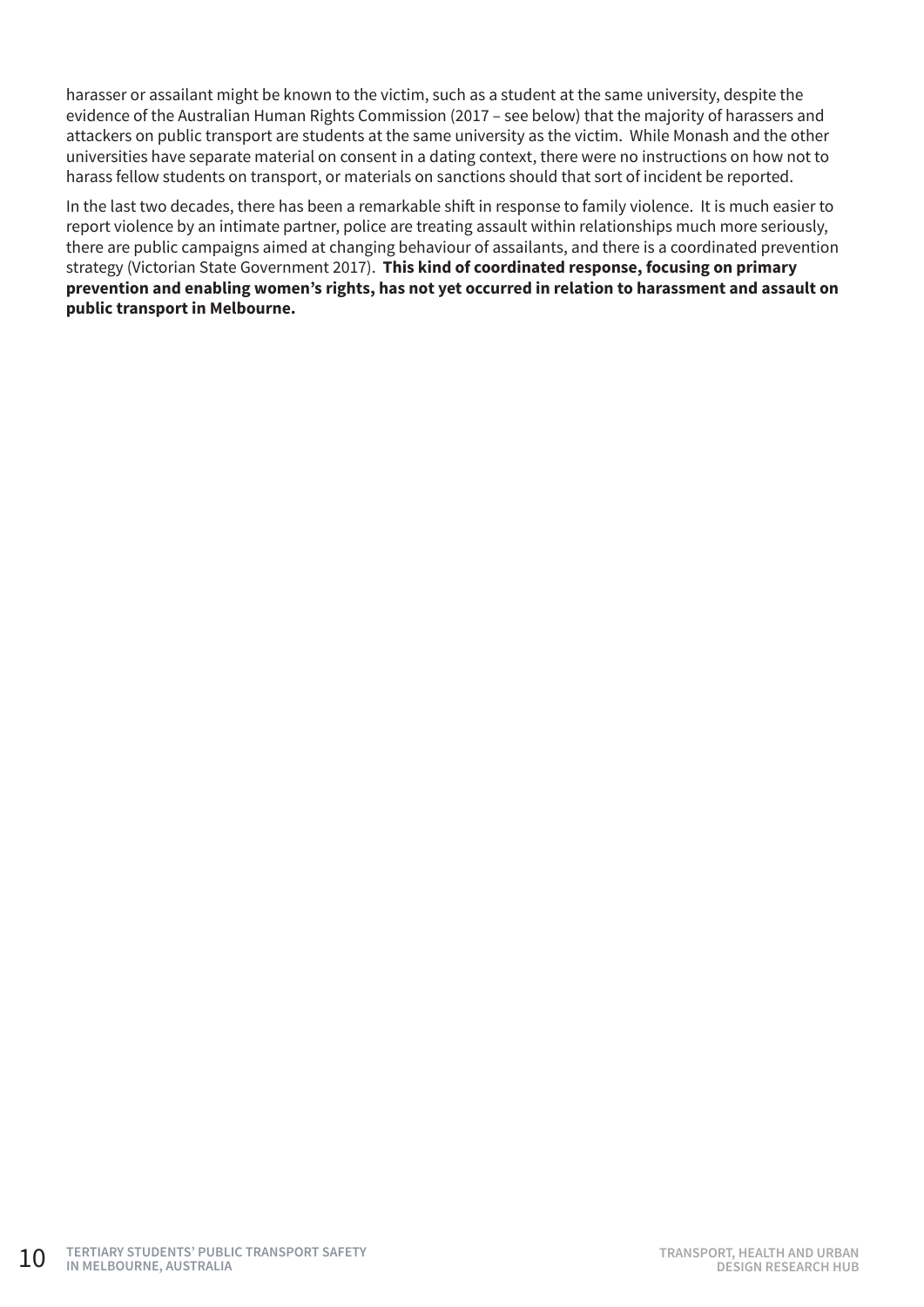## 2 TERTIARY STUDENTS' SAFETY ON PUBLIC TRANSPORT: AN INTERSECTIONAL APPROACH

#### **INTERNATIONAL RESEARCH**

Researchers on violence, harassment and fear have long identified intersectional differences in experience and impact, based on gender, age, abilities, sexuality and sexual identity, race/ethnicity, and income. While men are more likely to experience violence from strangers and acquaintances, women are more likely to experience repeated violence from intimate partners and other family members. Women are also more likely to be sexually harassed than men. Women are more likely to fear crime and violence and constrain their behaviours based on these concerns. Young people are more likely to be victims of violence and harassment but older people, particularly women, are more likely to constrain behaviours because of fear. People with disabilities face higher rates of violence from partners, family and caregivers as well as strangers and acquaintances. LGBTI+ people are more likely to experience violence and harassment, as are people from cultural/ religious/ ethnic minorities. Lower income people face constraints on housing, transport, and employment choices and often are more exposed to harassment and crime as a result of these constraints (Pain 2001, Moser 2004, Garcia-Moreno et al 2004, AHRC 2017).

Particularly over the past decade, this intersectional approach has been applied to safety in relation to active (walking and cycling), public, and private transport. Loukaitou-Sideris (2016) provides a typology of gendered barriers to equal transport mobility. These include cultural barriers, such as women being more likely to be responsible for providing care to children and elders, leading to trip-chaining (multiple stops, for instance, picking up a child at childcare or school on the way from work to home) and carrying bulky items such as groceries or prams. There can be economic barriers, such as less access to private cars and more expensive but better located housing. There can be physical barriers, including absence of land use mix and local services, leading to more complex trip chaining. And there can be psychological barriers, such as women being told that they bear responsibility for their own safety from male violence and harassment, leading to avoidance of some modes and routes, going out only during daylight or only accompanied by others. There are also differences by age, with young women and men more likely to be dependent on public transport. Women with disabilities, lesbians, and some racialized communities (for instance, Muslim women) are more likely to fear harassment and violence on public transport, and lower income women have fewer transport and housing choices and increased fear for that reason (see also Whitzman 2013, Ceccato 2017).

**Barriers created by violence, harassment and fear have impacts on individuals, including avoidance of particular transport modes and routes, and foregoing educational and employment opportunities**. Assault and harassment on transport can have physical and mental health, as well as economic, impacts (Ceccato 2017**). There are also collective or societal impacts to assaults and fear related to public transport.** Currie et al (2010) mentions the impact of media coverage of several attacks on Indian male students in 2009 on perceptions of safety on Melbourne transport, including an incident in May 2009 where a brutal beating of a student by five men in hoodies on a train carriage was captured by CCTV. Wade (2015) discusses the extensive coverage of these attacks in Indian media that year – 50 major reports between May and July 2009 alone. By the following year, 65% of Indians polled agreed with the statement that "Australia was a dangerous place for Indian students" (Wade 2015), and there was a 50% drop in Indian student visa applications in the second half of 2009, as compared to the same period in the previous year, after a senior Indian government official advised students not to study in Australia. The situation was not helped by the Victorian Police Commissioner advising Indian students to "look poor" (Wade 2015), a comment analogous to the victim blaming that often occurs after well-publicized attacks on women such as the murder of Eurydice Dixon.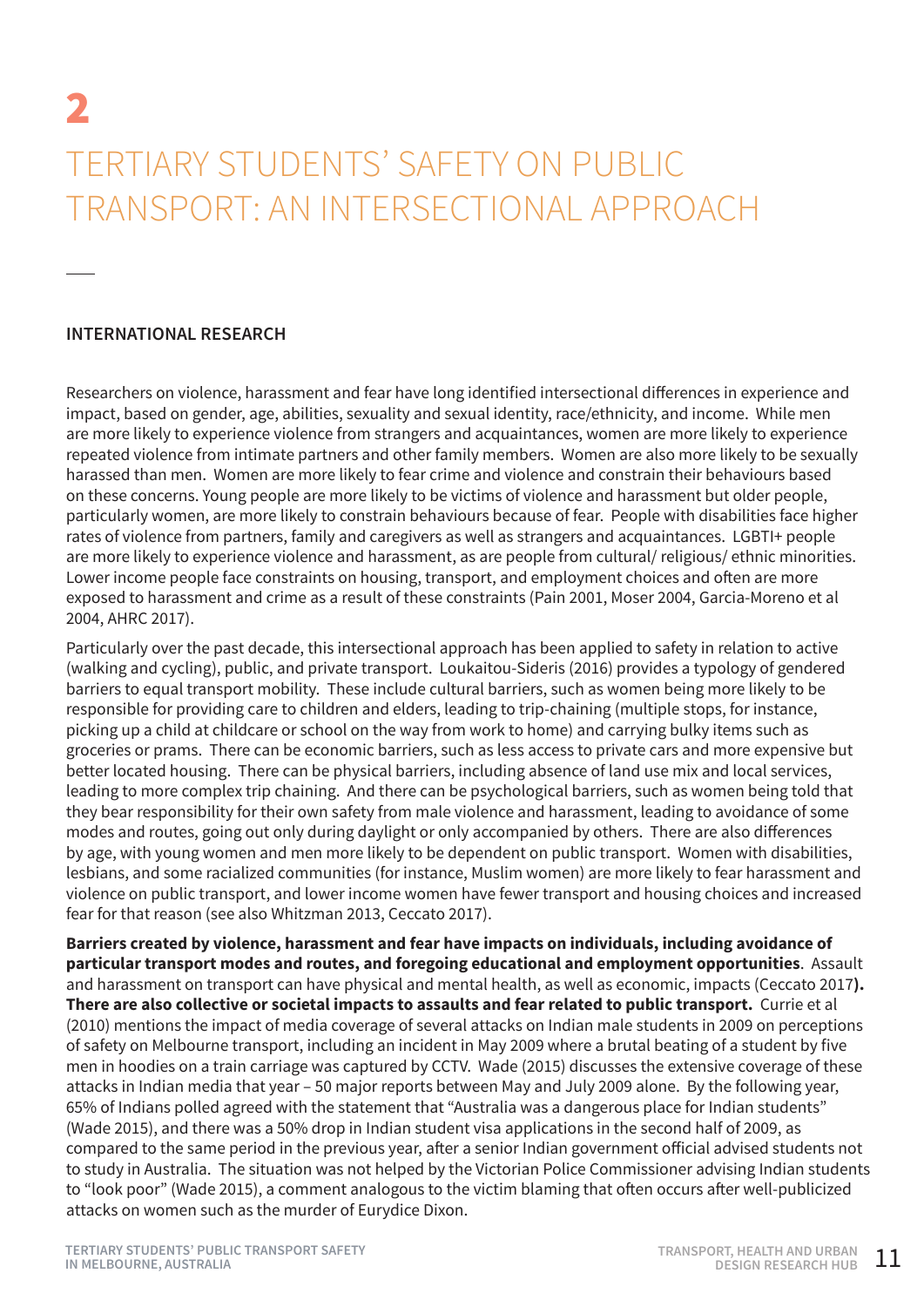The most comprehensive methodology on tertiary students' public transport safety comes from a recent study in New York City. The exploratory survey of 140 female undergraduate and postgraduate students at one central city college took a 'whole of journey' approach: walking from home to a public transport stop or station, waiting for public transport, riding on public transport, sometimes alighting and transferring (which may involve additional walking and waiting), and then walking from the public transport stop/station to college (Natarajan et al 2017: 171). A little over three quarters (77%) of students had experienced or witnessed sexual harassment using public transport, with 7% having been touched or groped. The students rated sexual harassment as less serious than assault, but more serious than robbery, theft or racial harassment – and given that only a little over a quarter of respondents identified as 'White' or European origin, many have presumably experience experienced both sexual and racial harassment (ibid: 173). Reported protective behaviours ranged from carrying pepper spray to wearing 'modest' clothes, avoiding travelling alone, not making eye contact, and constantly reporting to family and friends where they were going (ibid: 175). **A relevant aspect of recommendations for improvement was the emphasis on joint college/ transit authority responsibility for taking complaints seriously**, and having more visible police and public safety officers, and better lighting, throughout the entire journey (ibid: 177-178).

#### **PREVIOUS AUSTRALIAN AND MELBOURNIAN RESEARCH**

In 2016, a comprehensive national study engaged 30,000 students in all 39 Australian Universities (but not other tertiary education institutions). *Change the Course: National Report on Sexual Assault and Sexual Harassment at Australian Universities* (AHRC 2017) underscored the high prevalence of assault and harassment of young women in tertiary education. University settings included concerns related to the journey to and from education. Around half of all university students (51%) were sexually harassed on at least one occasion in 2016, and 6.9% of students were sexually assaulted on at least one occasion in 2015 or 2016 (AHRC 2017: 3). Women were twice as likely to have been sexually harassed, and three times as likely to have been sexually assaulted, as men (ibid: 6). The majority of students who were sexually assaulted or sexually harassed in a university setting in 2015 or 2016 said that the perpetrator of the most recent incident was male (71% for sexual harassment and 83% for sexual assault). Approximately half of students who were sexually harassed or assaulted in a university setting knew some or all of the perpetrators of the most recent incident, most commonly a fellow student (ibid: 8).

Gender was not the only basis for differences in victimization. Forty four percent of students who identified as bisexual and 38% of students who identified as gay, lesbian or homosexual were sexually harassed in a university setting in 2016, compared with 23% of students who identified as heterosexual. Trans and gender diverse students (45%) were more likely to have been sexually harassed in a university setting in 2016 than women and men. Though sample sizes were small, Aboriginal and Torres Strait Islander students and students with disability were more likely to have been sexually harassed in 2016 than non-Indigenous students and students without disability. Domestic students (27%) were slightly more likely than international students (22%) to have been sexually harassed in a university setting in 2016. Increased risk of sexual assault followed similar patterns (ibid: 6-7).

The report included travelling to and from education as part of the university setting, and in fact **public transport was the most common location for sexual harassment** – 22% of incidents, as opposed to 14% on university grounds and 13% on a university teaching space. However, the usual stereotype of 'stranger danger' in public space was confounded by the fact that 57% of perpetrators of sexual harassment against women were identified as students from their university. Students who were sexually assaulted in a university setting in 2015 or 2016 were most likely to have experienced the most recent incident at a university or residence social event (21%), but public transport to or from university was the location in 15% of incidents (ibid: 7-8).

Forty of the 1849 written submissions described sexual harassment or assault on public transport, including staring, leering, unwanted physical contact, and offensive comments of a sexual nature. For instance, one woman described being slapped on the bottom by a fellow student as she was waiting to scan her ticket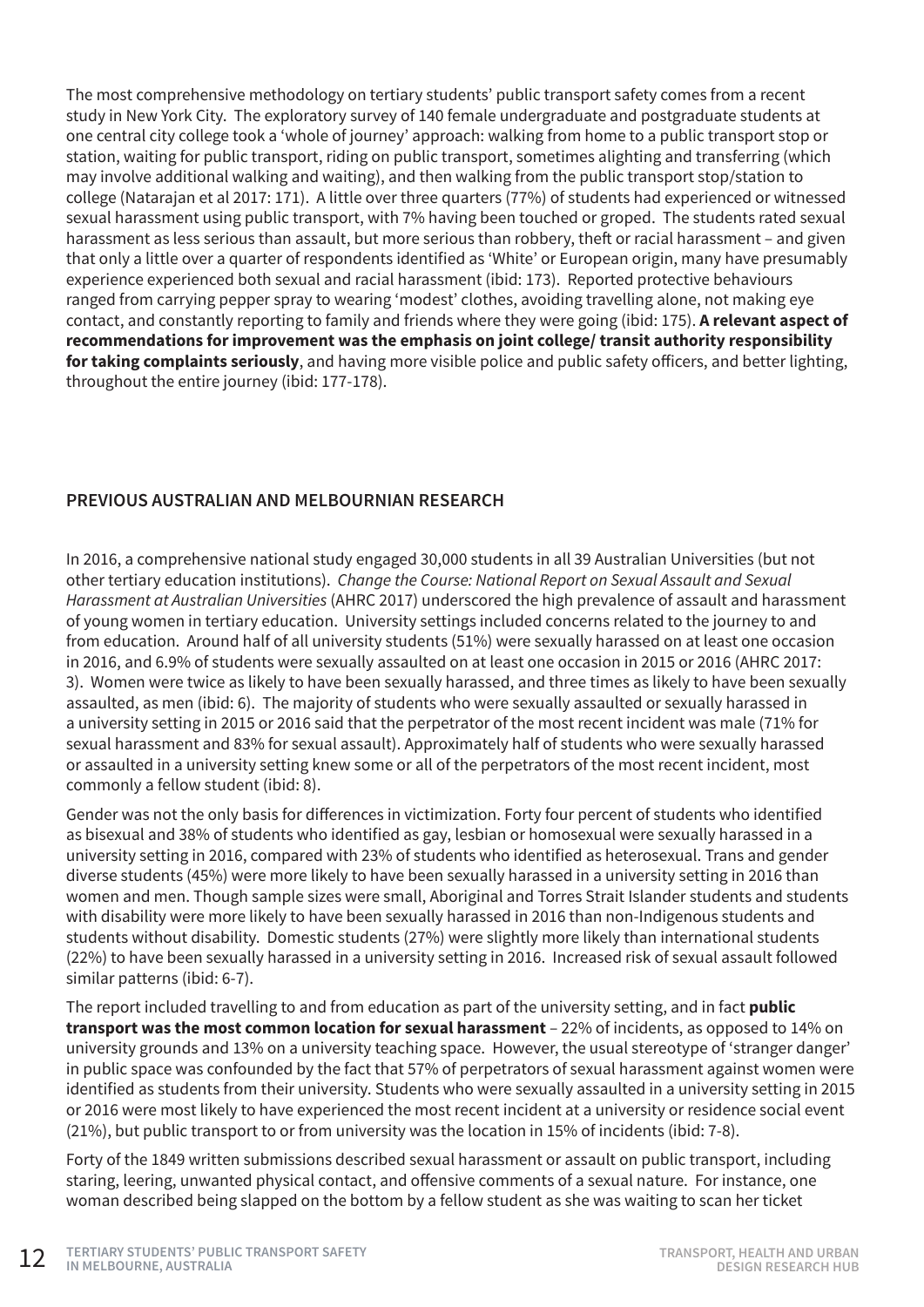before exiting a train station. Another, who regularly took a bus at the same time as her professor, was kissed without consent or permission. After that incident, she arranged for her sister to call her and stay on the phone throughout the 20-minute bus ride to avoid communicating with her professor (ibid: 70).

As is common in victimization surveys, only 2% of students who experienced sexual harassment and 9% of students who experienced sexual assault in a university setting in 2015 or 2016 said that they had made a formal report or complaint to the university (ibid: 11).

This study also builds on recent Melbourne-based research on tertiary students' safety in public transport. A 2009 survey of 239 young people aged 18-25 (79% of whom were full-time or part-time students and 71% of whom were female) was publicized through Monash University's student newspaper and related social media. **The survey found that 40% of respondents felt unsafe or very unsafe using public transport after dark.** Like our survey, there were specific questions asked about experiences and concerns in relation to trains, trams and busses. While 30% felt unsafe waiting at a train stop, and 23% felt unsafe travelling to and from trains, busses and especially trams were felt to be safer. Four per cent of respondents had been directly attacked, 27% had been threatened, over 30% had seen someone attacked, and over 60% had seen someone threatened. Over 70% had felt threatened at some time (Currie, Delbosc, and Mahmoud 2010: 4). The survey also found that availability, reliability and frequency rated as slightly more important than personal safety for respondents, and these factors were also rated lower in performance than safety during the day or night (Mahmoud and Currie 2010: 5). In terms of factors deterring young people from waiting at train stations, for instance, long waiting periods as well as 'people drinking alcohol/drunk people' and poor lighting were concerns (ibid: 6).

There was a low response rate for international students (only 7% of respondents), but these young people rated safety at night as a higher priority than local students (Mahmoud and Currie 2010: 6). The study found that more than gender, country of birth, or experiencing or witnessing violence, the most significant explanatory variable was 'feeling uncomfortable with strangers on public transport' (Currie, Delbosc, and Mahmoud 2010: 7). This finding suggests that the young people surveyed may have been unused to public transport, having relied on the 'mom taxi' to primary and secondary school, an increasing reality in a metropolis with poor linkage of public transport and education provision (Carver, Timperio and Crawford 2012). The first ranked measure to improve safety while waiting at train stations was visible security guards in those stations, and similarly, the first ranked measure on trains was increased security guards (Mahmoud and Currie 2010: 9). The overall emphasis was on protection, rather than empowerment.

A crowdsourced online mapping project in 2016 focused on the safety of young women aged 18-25 but attracted responses from older women as well as men. 'Free to Be', developed by Plan International, a children's charity, and Monash University, asked participants to identify safe and unsafe places in Melbourne through dropping colour coded pins on a map. The majority of the places identified were in central Melbourne. Of the 1300 pins, supported by 600 comments, 14% of all the annotations were connected in some way to public transport. Very few of these pins referred to buses, but over 60% referred to rail transport, and more than a third related to safety issues with trams (Plan International and XYX Lab, 2017). Another 2015 survey of 292 Melbourne women who had experienced sexual harassment found just over half of the participants indicated they commonly encountered harassment on public transport (Fileborn 2017).

The location that received the highest number of 'unsafe' pins and comments was Melbourne's main commuter rail station since the 19th century, Flinders Street. While commended for an increasing number of visible Public Security Officers, it also recorded the highest number of sexual harassment and assault (groping) incidents. The crowded nature of platforms and escalators was noted, as was the presence of seemingly inebriated people. A nearby train station, Melbourne Central, is below a busy shopping centre with an extensive food court and has a more modern and open design. Perhaps for those reasons, it is preferred to Flinders Street (Plan International, 2017). Other train stations with less frequent service were also described as unsafe, particularly those accessed via ramps and underpasses. At least one tram route (the 57 tram, from central Melbourne to the western suburbs) was targeted for particular animus, partly because of the 'unpredictable' behaviour of people who seemed drunk or on drugs. Participants described a number of avoidance or protective behaviours, ranging from taking an Uber rather than a train to get home at night, or speed-walking, keeping keys between the fingers, or having 000 (the Australian emergency phone number) on speed dial (Plan International and XYX Lab, 2017).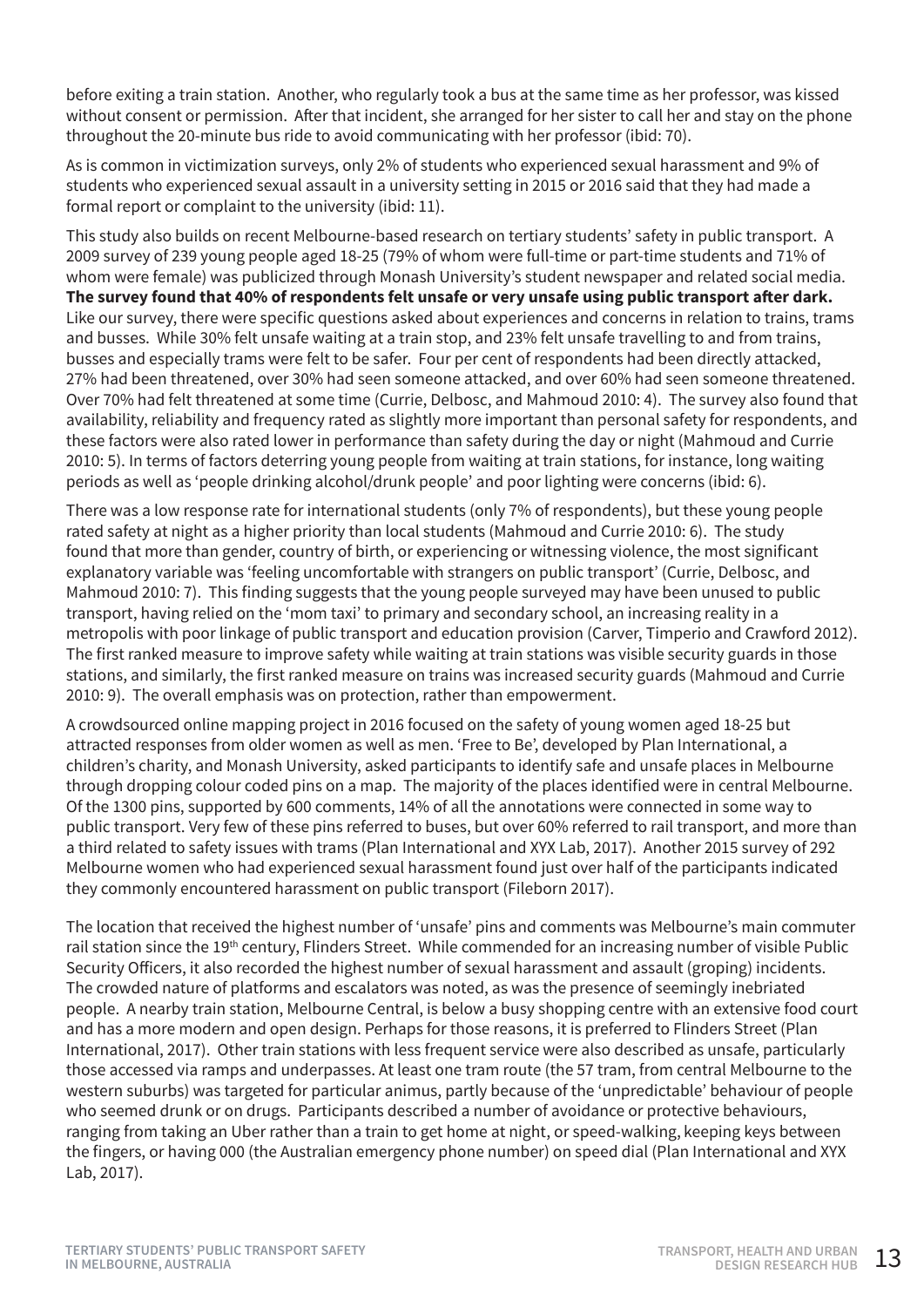To summarize previous research, there is a growing interest in tertiary students' transport safety, and a growing understanding that the everyday micro-aggressions of harassment as well as experiences of assault shape constraints in behaviour, including avoiding perceived risk. There is a trend towards understanding public transport safety as encompassing a 'whole journey' from home to destination, and to consider transport from home to education as a responsibility that encompasses transport authorities, tertiary institutions, and all levels of government. Research suggests that differences in experiences based on gender, age, sexuality and sexual identity are clear cut. Differences based on race/ethnicity, income, and disability are more equivocal and/or under-explored.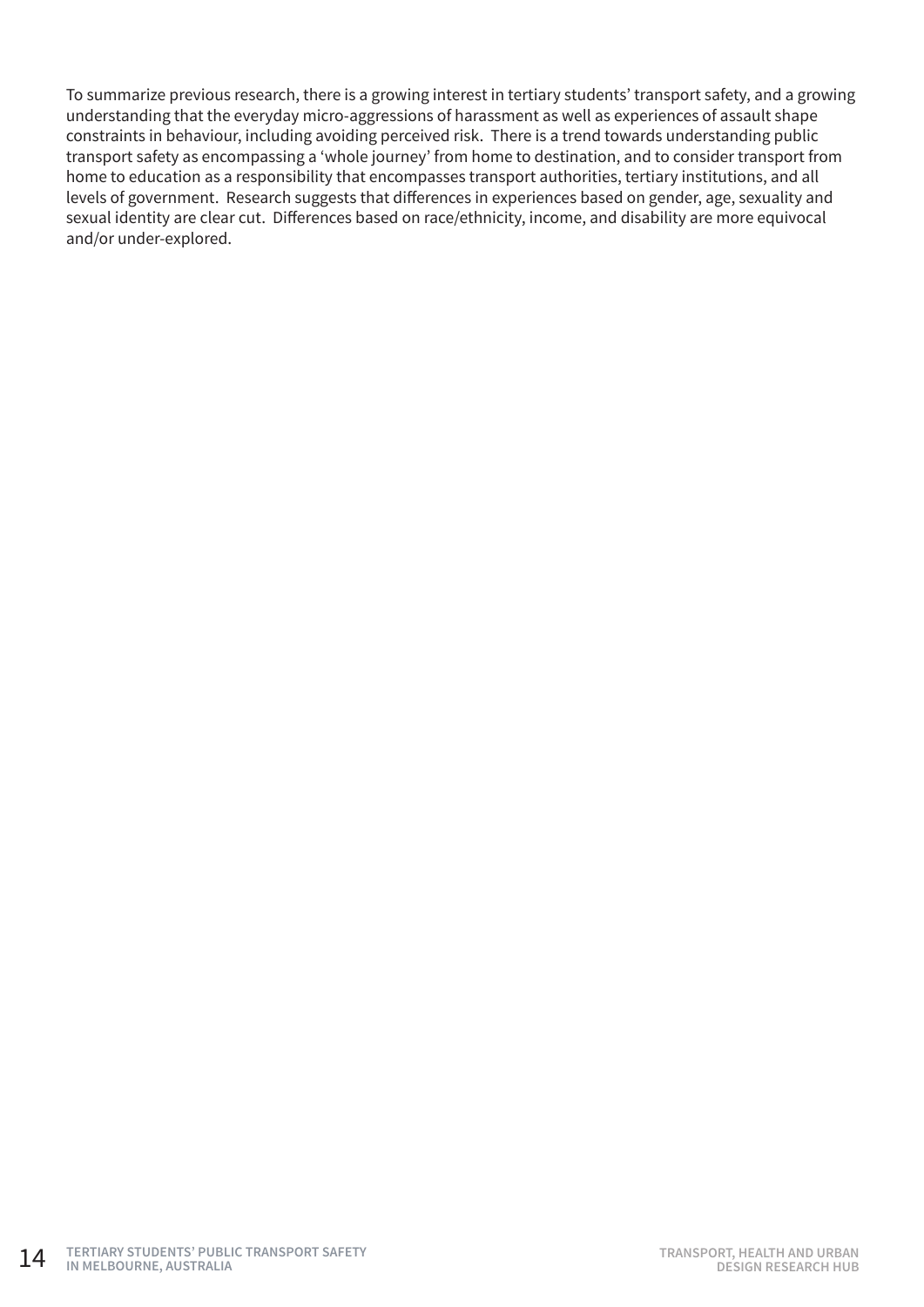# 3 FINDINGS - GENERAL

#### **METHODS**

As discussed in the first section, this survey is part of a 14-city study in six different continents, using the same survey instrument, entitled "Transit safety among college students: an international assessment". The international study is led by Professor Vania Ceccato, from KTE Royal Institute of Technology, based in Stockholm, Sweden. The surveys were conducted during mid-2018 in:

- Europe: Stockholm; London, UK; Paris, France; Milan, Italy; Thessaloniki, Greece;
- North and Central America: Los Angeles, California; Mexico City;
- South America: Sao Paolo and Rio Claro, Brazil; Bogota, Columbia;
- Africa: Lagos, Nigeria;
- Asia- Pacific: Tokyo, Japan; Guangzhou, China; Manila, Philippines; Melbourne, Australia.

The Melbourne study made minor changes to the international survey instrument, substituting the Australian term 'public transport' for the American term 'transit', and including a set of questions about trams (the international instrument differentiated busses and heavy rail, but not tram or light rail). After receiving ethics approval from the University of Melbourne (ethics approval #1851286.1), the survey was online from April 15- June 30, 2018.

Links to the online survey were distributed using three mechanisms. First, we sent emails followed by phone calls to the student service centres of nine universities and nine TAFEs in Greater Melbourne. Second, we posted on local and international social media sites, including student organisations, urban and transport interest groups with heavy Melbourne usage. These include: "Urban Happiness", a Melbourne-based urban planning and design group with over 5,000 members; "Where are Our Mates, Melbourne's PT Ticket Wardens, Today?", a 30,000 member group tracking the behaviour of tram and train ticket inspectors, who have a very poor reputation in Melbourne; and New Urbanist Memes for Transit Oriented Teens (NUMTOTs), an international transport interest group with over 100,000 members, many from Australia. In addition, the research assistant handed out flyers at the State Library and the main tram terminus for Melbourne University with a QR code.

The survey was created using Qualtrics, an online tool, which allowed easy statistical analysis of results.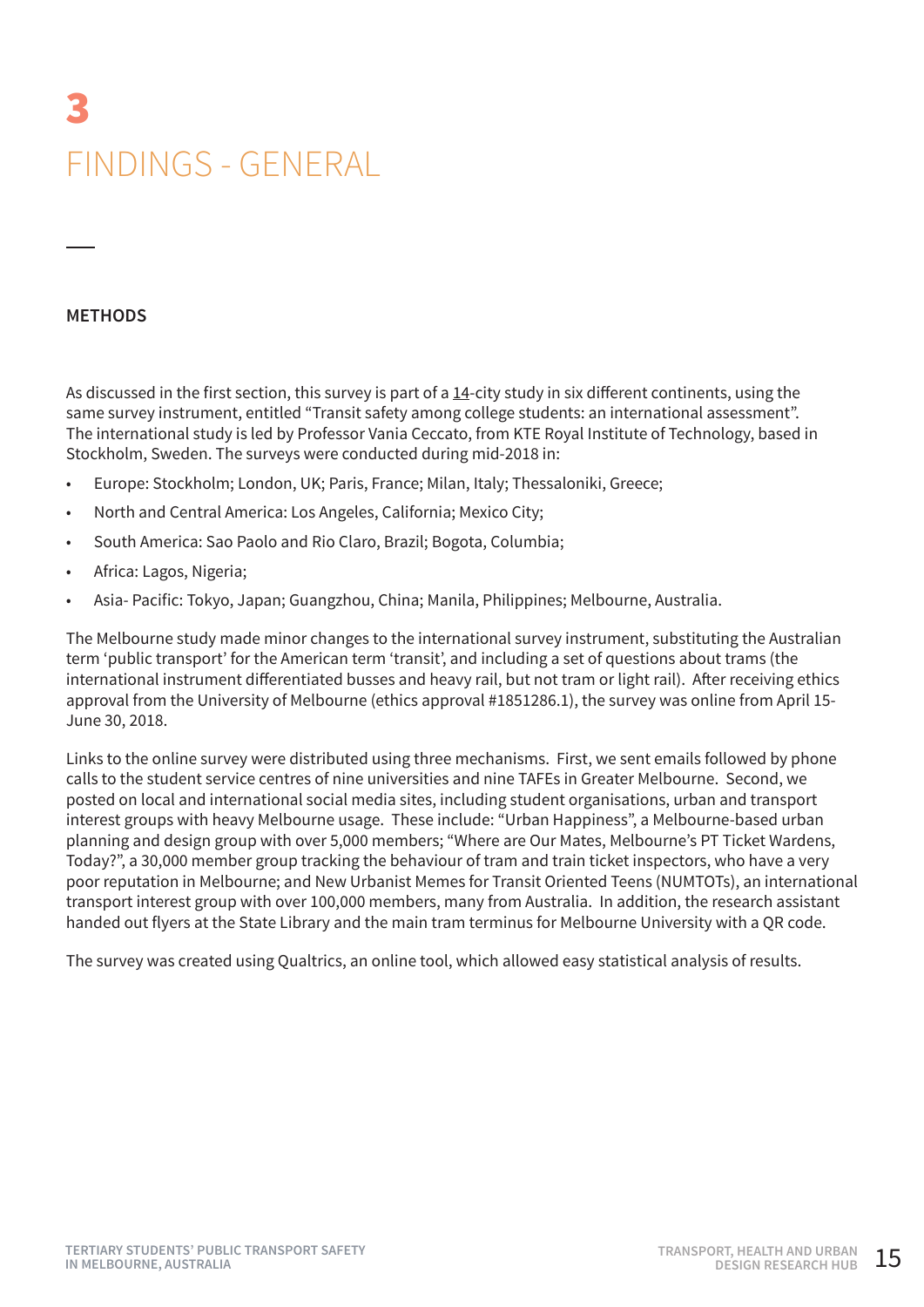#### **GENDER, SEXUALITY, 'RACE' AND AGE OF RESPONDENTS**

Eight hundred and eight students responded to the survey, but almost 300 did not complete the very long set of questions, which ended with demographic information. Of the 517 completed responses, a little more than two thirds were from women (Figure 1). This over-representation of women in terms of responses to safety surveys is common in both international (Natarajan 2017) and Melbourne (Currie, Delbosc, and Mahmoud 2010) studies, and points to greater concerns by women about personal safety.





The survey asked respondents whether they identified as LGBTQI+, to which 21.5% replied yes (Figure 2). This is a higher proportion of sexual diversity than described in the 2016 Australian census (ABS 2018a and b). However, given that young people are more likely to self-define as gender and sexually diverse (ABS 2018b), and also that rates of concern around personal safety are higher amongst LGBTQI+ students (AHRC 2017), the overrepresentation of this group is not surprising.



**Figure 2. Responses by sexuality**

A little over two thirds of students who responded to the survey reported their ethnicity as 'White/ Caucasian'. Of the remaining respondents, 23.2% identified as 'Asian' and 8.5% as other ethnicities, including indigenous Australian students (Figure 3). This is a roughly representative proportion of the student body in Australian universities (see Rizvi 2017 and Australian Government 2018).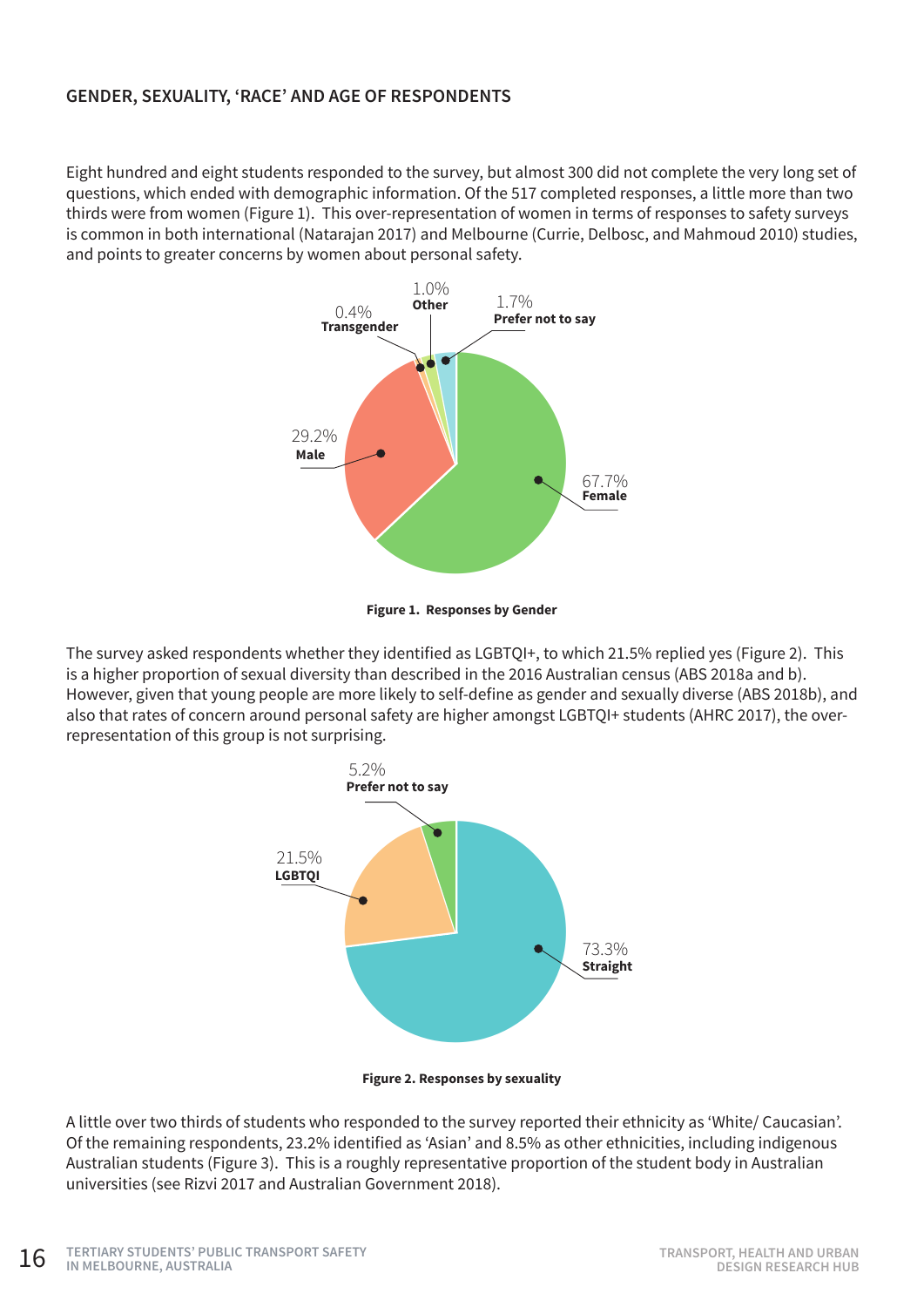

**Figure 3. Ethnic origin of respondents**

A slightly higher proportion of male Asian students responded to the survey than was the case for non-Asian respondents (34.2% of Asian respondents were male, as compared to 27.7% of all others). There was also a lower proportion of self-identifying LGBTQI+ Asian students (13.3%, as compared to 23.9% for all other students). An equal proportion of LGBTQI+ men and women responded to the survey.

As almost 90% of respondents were from the 18-29 age group, we did not include 'age' as part of our intersectional approach. There were a number of other limitations to the international survey, including not differentiating between local and international students, not asking about disabilities, not asking for postcode or other anonymised location of the respondents' dwelling, and not asking which tertiary institution they attended.

It is worth mentioning that there were some strong negative reactions to the international survey instrument, particularly in relation to asking about 'race' of respondents (Figure 4). The most positive online responses to the survey came from international students' associations, while the negative comments were clustered in the group New Urbanist Memes for Transit Oriented Teens.



**Figure 4. Negative comments in response to the survey**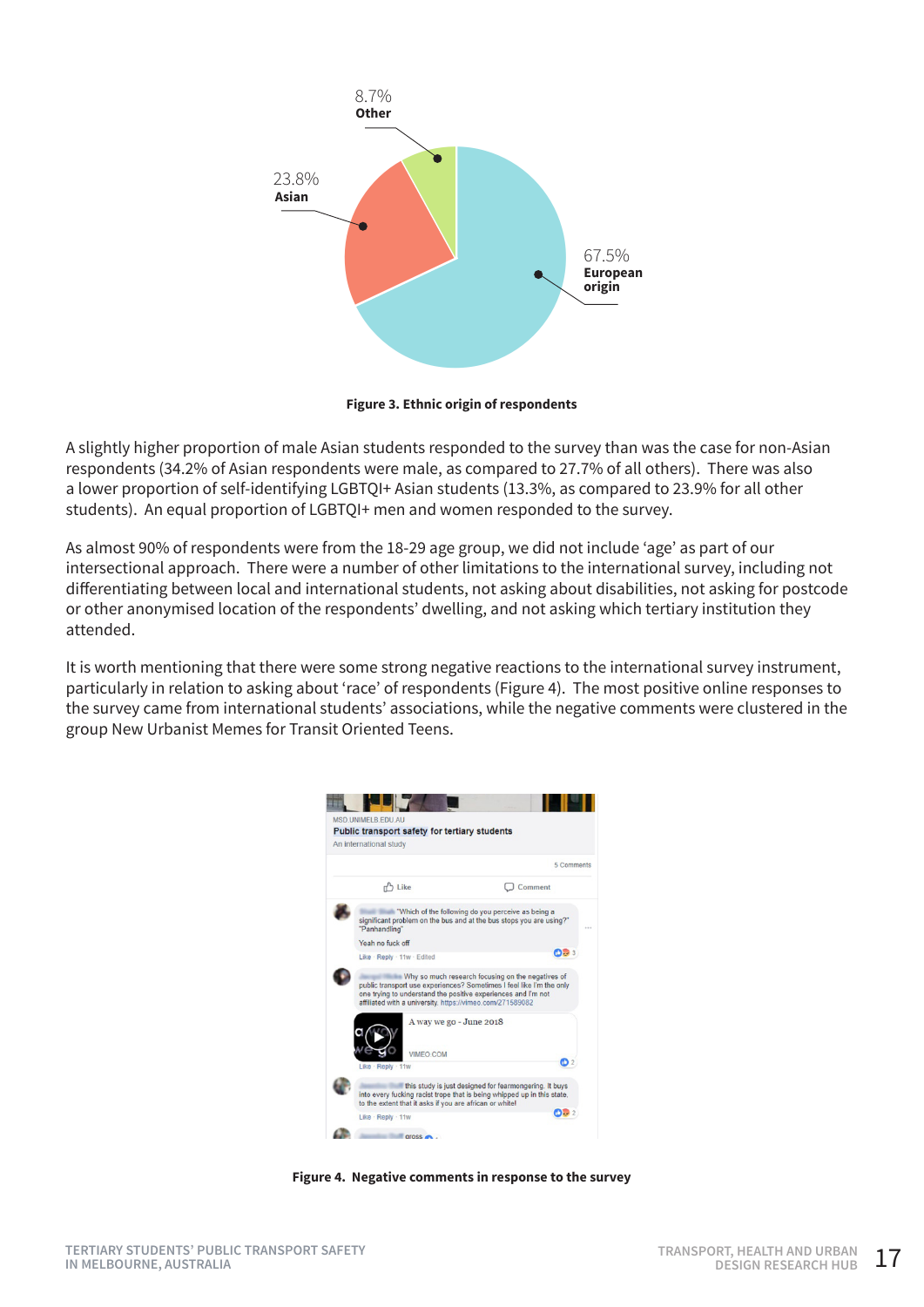#### **LOCATION OF RESPONDENTS' HOMES AND MODAL CHOICE**

Unfortunately, the international survey did not ask respondents questions about their suburb/ neighbourhood or postcode, nor did it ask which tertiary institution they attended. An attempt to differentiate students' locations by known IP addresses is found in Figure 5. Most respondents' IP addresses were clustered in central Melbourne, with fewer respondents from outer suburbs. Several IP addresses were from other states and South-east Asia, but the survey was live in mid to late June, when many students go on vacation or visit their parents.



**Figure 5. Respondent locations according to IP addresses**

The central Melbourne home location of many students is suggested by the fact that the most commonly used mode of public transport was trams (figure 6): 60.9% of respondents use them frequently (3 or more times a week). Trains were the second most common public transport mode, with 49.5% of respondents using trains frequently. Only 27.5% of respondents use busses frequently, and 38.4% never used busses.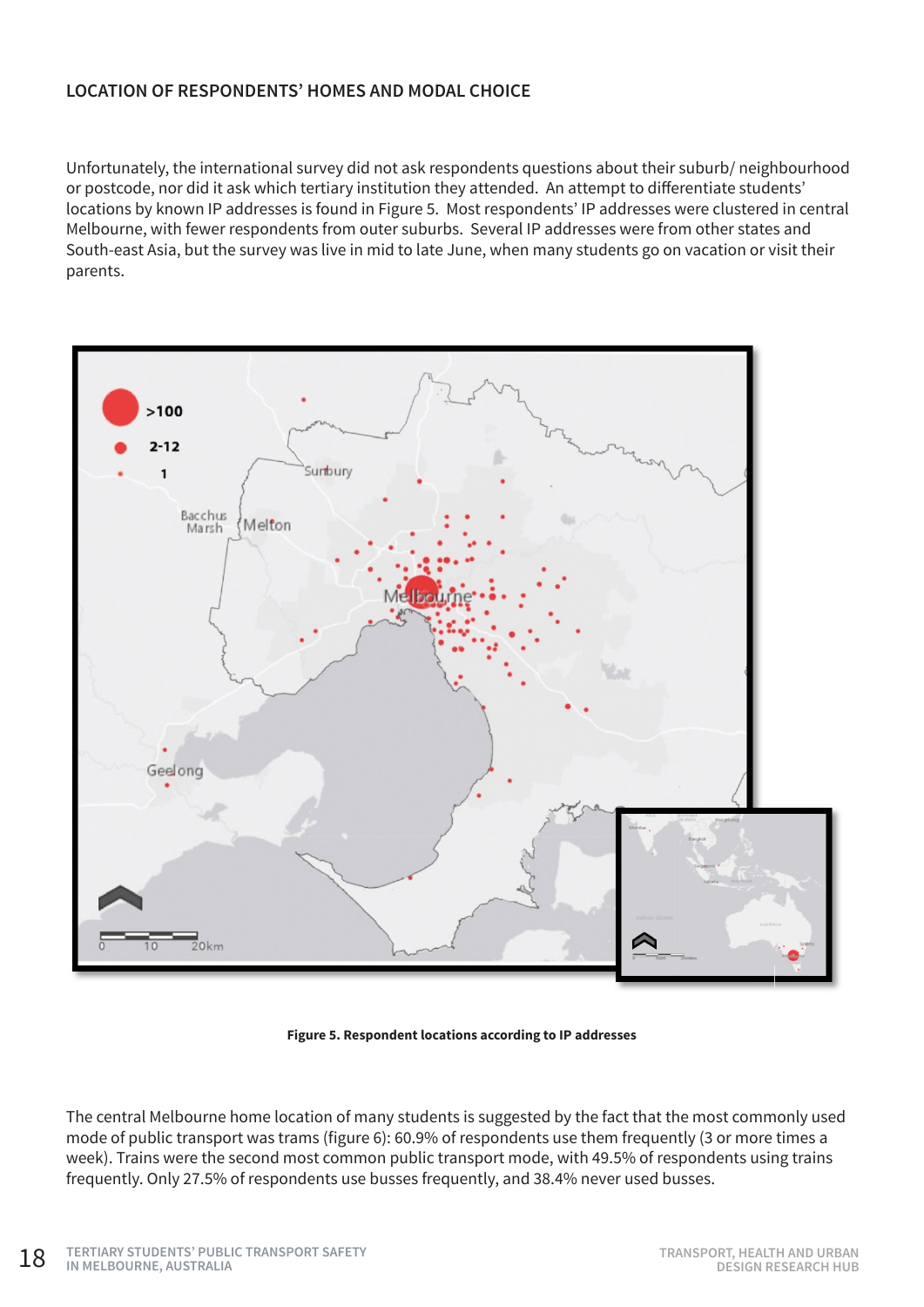These results differ from the general population in Melbourne in two significant ways. First, tertiary students appear to use public transport much more frequently than the general population, where only 18% use public transport for their 'journey to work' (although the question asked is different - our survey asked about all journeys, not just journey to study) (ABS 2018). This finding is similar to other Australian studies, which find that young people are the most likely group to take public transport to work or study (ABS 2014). Second, trains are the most used public transport mode for the general population. The surveyed students' preference for trams is not surprising, given the respondents' IP addresses were clustered in the inner suburbs, where tram service is concentrated. The relatively low use of busses is typical of the Greater Melbourne population, where previous studies have shown that poor frequency is particularly resented by tertiary students (PTUA 2018).



**Figure 6. Frequent (3 times a week or more) use of public transport, by mode**

Men were slightly more likely than women to use each public transport mode frequently (Figure 7). LGBTQ+ students (68.5%) and Asian students (69.1%) were more likely than other students to use trams frequently, suggesting that they may be more likely to live in central city locations serviced by trams.



**Figure 7. Gender Differences, frequent use of public transport** 

Turning to private transport options, about one in four of students say they use cars at least three times per week, with a significant difference between male (21.2%) and female (27.1%) respondents (Figure 8). There is significantly less car use amongst LGBTQI+ (21.6%) and Asian (16.3%) students. Car use figures are much lower than the general population for driving to work in Greater Melbourne, 77% (ABS 2018), although the question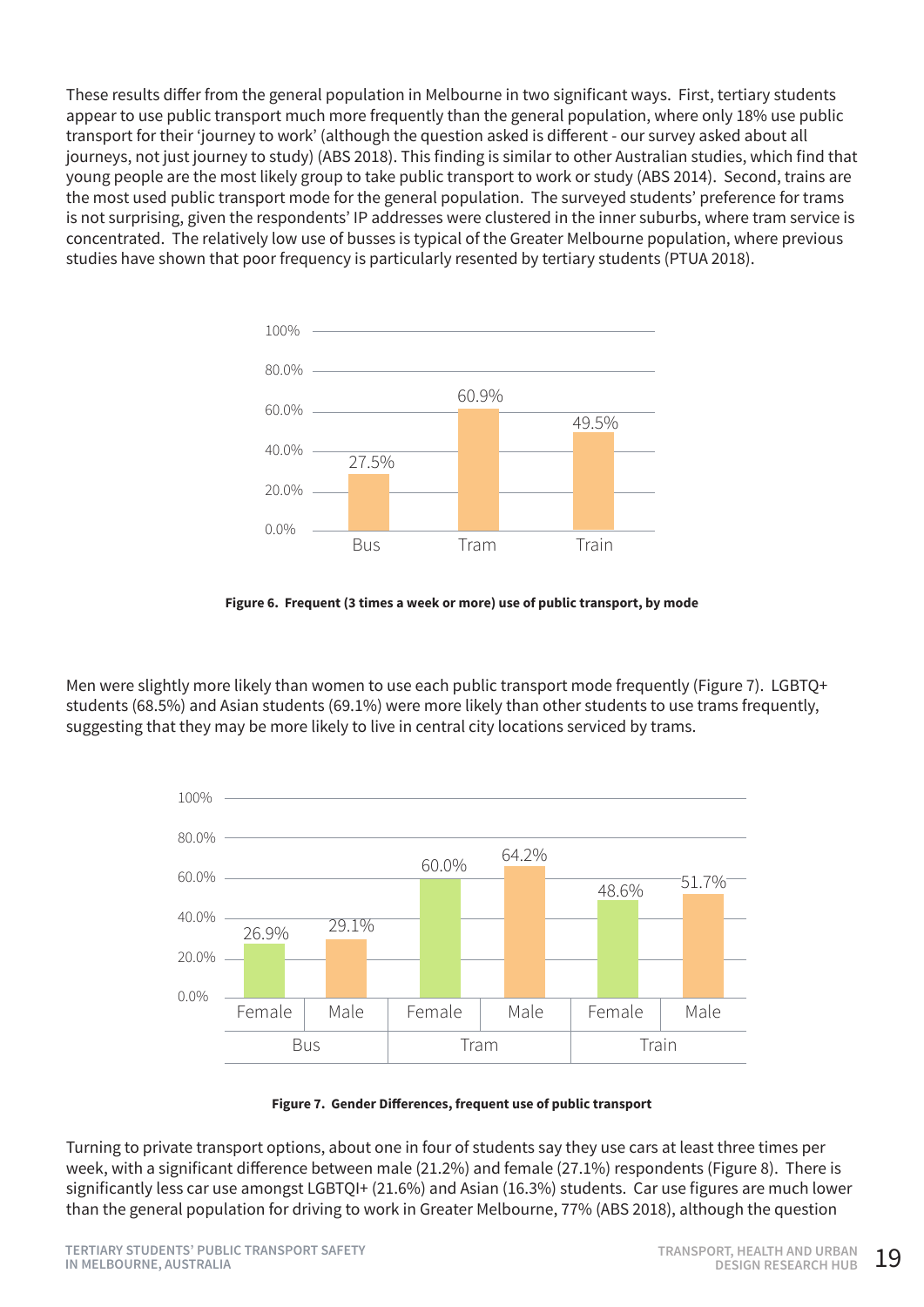asked is different (asking about all journeys, not only the journey to work/ study). A much higher proportion (45.2% of respondents) do not own cars than the general population of Greater Melbourne, where only 8.5% of households do not own one vehicle (.id 2018). This again points to absence of choices for tertiary students, although some might still live at their parents' home and have occasional access to a family vehicle, and others might be part of car-sharing schemes.



**Figure 8. Private transport use by gender: 'frequent' (3 or more times a week) travel by car and bicycle**

Women use cars frequently much more than men, while the obverse is true of bicycles. This finding is in line with other Australian studies that show that women are more likely to drive passenger vehicles to work or study than men (ABS 2014), and a recent Sydney study that found that only 26% of cyclists identified as female, with women having greater concerns about traffic safety (Bicycle NSW 2016). Again, LGBTQI+ (12.6%) and Asian (8.9%) students were less likely than other students to frequently ride bicycles.

There is also a clear gender difference in terms of frequent (in this case, at least once a week) use of taxis and ridesharing services such as Uber (Figure 9). There is still much less use of taxis and rideshares than other forms of transport, and the likelihood is that these services are used at night, rather than a daytime journey to study. However, the reality of taxis and ride sharing being an increasingly popular student option is recognised by Study Melbourne, the State Government website, which talks about "many people using this form of transport for special occasions, at night, in bad weather or if the destination is not close to public transport." (Study Melbourne 2018b). Women are less likely to use taxis and more likely to use ridesharing services than men. LGBTQI+ students (17.1%) were most likely to frequently use ridesharing, which may suggest greater concerns around night time safety. Asian students (9.0%) were less likely than other students to use ridesharing services.



**Figure 9. Private Transport: frequent (once a week or more) Taxi and Rideshare use**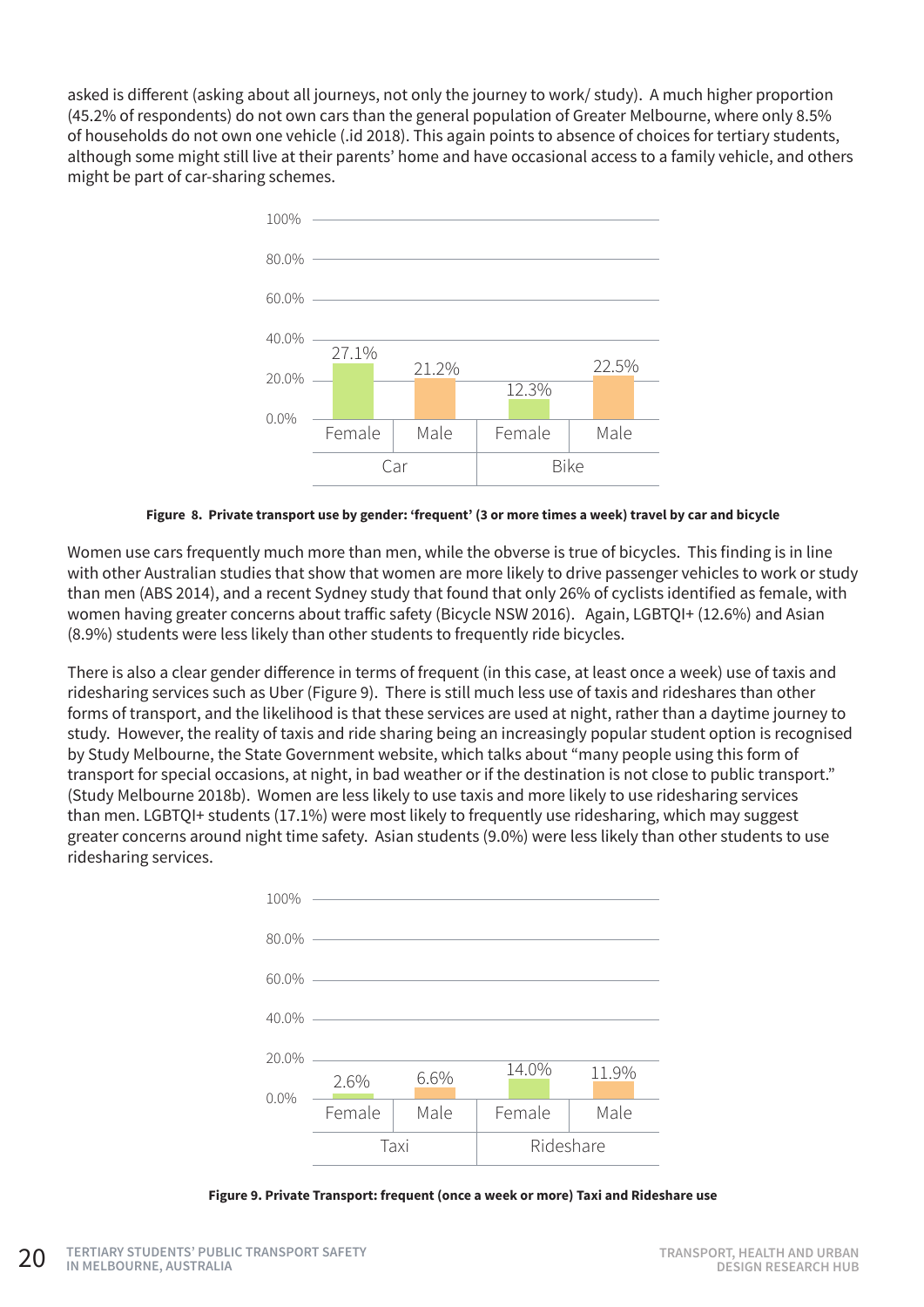Turning to distance between home and study, only 7.7% of survey respondents have a one-way commuting time between home and educational institution of less than 15 minutes, as compared to over 40% of the general Australian population. A little over one in five students (20.8%) take between 15 and 30 minutes to get from home to study, as opposed to 29% of the general Australian population's work journeys. One third (33.2%) of survey respondents report one-way commuting times of between 30 minutes and an hour and another third (33.2%) report commuting times of between one and two hours, as compared to about 10% each of the general Australian population (BITRE 2016). A number of respondents pointed out that they do not attend their educational institution on a daily basis, and most have paid employment as well as study. So the location of their home may be chosen not for proximity to study, but by where their parents are living, where they work, or where housing is least expensive.

The stereotype of traffic congestion - drivers sitting around in their cars on a road or highway - is not borne out by Australian evidence: public transport is much slower, and trips take much longer, than cars. The longest commutes – both in terms of distance and trip length – are more common in public transport users living on the urban fringe (BITRE 2016). **Our survey results point to a very high level of transport disadvantage amongst the students who were surveyed: without the traditional private option of the automobile and with infrequent and slow public transport options leading to long journeys to study**. Given the clustering of both students' residences and tertiary institutions within central Melbourne, where public transport provision is much better than outer suburbs, this indicates that public transport needs improvement in terms of speed and frequency.

Comments on the survey back up this sense of transport disadvantage and absence of choice. When asked why they take the train, one student said:

#### *I don't have a choice, I have to, even when there are replacement buses adding an extra hour to my journey.*

Another student summarized why she takes the bus:

*The dangerous factors like sexual harassment and victimisation are a concern to me, but on the other hand, I'm poor and don't have options, so I have to deal with it.*

Given the clustering of respondents within 15 km of central Melbourne, where several tertiary institutions are clustered, and the slow speed of public transport, it is surprising only 15% of respondents say they use bicycles frequently. Forty per cent of respondents said they did not own bicycles. Fear of collisions was the main reason given for not owning a bicycle. But some comments left by respondents also mention slow speeds, distance, weather, and topography, for example:

I am super unfit, my gears don't work and there's a hill in my way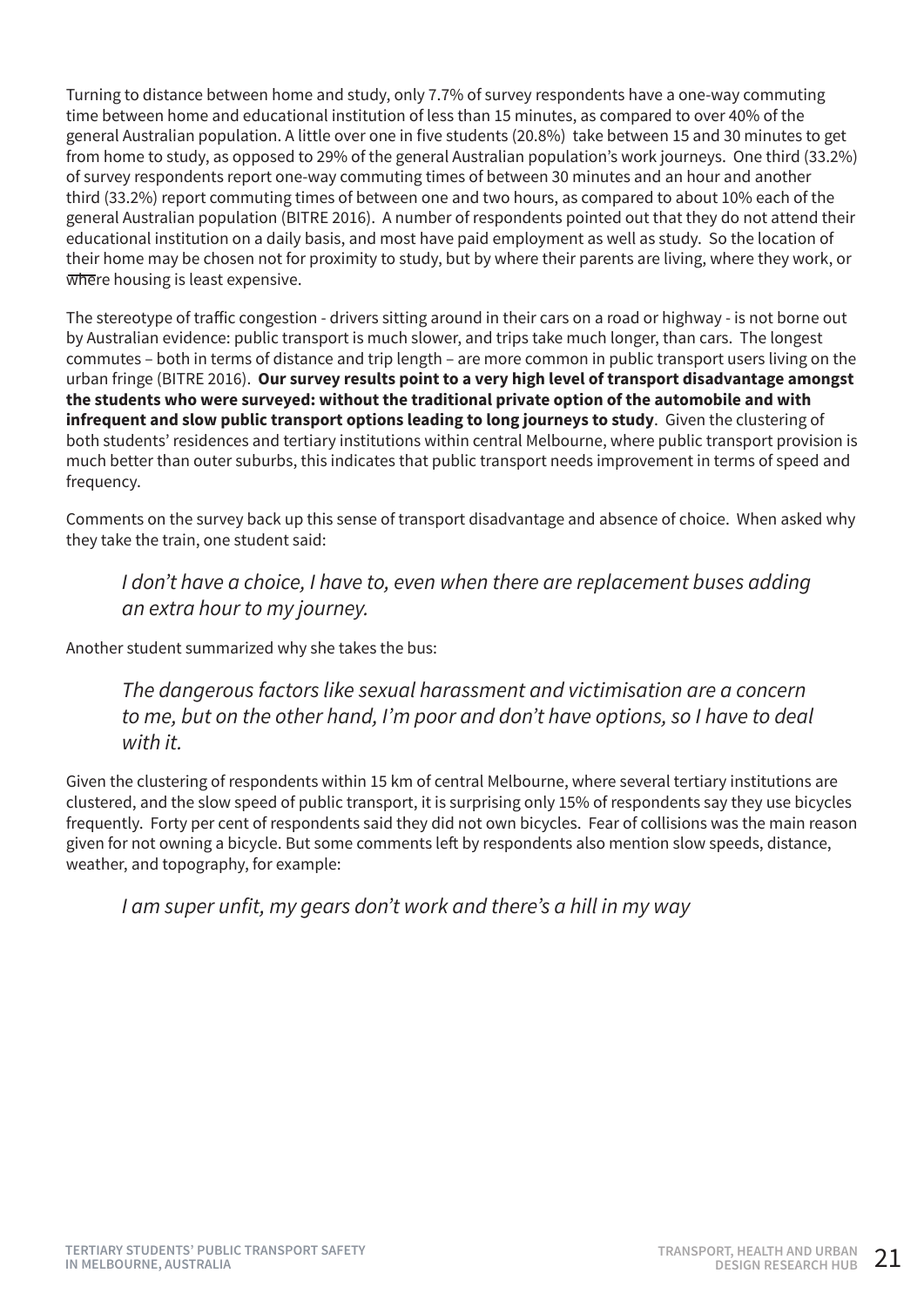## 4 RESULTS: EXPERIENCES OF VICTIMIZATION AND FEAR

#### **EXPERIENCES OF VICTIMIZATION**

The survey asked: "In the last three years have you experienced any of the following while travelling on, heading to, or waiting for the [train/ tram/ bus]" followed by a list of harassing and assaultive behaviors. These behaviors ranged from staring, whistling and sexual gestures; to unwanted sexual and more generally abusive comments; through to genital exposure and masturbation; contact such as groping or kissing without consent; and stalking (being followed off public transport).

Again, one of the limitations of a standard international survey is that intersectionality is somewhat lacking in the questions asked. There are no questions about homophobic or racist comments, and the stalking question assumed that the perpetrator was a stranger (whereas the AHRC survey suggested that many perpetrators were known to be fellow students).

Figure 10 shows different experiences by gender, sexuality and ethnicity. **Four-fifths of women (79.1%) and the same proportion of LGBTQI + students reported having been victims of harassment, groping or stalking over the past three years.** These findings are in line with the recent Australian study of university students (AHRC 2018) which found that 63% of female students and 35% of male students reported having been harassed over the previous year.



**Figure 10. Victimization on public transport over past three years, by gender, sexuality and ethnicity**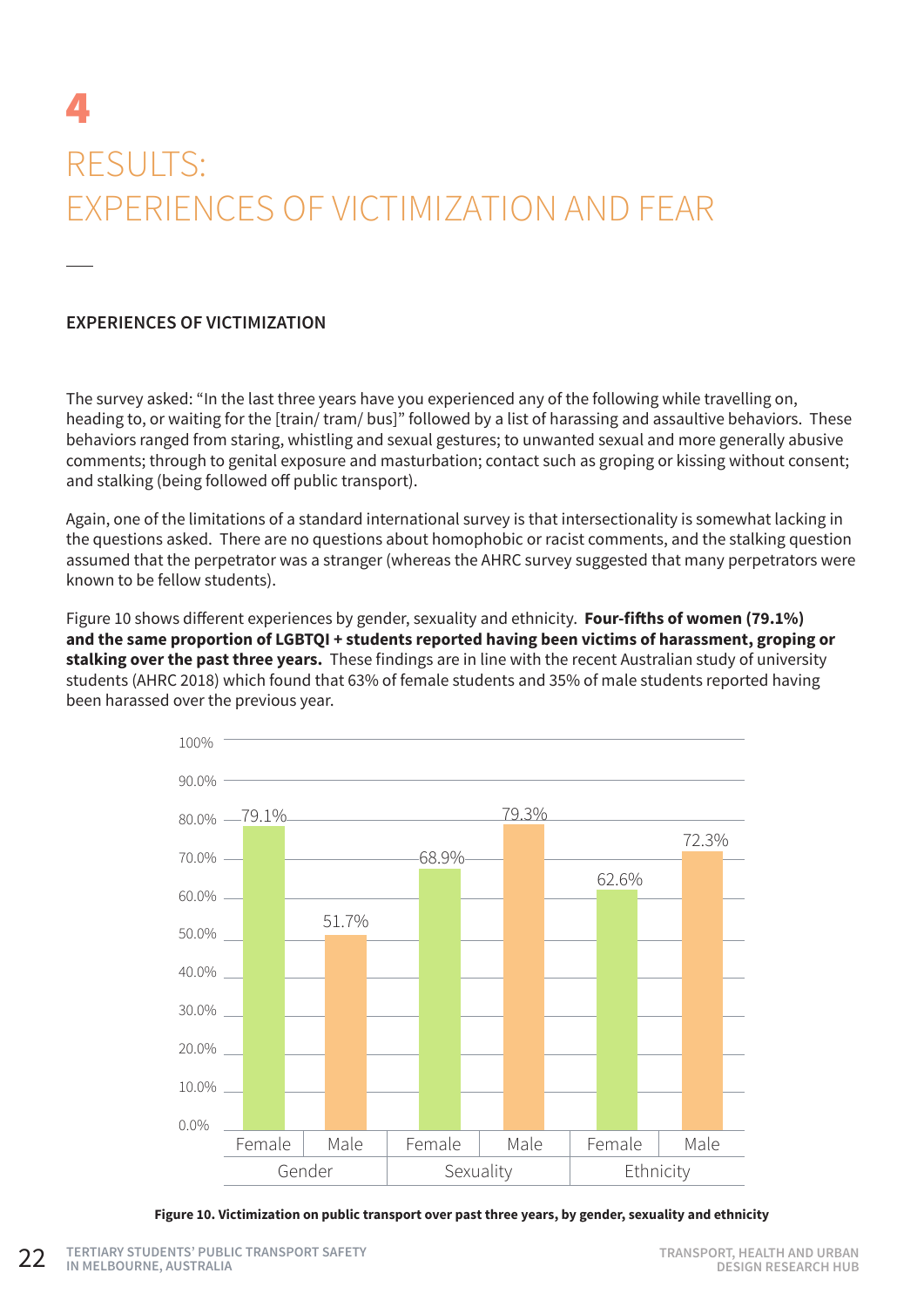Unsurprisingly, there is a big difference between women and men, but more than **half of men have been subject to unwanted staring, gestures, comments and sexual contact on public transport.** While rates of sexual harassment are lower amongst Asian than other students, it should be remembered that this cohort had a higher proportion of men and a lower proportion of self-identified LGBTQI+ students.

**A little more than two percent of respondents (11 women and one man), said that they had been victims of aggravated assault, robbery or rape on the public transport system over the past three years**. A little less than four percent (3.8% or 20 students) reported they had been victims of theft or jewelry snatching, 12 women and 8 men.

Witnessing or knowing someone who has been a victim can also have a significant impact. A little more than one in ten respondents (10.2%) said they knew of someone who had been a victim of aggravated assault, robbery or rape on the public transport system over the past three years.

One LGBTQI+ woman reported:

*I* was there when a lady was raped in Sunshine train station and had to give a *witness report. I had a friend who saw a stabbing at Flinders Street and I know some of the security guards from Southern Cross have some stories.... Public*  transport is dangerous for everyone and it's not affordable.

A man reported seeing an attempted stabbing on the train, and another witnessed someone trying to steal a schoolkid's bag on the platform while waiting for a train.

#### A man reported

#### *Have witnessed younger women, uncomfortable, trapped in "conversation" with creepy men*

There appeared to be no significant differences in frequency of victimization by transport mode.

Turning now to the types of victimization, Figure 11 shows different experiences by gender. Overall, sexual and abusive comments were most frequent, especially amongst men. However, almost a third of women reported being victims of stalking.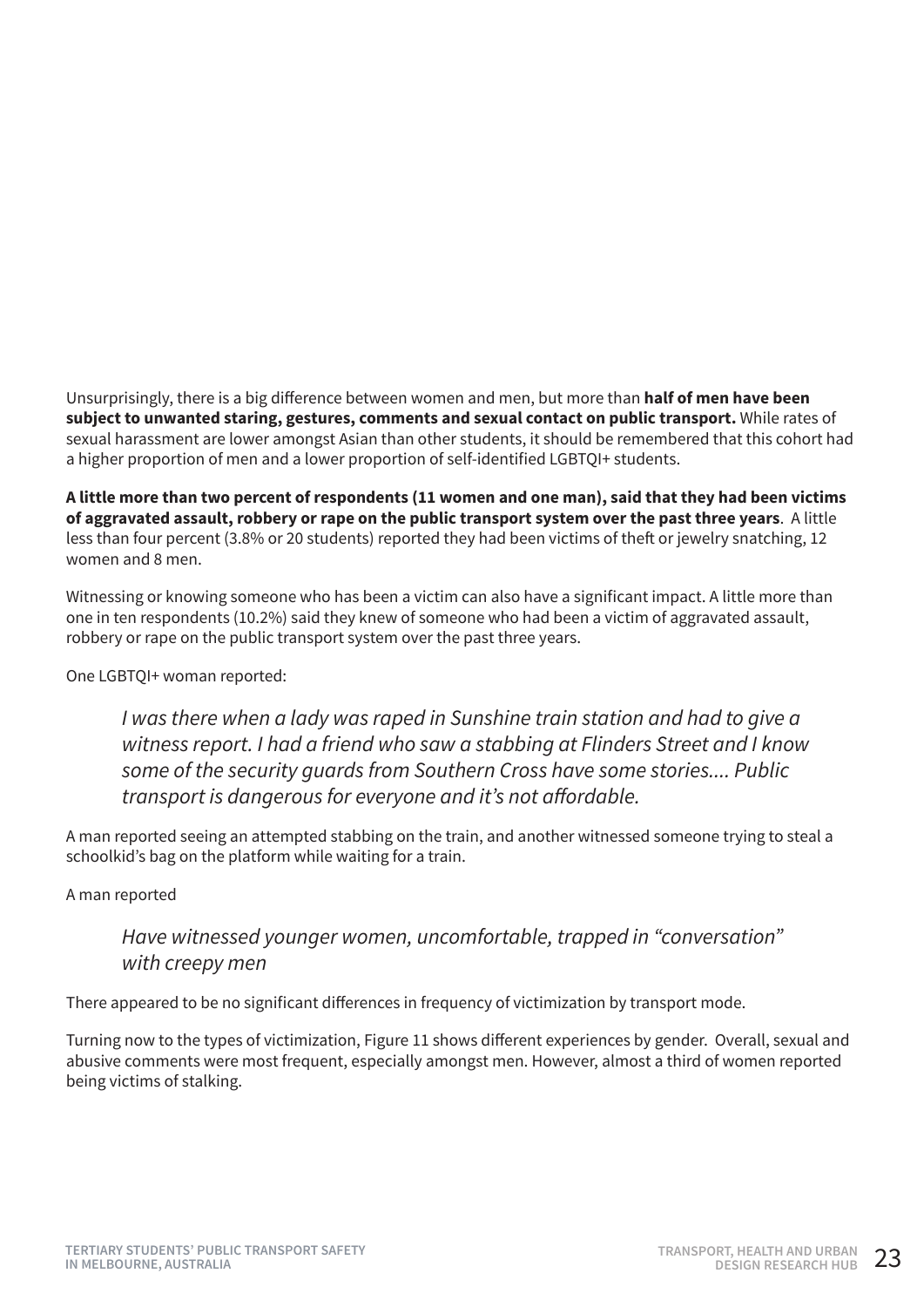

#### **Figure 11. Types of Victimization by Gender.**

In terms of 'other' experiences, examples provided by respondents include:

- Theft/ Robbery: Several people reported having their bags snatched; one Asian woman said cash was taken from her pocket while walking to the train station
- Assault: A man reported being 'bashed' on a bus
- Harassment: A woman reported a man taking photographs of her without her consent while 'groping' himself; another gave the example *asking really personal questions and making unwanted advances*
- Harassment: A man reported *Someone (I think on drugs) telling me to look out the window while he sat behind me and laughed maniacally (I know that sounds a bit stupid, but it was quite unnerving);* personal threats; racist comments directed at them

#### **WITNESSING AND REPORTING VICTIMISATION**

Even though these experiences of victimization have powerful impacts on fear and avoidance behaviours, the reactions of both witnesses and authorities in Greater Melbourne tends to minimize their severity.

Of the majority of public transport users who experienced some form of sexually-related victimisation, 50% said that incident was witnessed by at least one person However, as Figure 12 shows, the most common reaction was to pretend not to see, or to do nothing.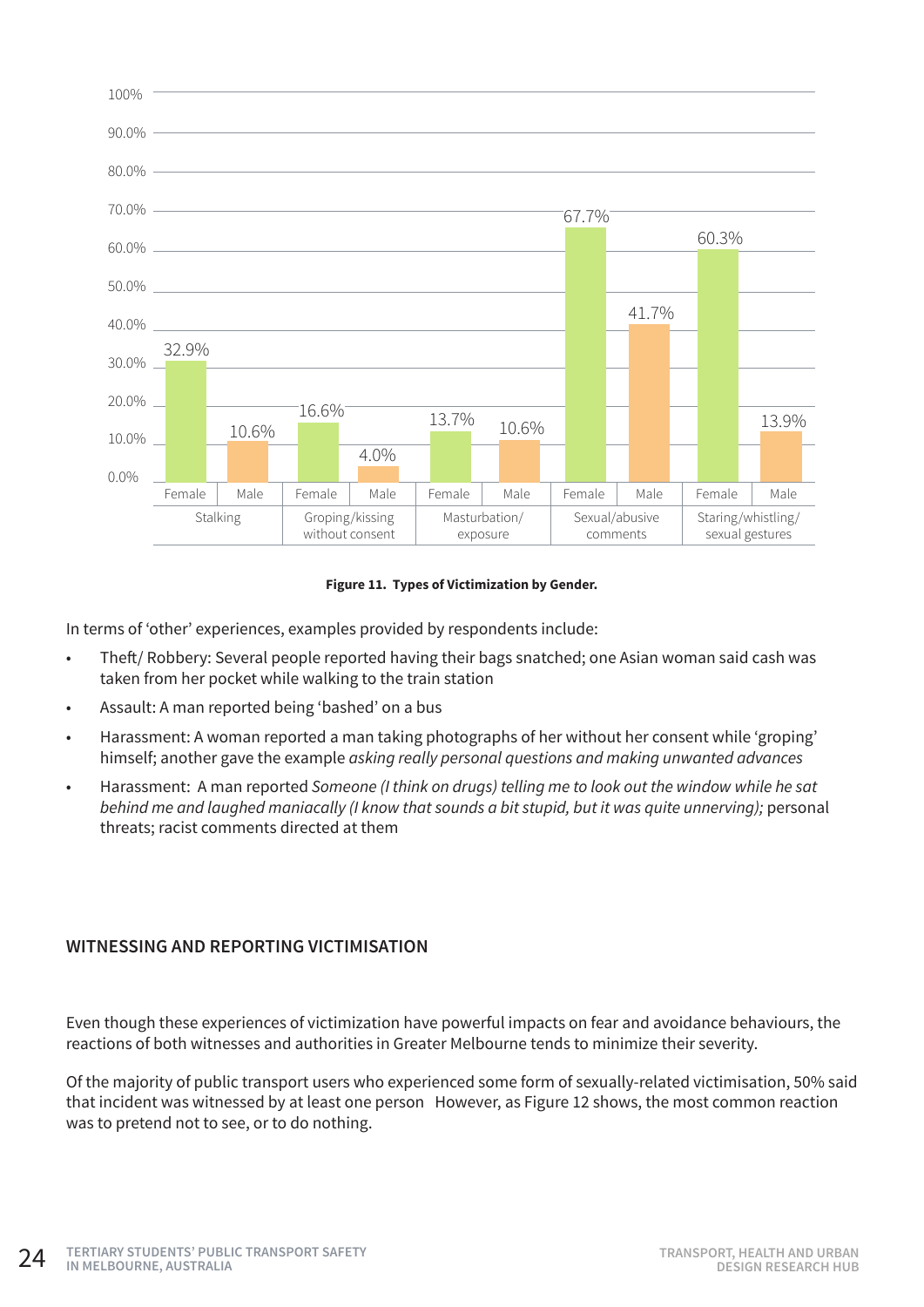



As is common in similar Australian studies (e.g. AHRC 2017), only 5.7% of victims reported the incident to the police, someone in the transport system (driver, Public Security Officer, or station attendant), and/or Public Transport Victoria. Sometimes the incident was reported to multiple authorities. Figure 13 provides reasons why 94.3% of incidents were not reported; multiple reasons could be selected. The most common reason was that it was 'not serious enough' but almost half said they did not expect any follow up.



**Figure 13. Reasons why incident was not reported, by gender**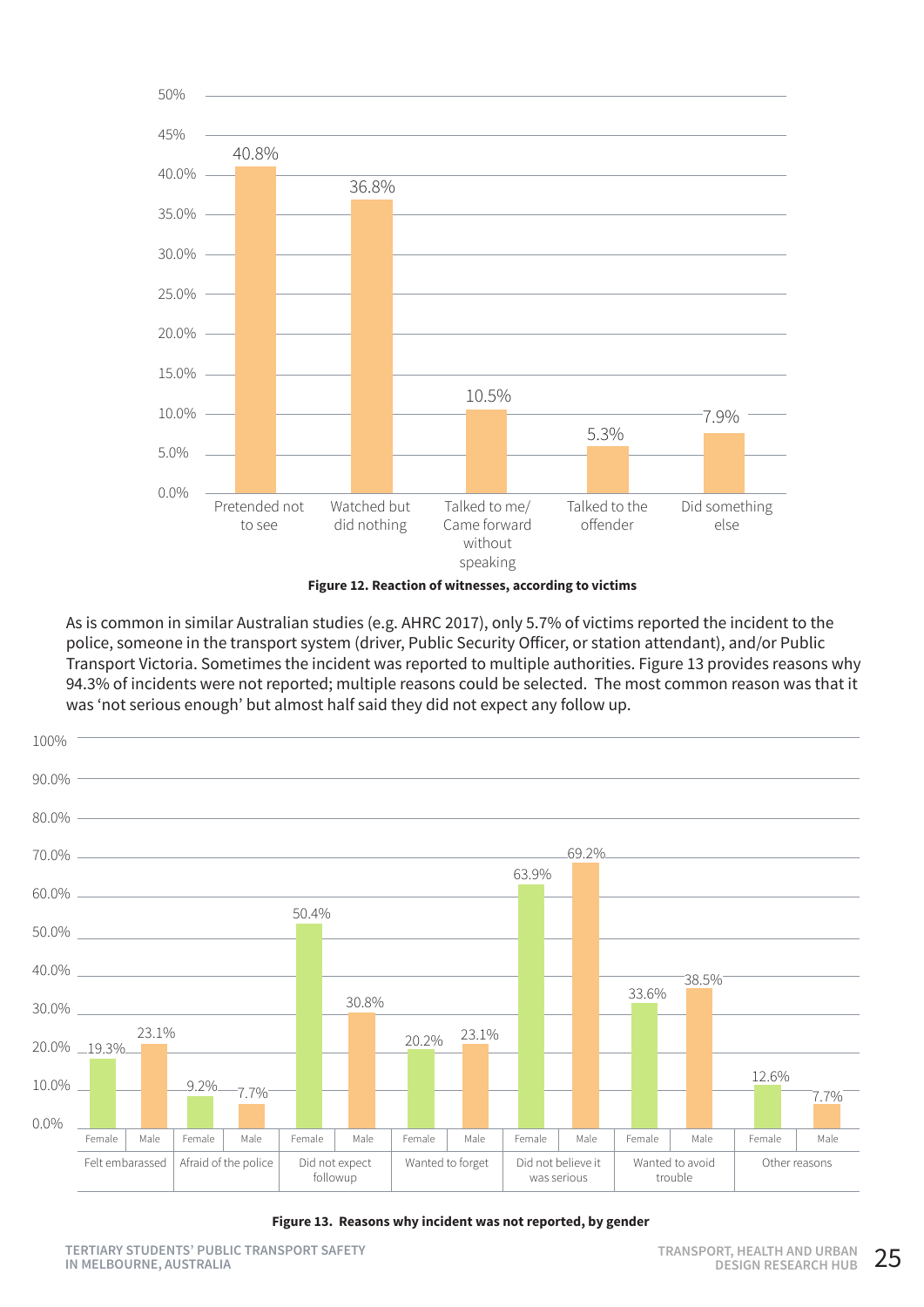Intersectionality matters in terms of reasons for not reporting victimization. A majority (60.5%) of LGBTQI+ students and 50.4% of women students (but only 38.5% of men) said that they did not expect any followup. Half (52.6%) of LGBTQI+ students, as compared to 69.6% of non-LGBTQI+ students, said that they did not believe the incident was serious enough. A higher proportion of Asian students (40.7%) than non-Asian (33.6%) students said they wanted to avoid trouble. Over a third of LGBTQI+ students (34.6%), as compared to 15.2% of non-LGBTQI+ students, said they felt too embarrassed to report.

**Perhaps most disturbingly, more than one in five LGBTQI+ students (21.1%), said they did not report crime because they were afraid of the police, as compared to 7.6% of non-LGBTQI+ students.** Five respondents reported victimization by Public Safety Officers, which echoes complaints on the Facebook group dedicated to tracking public transport inspectors:

*PSOs and police don't make everyone feel safer. In some cases, the opposite.*

A woman who did not provide her sexuality stated:

*Frankly I don't think they'd care at all. I know people who've been treated like garbage and basically been dismissed by the authorities.*

This impression is backed up by the experience of a queer woman who did report a crime:

I reported my wallet theft to the tram driver and he said I was careless and *that there isn't much the police can do. I should just go home and report to my bank that it was missing.* 

#### **FEAR AND AVOIDANCE**

Only 2.9% of women, and 2.6% of men report 'rarely' or 'never' safe on public transport during the day. After dark, it is a different story. 45.1% of women and 11.3% of men say they 'rarely' or 'never' feel safe on public transport.



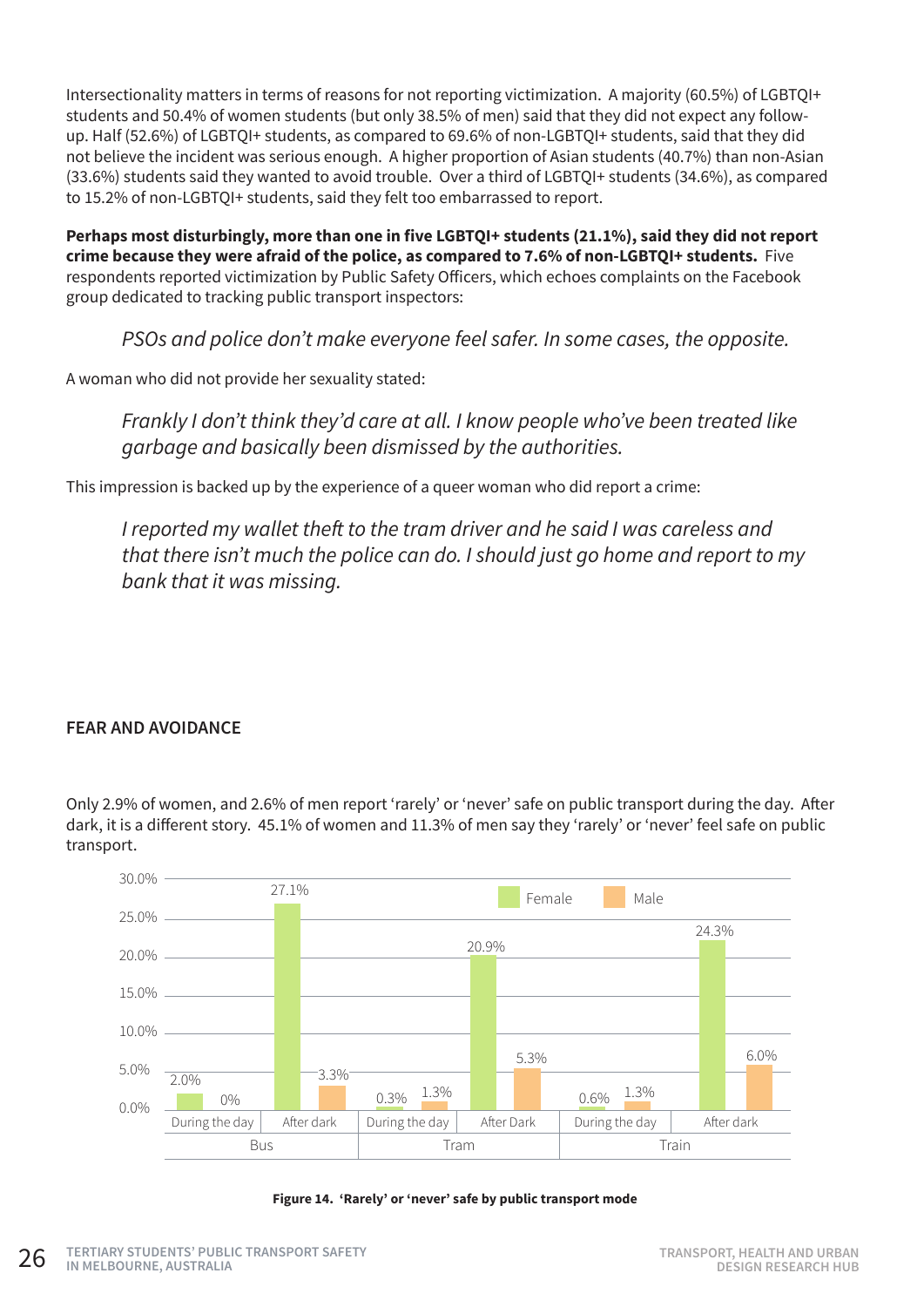This contrasts sharply with private transport options (Figure 15), perhaps explaining why women might prefer to drive or use rideshare.



**Figure 15. Rarely or never safe by private transport mode**

A third of students said they felt the need for precautionary behaviours on public transport (see Figure 16). Women were more likely to take all forms of precautions, including: travelling only during daylight hours on public transport, travelling with someone, avoiding certain lines or stops, taking precautions in clothes and jewellery. A plethora of other precautions noted by respondents included: maintaining constant alertness (not using headphones, 'just watching my back', 'making sure no one sees me use the stop button or cable', making sure not to fall asleep or zone out), ensuring that phones are charged before using public transport, not taking out phones or other electronic devices, having a phone in hand at all times, remaining on the phone with a friend through the journey, constantly checking in with friends on phones, having a friend meet me at the bus stop, texting friends if someone is following me or making comments, using apps that alert friends if they are not home at a set time… the list goes on and on.



**Figure 16. Precautionary behaviours**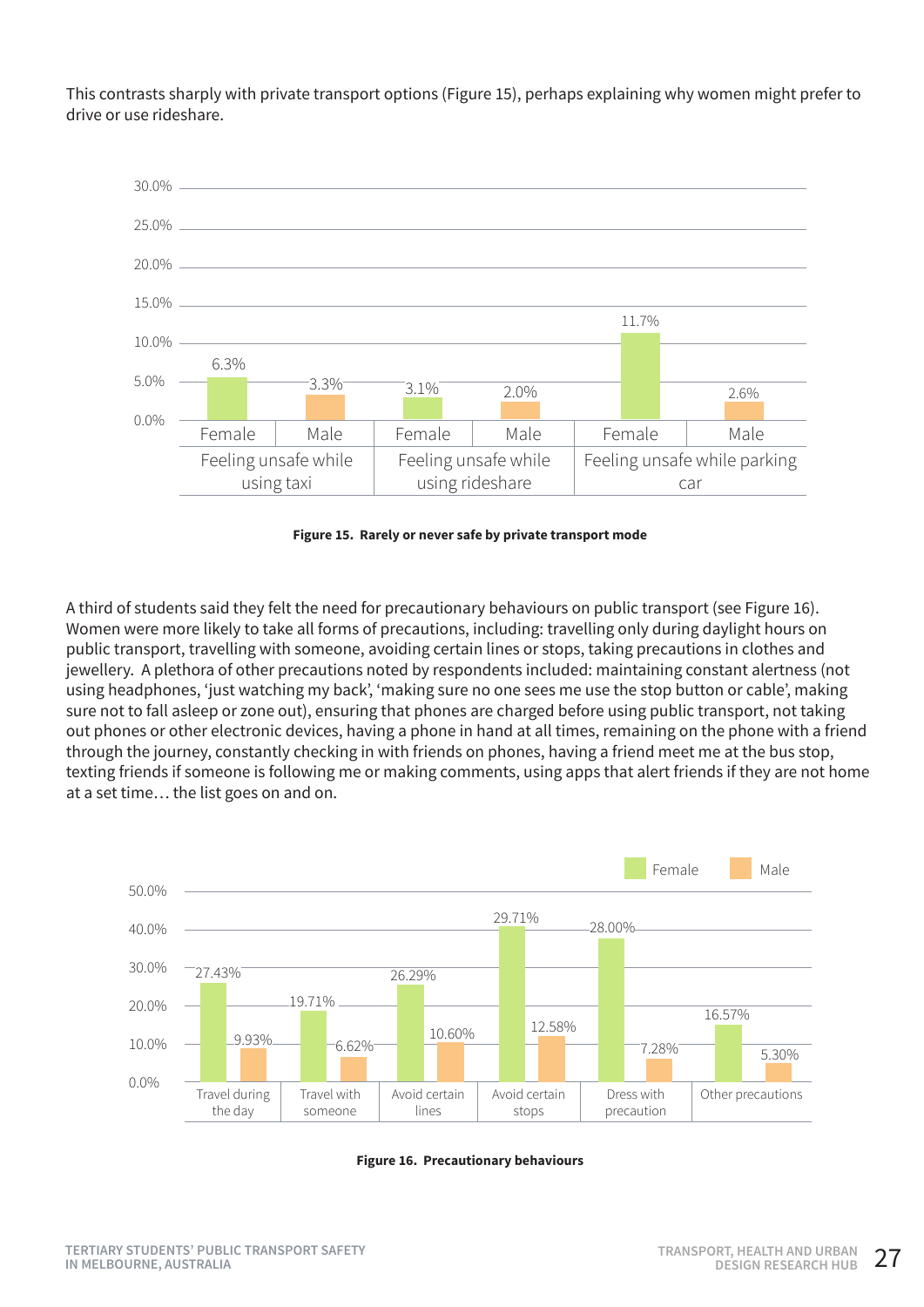One female bus rider said her precautions include:

*Maintain a level of alertness and sitting near a window, avoiding making eye contact with people who seem potentially threatening. Not sitting at the back at night.*

Another tries to maintain a 'do not approach me' stance:

*As much as possible travelling during light hours but also how I behave on the tram. Wearing large headphones and crossing my arms. Non-verbal cues that tell people please don't approach I'm not in the mood.*

#### **SAFETY AND TRANSPORT MODE CHOICE**

Despite the high rates of victimization and fear, and numerous precautionary behaviours, safety was not the foremost concern in not taking public transport more often, for either women or men (Figure 17). Across all modes, concerns about service predominated: unreliable and infrequent service, indirect services that did not take riders where they wanted to go or required many transfers, overcrowded services, and slow journey times. Concerns about overcrowding were expressed by 40% of tram users, concerns about infrequent service and not going where riders wanted to go predominated on trains, while concerns about infrequent and slow services predominated on busses. Cost of tickets was particularly a concern on trams, perhaps because they go shorter distances than trains or busses for the same price. Fear of victimization was higher on trains and trams than busses. Concerns about traffic accidents, dirty environments, or lack of information about schedules were infrequently expressed in the Melbourne survey.



**Figure 17. Reasons for not using public transport more often**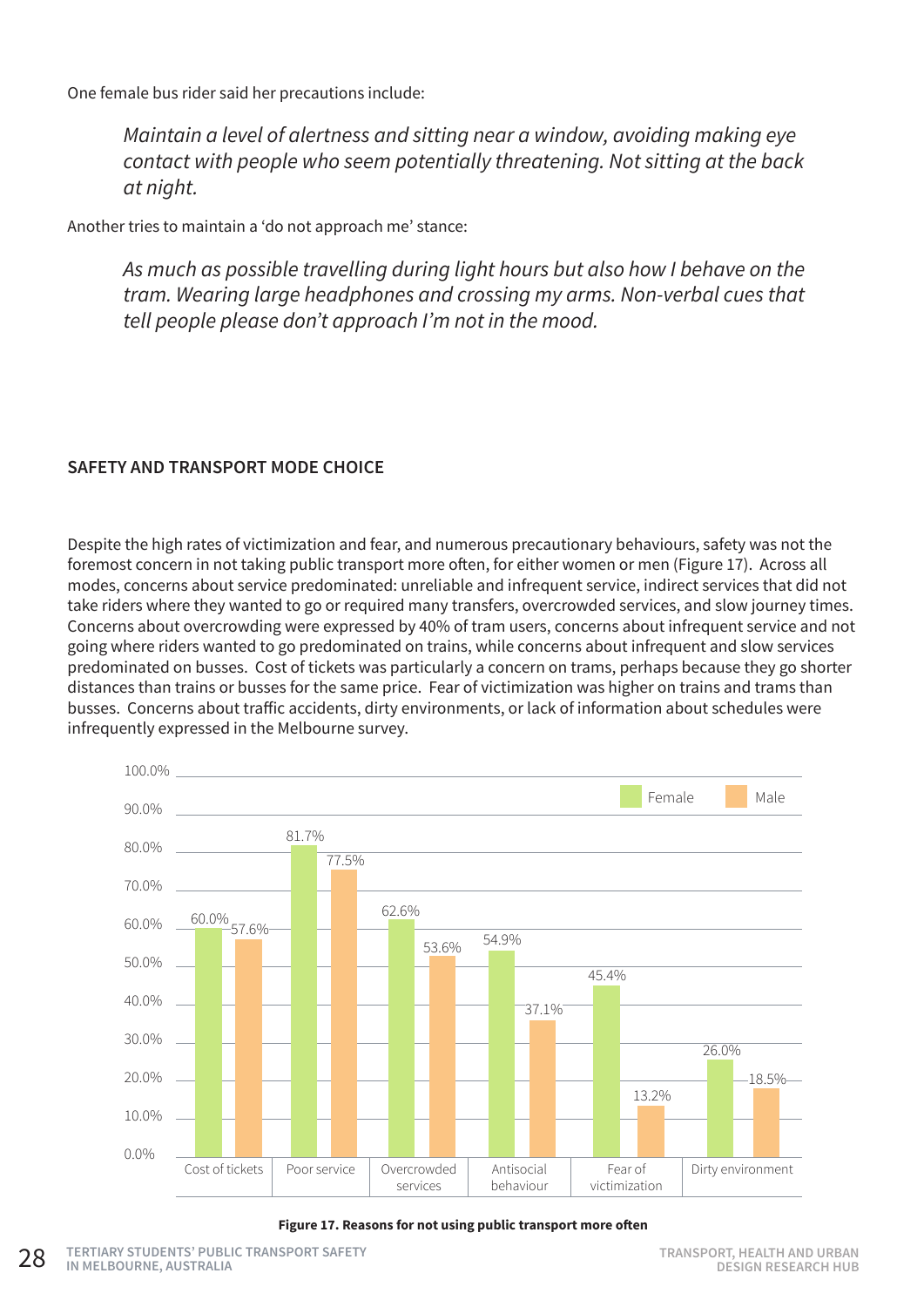However, cost, quality of service, overcrowding and safety interact in complex ways. Overcrowding appears to bother women more than men, possibly because some forms of harassment (such as groping in crowded spaces) are easier to commit when people are packed closely together. Similarly, anti-social behaviour may be much more of a trigger to women, who are continually told to be alert to the early warning signs of harassment. Lack of frequency and unreliability of busses and trains can lead to situations where women are alone at train stations or bus stops, and perhaps more vulnerable to harassment or attack. Respondents pointed out that if multiple passengers share a ride, it may be less costly as well as safer and more convenient than public transport, especially at night and for shorter distances.

#### **PHYSICAL AND SOCIAL CONCERNS AND SUGGESTIONS FOR IMPROVEMENT**

Respondents were asked about physical design concerns in busses and bus stops, trains and train stations and tram and tram stops. Women had higher levels of concern around design than men, and bus stops in general were considered more of a problem than tram or train stations. When it came to social concerns, drunk people and obscene language were considered a problem in all modes, particularly trams, and women were more concerned than men.

Respondents were asked what improvements to public transport systems would make them feel safer. As is often the case in these kinds of surveys, there was an emphasis on lighting, CCTV and formal surveillance by police and PSOs. Fifty seven percent of respondents asked for more lighting on tram platforms, with slightly smaller proportions requesting better lighting in trains and on bus stops. Almost fifty percent recommended CCTV on tram platforms and in trains. The third most common recommendation was digital timetables at bus and tram stops. There were no significant differences by gender, sexuality or 'race' in these recommendations.

A much lower proportion recommended 'women only' trains, trams or busses. One respondent pointed out that they would be exclusionary towards LGBTQI+ students.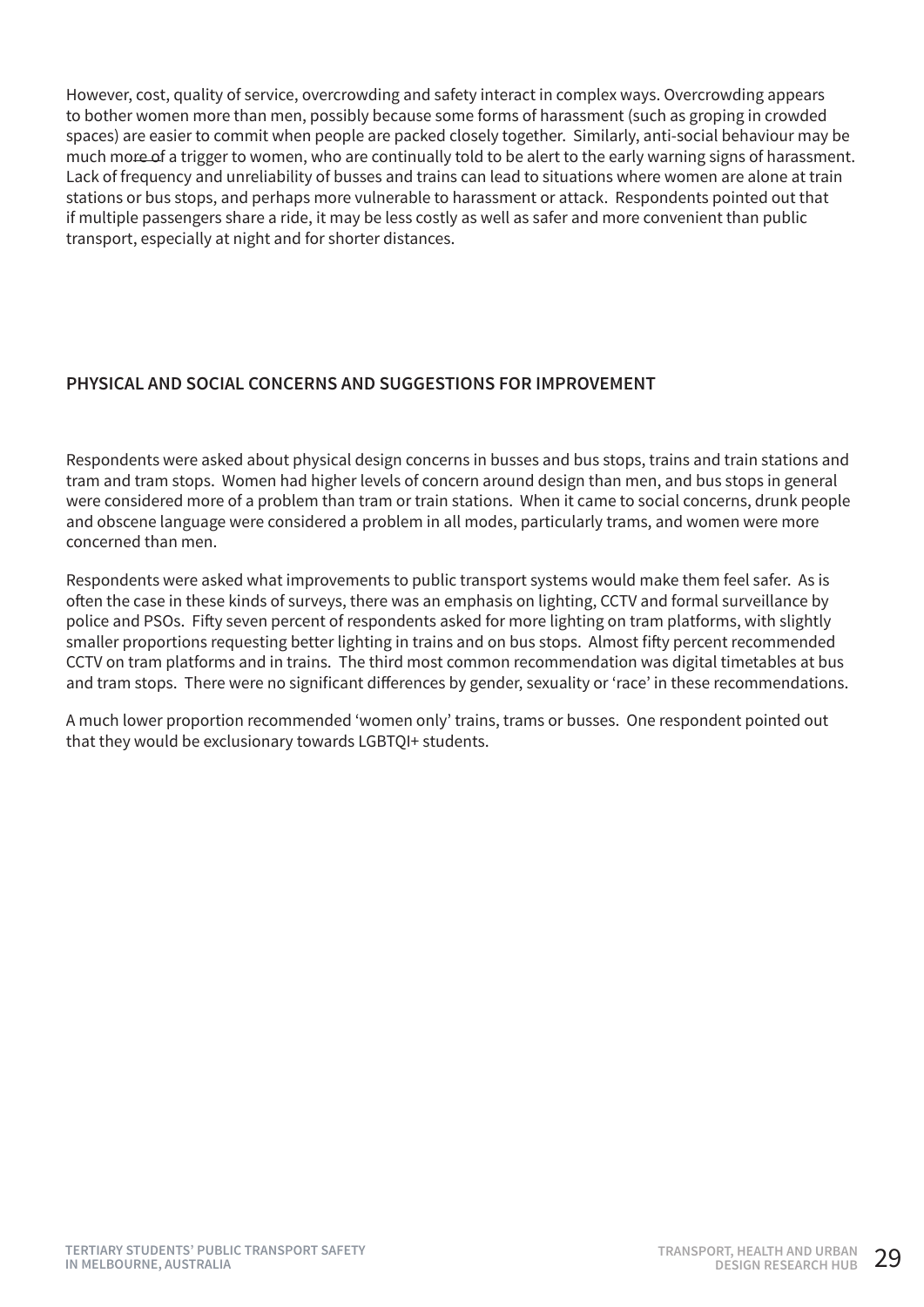# 5 DISCUSSION AND RECOMMENDATIONS

In this report, we have taken a rights-based approach to mobility and security of the person. The survey shows unacceptably high levels of victimization on public transport, leading to endemic fear and a daunting range of precautionary behaviours taken, particularly by women and LGBTI+ students. This climate of everyday harassment acts as a barrier to free and equal enjoyment of educational, working and recreational opportunities for individuals. It also poses a collective threat to Melbourne as a liveable city, its economic vitality as a 'knowledge city', and its environmental aspirations of weaning the city off a remarkably high level of car dependence.

The Melbourne survey was part of a ground-breaking study that allows international comparison of tertiary students' experiences on public transport.

But having a consistent international survey instrument has led to some important questions not being answered by this survey. These limitations include: looking at differences between local and international students, asking whether the victim knew the offender or at least their university (as suggested by AHRC 2017), including disability and indigeneity as intersectional factors, and obtaining more detail as to location of home and educational institutions. We would encourage that this survey be one step in an ongoing researcheducation-justice campaign to improve tertiary students' safety on public transport.

Even with these limitations, the survey results include some important findings for Victoria as 'the education state' and Melbourne as 'a knowledge city'.

We asked four research questions: about rates of victimisation and fear; the extent to which gender, sexuality and ethnicity intersect to inform experiences of victimisation and fear; the consequences in terms of avoidance or mode substitution; and whose responsibility is it to address these issues.

#### **RATES OF SELF-REPORTED VICTIMISATION AND FEAR EXPERIENCED BY TERTIARY STUDENTS**

**The Melbourne survey found that four-fifths of women, and four-fifths of LGBTQI+ students (79.1% and 79.3% respectively), had experienced some form of sexually-related victimisation in the past three years.** Over half (51.7%) of male students had experienced some form of sexually-related victimization. While unwanted sexual overtures and abusive comments were the most common form of victimisation, 13.7% of women reported exposure or being confronted with masturbating men, 16.6%% of women reported having been groped, kissed, or otherwise touched without consent, and 32.9% of women reported having been followed or stalked in relation to their journey. A little under 4% of tertiary students reported having been the victims of theft or pickpocketing, while a little under 2% had been victims of aggravated assault, rape, or robbery.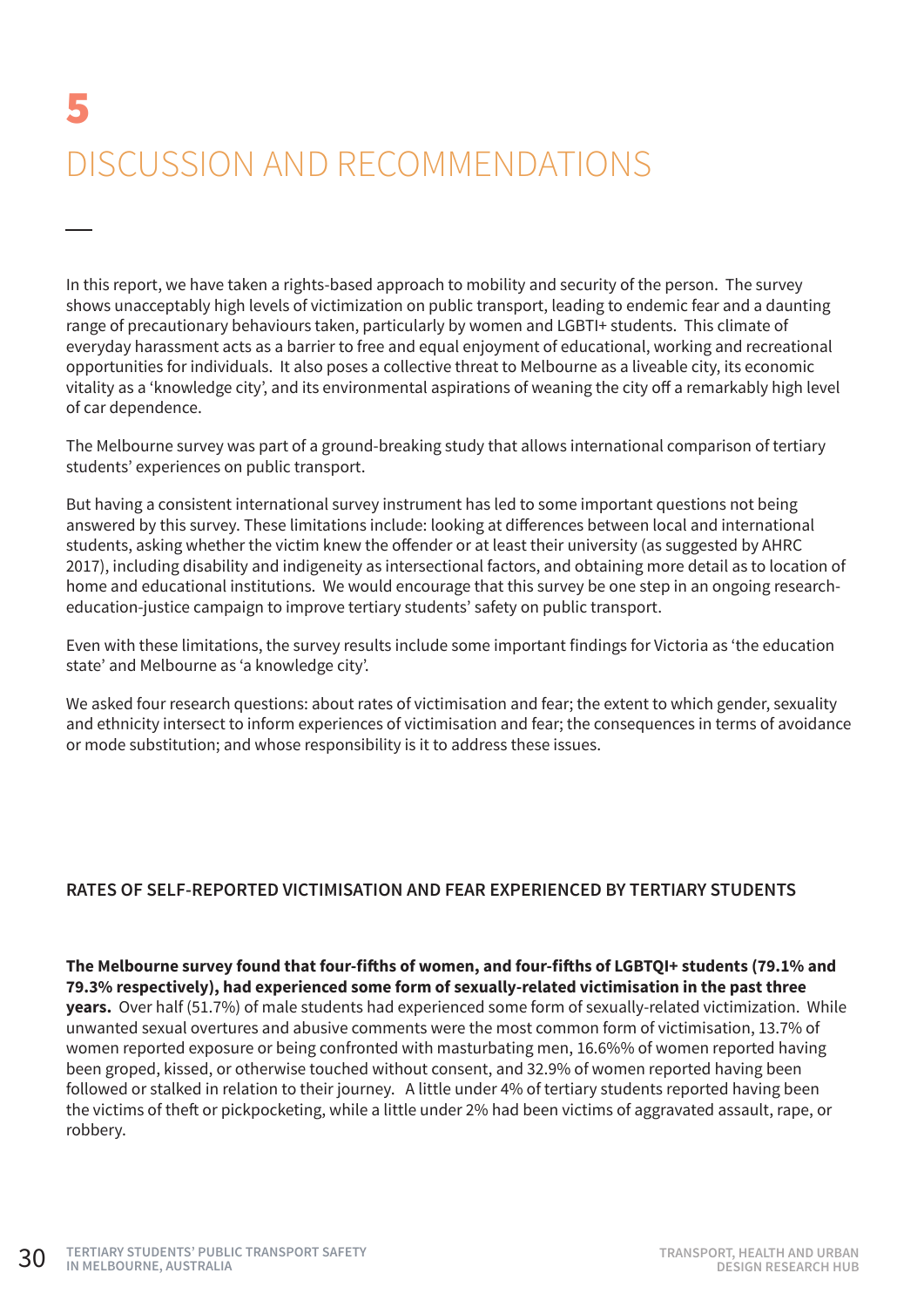#### **THE INFLUENCES OF GENDER, SEXUALITY AND ETHNICITY**

A substantial enough proportion of the 517 respondents indicated that they were male, LGBTQI+ or of Asian origin to allow some analysis of the intersections of gender, sexuality and ethnicity. Intersectional analysis in relation to age, disability, or indigeneity was impossible, due to the limitations of the survey, or its responses in the case of age.

Asian students were more likely to be users of trams than other students, and less likely be train or bus passengers, drive, ride a bicycle, or use Uber. This suggests that homes and study places were more likely to be in the parts of central Melbourne better served by trams. They were slightly less likely to have experienced victimisation than non-Asian students (but were less likely to be female and/or LGBTQI+ than non-Asians, so this may have been a factor). They were less likely to report victimization to the police, and more likely to say that it was because they 'wanted to avoid trouble'.

Queer women were most likely to have been victimized, and queer men were less likely than straight women but more likely than straight men, to have been victimized. LGBTQI+ students were also most likely to know someone who had been a victim of aggravated assault, rape or robbery, and to have had unpleasant experiences when reporting crime.

#### **CONSEQUENCES OF VICTIMIZATION AND FEAR**

Women as well as men were more likely to cite concerns about infrequent, unreliable, slow, and/or overcrowded public transport service than safety concerns as reasons they do not take public transport more often. And indeed, the survey respondents reflected the reality of tertiary students' lives, in having much longer and more frustrating journeys than is common for other Australians because of public transport dependence. Local tertiary students are trapped between being forced to continue to live with parents, or renting in suburbs where public transport service is infrequent, unreliable and slow. Local and international students are forced to pay very high rents in the central city, where public transport is still slow, but perhaps more convenient.

Women were much more likely than men to cite safety concerns as a reason to avoid public transport. They are more likely to drive and to use ridesharing services as a form of mode substitution. Women were also much more likely to undertake a dizzying array of self-policing mechanisms in response to victimization and fear: from avoiding certain stops and lines, to arranging for escorts home from stops, travelling in a group, constantly texting or using apps to have friends track movements, or simply maintaining constant vigilance. There is, of course, a correlation between infrequent services and long waits at bus, train and tram stops that are felt to be dark and isolated.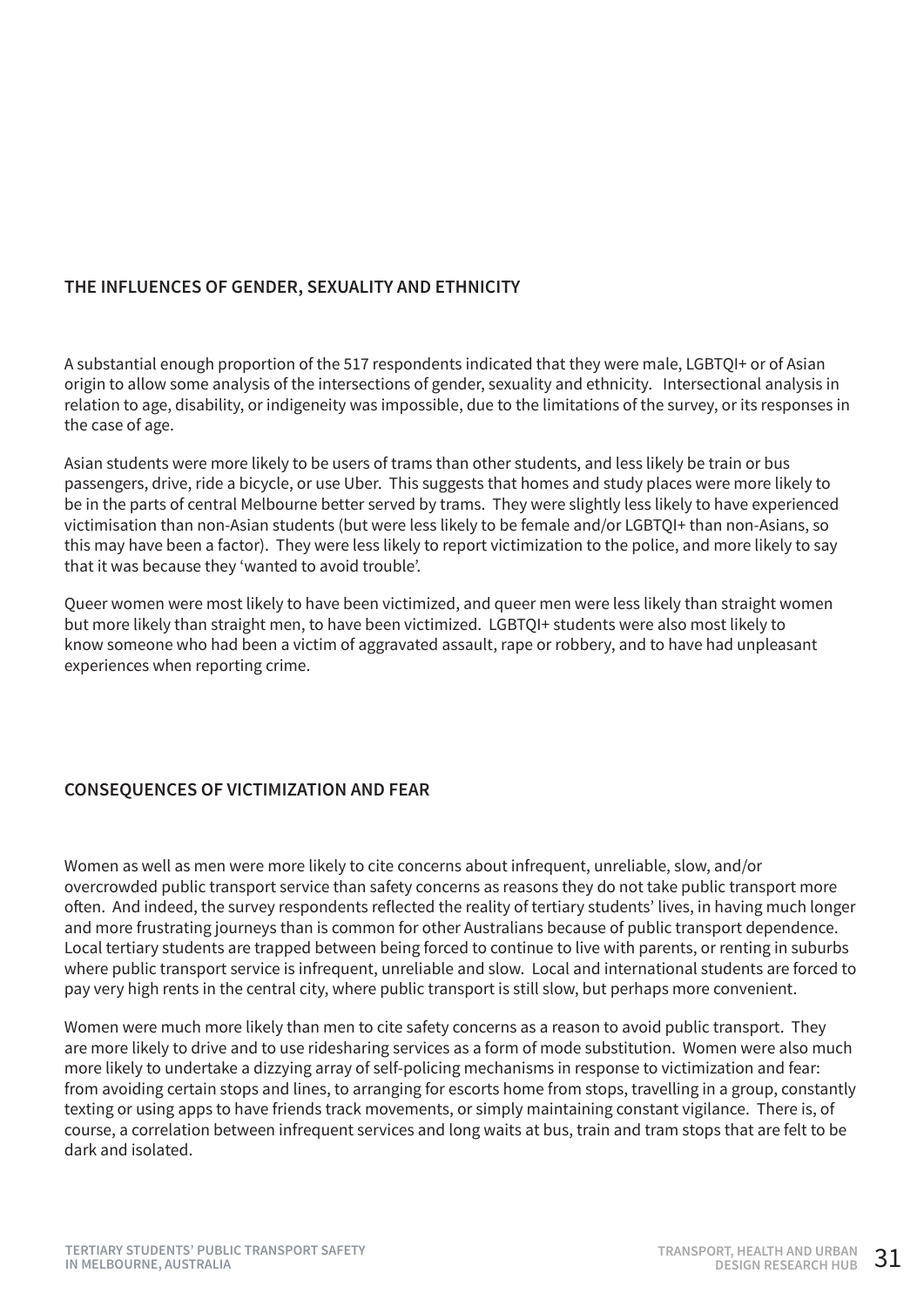#### **WHOSE PROBLEM IS IT AND WHAT ARE THE SOLUTIONS?**

As discussed in the first section, police, governments, private transport franchisees and tertiary institutions are all aware of the climate of fear and victimization on public transport. Their safety messages tend to reinforce the message that it is transport users' responsibility to ensure their own safety.

There are precedents for a better approach. In 2015, Transport for London, in partnership with the police, launched its 'Report it to Stop it' campaign. This campaign built on a series of videos that encourage women to come forward in reporting just the kind of behaviour discussed in this report: unwanted sexualised staring, remarks, groping, and stalking on public transport. The videos also show the consequences of reporting, with a man being identified and arrested for sexual harassment. There is a designated reporting hotline that can be called or texted 24 hours a day, seven days a week. The hotline is part of positive messaging from Transport for London (2018)

*90% of unwanted sexual behaviour on London transport goes unreported. We*  want you to feel confident on your journey and know exactly where to turn if *you need help. If you experience anything that makes you feel uncomfortable, you can report by text or phone.*

*Text what, where and when to 61016 or call 101.*

*You'll get a reply within 24 hours.*

Your assigned officer will be there to help you through the process.

All of the messaging is specific, empowering and enabling, in stark contrast to the messaging currently employed in Melbourne around safety on public transport:

*You can report anything of a sexual nature, including rubbing, groping, masturbation, leering, sexual comments, indecent acts, or someone taking photos of you of a sexual nature without your consent. You don't have to prove*  that it was a criminal offence or intentional to report it, we can investigate that *for you.*

The British Transport Police (2017) emphasize that they will follow up and prosecute offenders

*A new phase of the campaign 'Every Report Builds a Picture' has been launched*  which emphasises how your report can make a difference – by collating sexual offences on the railway we can use these to piece together the identity of the offender and bring them to justice.

The campaign was updated after research showed that many people weren't sure anything could be done to catch an offender once a report of unwanted *sexual behaviour had been made to the police.*

*'Every Report Builds a Picture' demonstrates how multiple reports form a*  'picture' of the offender and can lead to their arrest and prosecution.

*If you experience unwanted sexual behaviour we want you to report it.*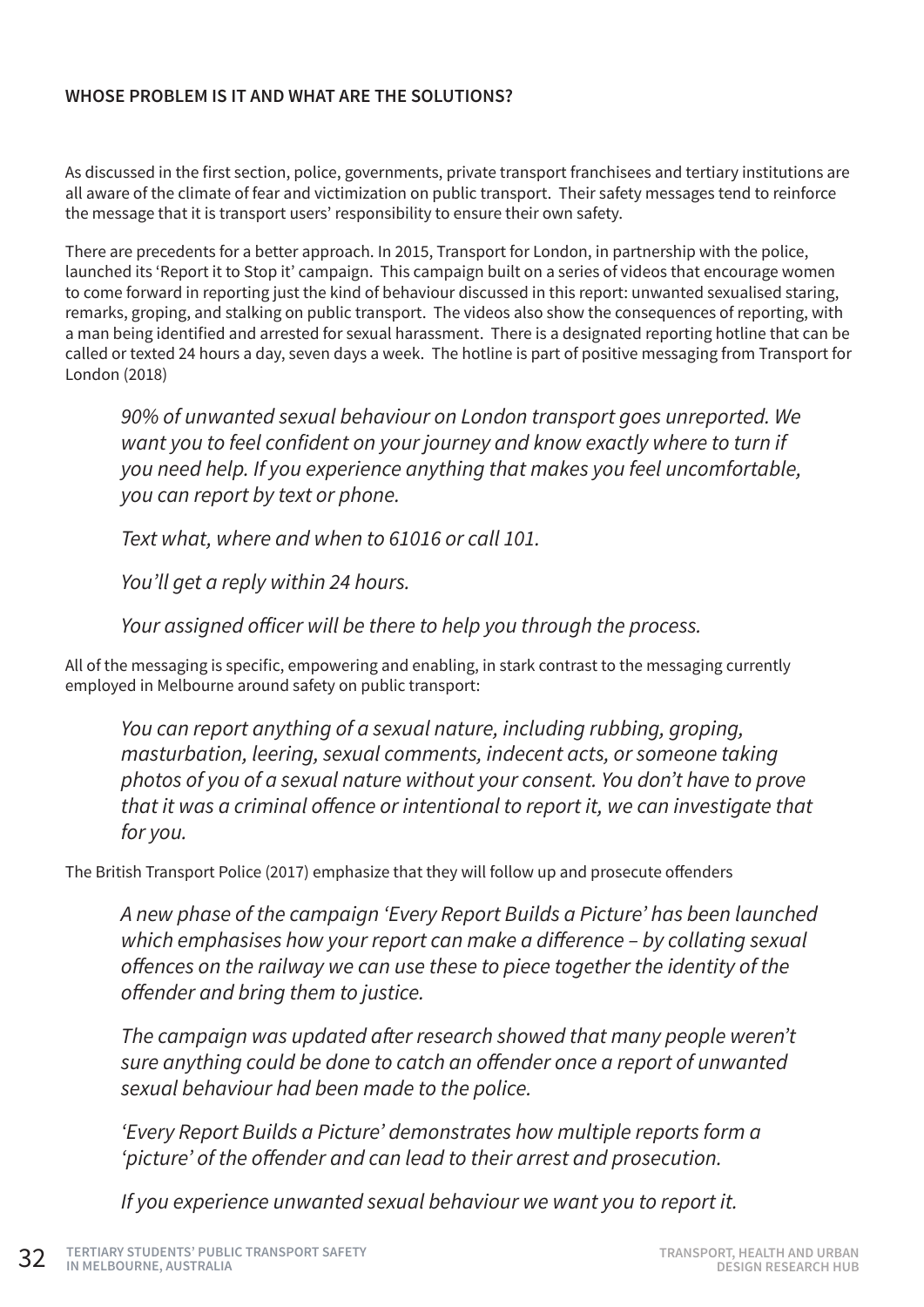No incident or detail is too small or trivial – report anything that makes you feel *uncomfortable.*

#### *What has happened is not your fault. We will always take you seriously and treat you with respect.*

In the first year, the campaign led to a 36% increase in reporting and a 40% increase in criminal charges related to harassment on public transport. Moreover, an evaluation after the first year found that 84% of women respondents agreed that the campaign "made me feel more confident to take action against unwanted sexual behaviour if it occurred" (Campaign 2018).

There are certainly limitations to a criminal justice response to harassment and assault on public transport: encounters can be fleeting, it may be difficult to identify offenders, and it is certainly possible that justice responses will unfairly target marginalised and low-income people (Fileborn and Vera-Gray 2017). Even with these limitations and consequences, their overall impact would be positive. The campaigns take public harassment and assaults seriously, put the onus on the offender to change his behaviour, and indicate that institutions are ready to take everyday misogynistic behaviour seriously. In short, they exhibit a rights-based approach.

We cannot know whether victims knew offenders in this survey but do know from the recent Australian university survey (AHRC 2017) that the two are often from the same institution of higher education. This should inform efforts to improve prevention and response.

We know that racist attacks on Indian students publicized in 2009 had real and immediate impacts on student enrolment and university finances. Whether it is because of human rights or to maintain the engine of economic growth that is tertiary education, it is the responsibility of the Victorian government (PTV, police) AND tertiary institutions to address harassment, crime and fear.

**Our first recommendation is that the Victorian State Government work with their own agencies (Victorian Police, Public Transport Victoria, V/Line), the public transport franchisees (Yarra Trams, Metro Trains and the bus companies), and all 18 tertiary institutions in Greater Melbourne to undertake a coordinated campaign to encourage better reporting of sexually related crimes on public transport.** This would include investing in a common hotline, creating publicity materials (including posters, videos, ad campaigns) that encourage reporting by both victims and witnesses, and employing consistent messaging on all these organisations' websites that put the onus for safety where it belongs: on offenders not to offend, and on the institutions to respond appropriately to offences. This should include public education on consequences of offences.

**Our second recommendation is that women and men who report harassment and crime on public transport should be treated respectfully**, and their concerns treated seriously. All reports should be immediately followed up on, and all efforts made to arrest, charge and convict offenders. This should entail training of all Public Security and Authorised Officers, drivers, and station attendants in appropriate ways to respond to complaints and concerns from public transport users.

**Our third recommendation is that tertiary educational institutions have a role** to play in cases where offenders as well as victims are student, including very clear messaging on campus that offences on public transport as well as on campus are an institutional responsibility.

**Our final recommendation is that state government recognize that infrequent, unreliable and inadequate services** have impacts on both mobility and safety of populations that have lower incomes and less access to cars, including tertiary students. They should consider partnering with ride-sharing services to make 'the last kilometre' home from some public transport stops safer and more secure, and also recognize that CCTV, lighting, and officers on trains without a coordinated campaign to address victimization and fear at its root causes is no longer enough.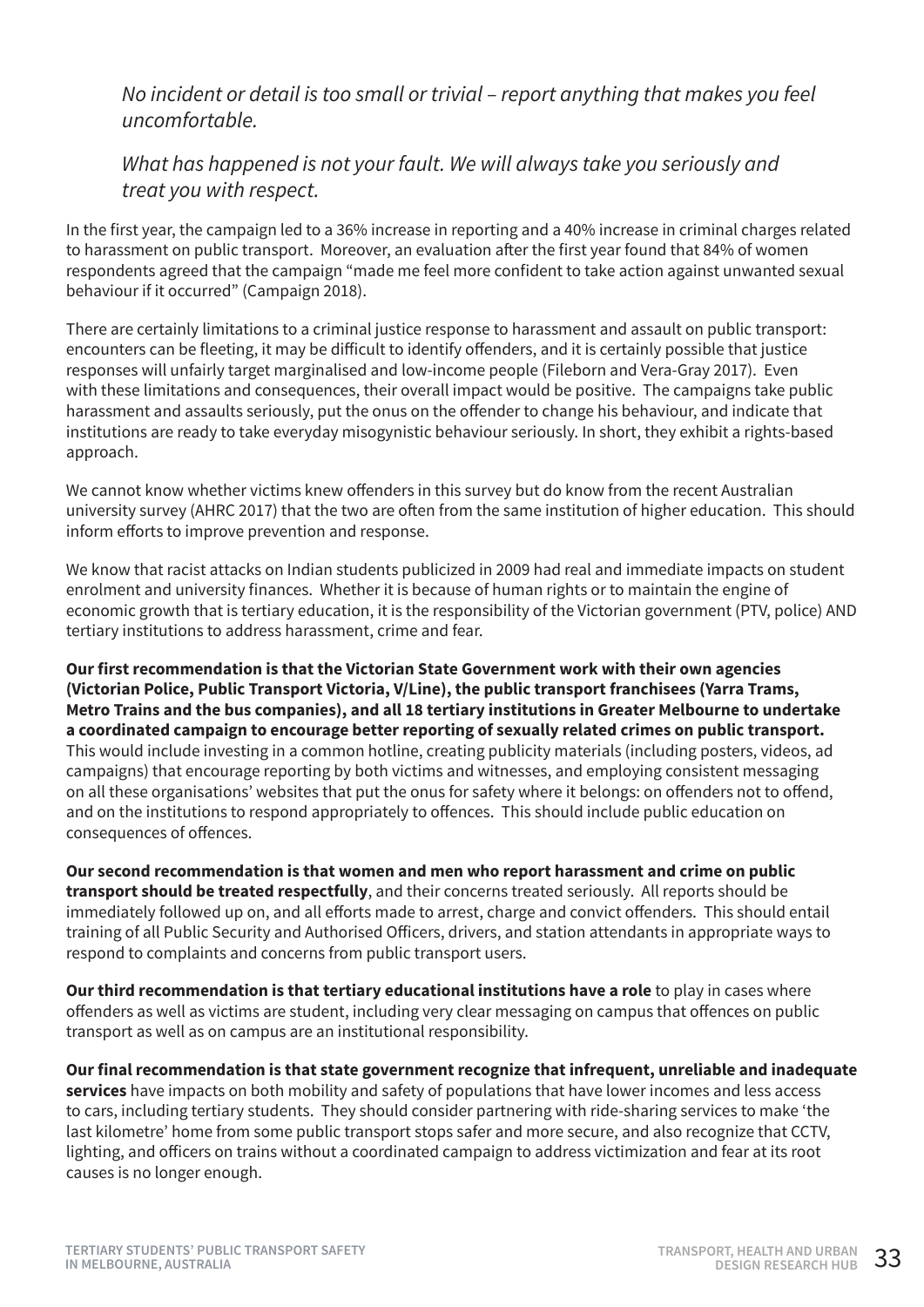### REFERENCES

ABC News (2019) "Codey Herrmann, 20, charged with murder over death of Aiia Maasarwe," Accessed on 21 January 2019 at:<https://www.abc.net.au/news/2019-01-19/man-charged-over-aiia-maasarwe-death/10728836>

ABS [Australian Bureau of Statistics] (2013) "Hitting the books: Characteristics of higher education students". Accessed at: <http://www.abs.gov.au/AUSSTATS/abs@.nsf/Lookup/4102.0Main+Features20July+2013>

(2014) "Car Nation". Accessed at: [http://www.abs.gov.au/AUSSTATS/abs@.nsf/](http://www.abs.gov.au/AUSSTATS/abs@.nsf/Lookup/4102.0Main+Features40July+2013) [Lookup/4102.0Main+Features40July+2013](http://www.abs.gov.au/AUSSTATS/abs@.nsf/Lookup/4102.0Main+Features40July+2013)

(2017) "2016 Census Quick Stats: Melbourne". Accessed at: [http://quickstats.censusdata.abs.gov.au/census\\_](http://quickstats.censusdata.abs.gov.au/census_services/getproduct/census/2016/quickstat/2GMEL?opendocument) [services/getproduct/census/2016/quickstat/2GMEL?opendocument](http://quickstats.censusdata.abs.gov.au/census_services/getproduct/census/2016/quickstat/2GMEL?opendocument)

 (2018a) "Same Sex Couples in Australia, 2016". Accessed at: [http://www.abs.gov.au/ausstats/abs@.nsf/Lookup/](http://www.abs.gov.au/ausstats/abs@.nsf/Lookup/by%20Subject/2071.0~2016~Main%20Features~Same-Sex%20Couples~85) [by%20Subject/2071.0~2016~Main%20Features~Same-Sex%20Couples~85](http://www.abs.gov.au/ausstats/abs@.nsf/Lookup/by%20Subject/2071.0~2016~Main%20Features~Same-Sex%20Couples~85)

(2018b) "Sex and Gender Diversity: characteristics of the responding population". Accessed at: [http://www.abs.](http://www.abs.gov.au/ausstats/abs@.nsf/Lookup/by%20Subject/2071.0~2016~Main%20Features~Same-Sex%20Couples~85) [gov.au/ausstats/abs@.nsf/Lookup/by%20Subject/2071.0~2016~Main%20Features~Same-Sex%20Couples~85](http://www.abs.gov.au/ausstats/abs@.nsf/Lookup/by%20Subject/2071.0~2016~Main%20Features~Same-Sex%20Couples~85)

Alcorn, Gay (2018) "Eurydice Dixon: how one woman's death put focus on 'male rage' in Australia," The Guardian, June 19, 2018. Accessed at: [https://www.theguardian.com/australia-news/2018/jun/19/eurydice](https://www.theguardian.com/australia-news/2018/jun/19/eurydice-dixon-death-male-rage-australia-women-men-attitudes)[dixon-death-male-rage-australia-women-men-attitudes](https://www.theguardian.com/australia-news/2018/jun/19/eurydice-dixon-death-male-rage-australia-women-men-attitudes)

Australian Government [Department of Education and Training] (2017) "2016 Student summary tables". Accessed at:<https://docs.education.gov.au/documents/2016-student-summary-tables>

AHRC [Australian Human Rights Commission] (2017) *Change the Course: National Report on Sexual Assault and Sexual Harassment at Australian Universities 2017*. Accessed at: [https://www.humanrights.gov.au/our-work/sex](https://www.humanrights.gov.au/our-work/sex-discrimination/publications/change-course-national-report-sexual-assault-and-sexual)[discrimination/publications/change-course-national-report-sexual-assault-and-sexual](https://www.humanrights.gov.au/our-work/sex-discrimination/publications/change-course-national-report-sexual-assault-and-sexual)

Bagshaw, Eryk (2017) "Census 2016: Australia hits 'tipping point' as Melbourne is set to overtake Sydney," *Sydney Morning Herald*, June 27, 2017. Accessed at: [https://www.smh.com.au/business/the-economy/census-](https://www.smh.com.au/business/the-economy/census-2016-australia-hits-tipping-point-as-melbourne-is-set-to-overtake-sydney-20170627-gwz50z.html)[2016-australia-hits-tipping-point-as-melbourne-is-set-to-overtake-sydney-20170627-gwz50z.html](https://www.smh.com.au/business/the-economy/census-2016-australia-hits-tipping-point-as-melbourne-is-set-to-overtake-sydney-20170627-gwz50z.html)

Bicycle NSW [New South Wales] (2016) "Initial bike riders survey shows trends to work on". Accessed at: [https://](https://bicyclensw.org.au/initial-bike-riders-survey-results-show-trends-to-work-on/) [bicyclensw.org.au/initial-bike-riders-survey-results-show-trends-to-work-on/](https://bicyclensw.org.au/initial-bike-riders-survey-results-show-trends-to-work-on/)

BITRE [Australian Government Bureau of Infrastructure and Regional Development] (2014) "Long Term Trends in Urban Public Transport". Accessed at: [https://bitre.gov.au/publications/2014/files/is\\_060.pdf](https://bitre.gov.au/publications/2014/files/is_060.pdf)

(2016) "Five Facts About Commuting in Australia". Accessed at: [https://bitre.gov.au/publications/2016/files/](https://bitre.gov.au/publications/2016/files/is_077.pdf) [is\\_077.pdf](https://bitre.gov.au/publications/2016/files/is_077.pdf)

Blomley, Nicholas (1994). "Mobility, Empowerment, and the Rights Revolution," *Political Geography* 13(5), 407- 22.

British Transport Police (2017) "Report It to Stop It". Accessed at: [http://www.btp.police.uk/about\\_us/our\\_](http://www.btp.police.uk/about_us/our_campaigns/report_it_to_stop_it.aspx) [campaigns/report\\_it\\_to\\_stop\\_it.aspx](http://www.btp.police.uk/about_us/our_campaigns/report_it_to_stop_it.aspx)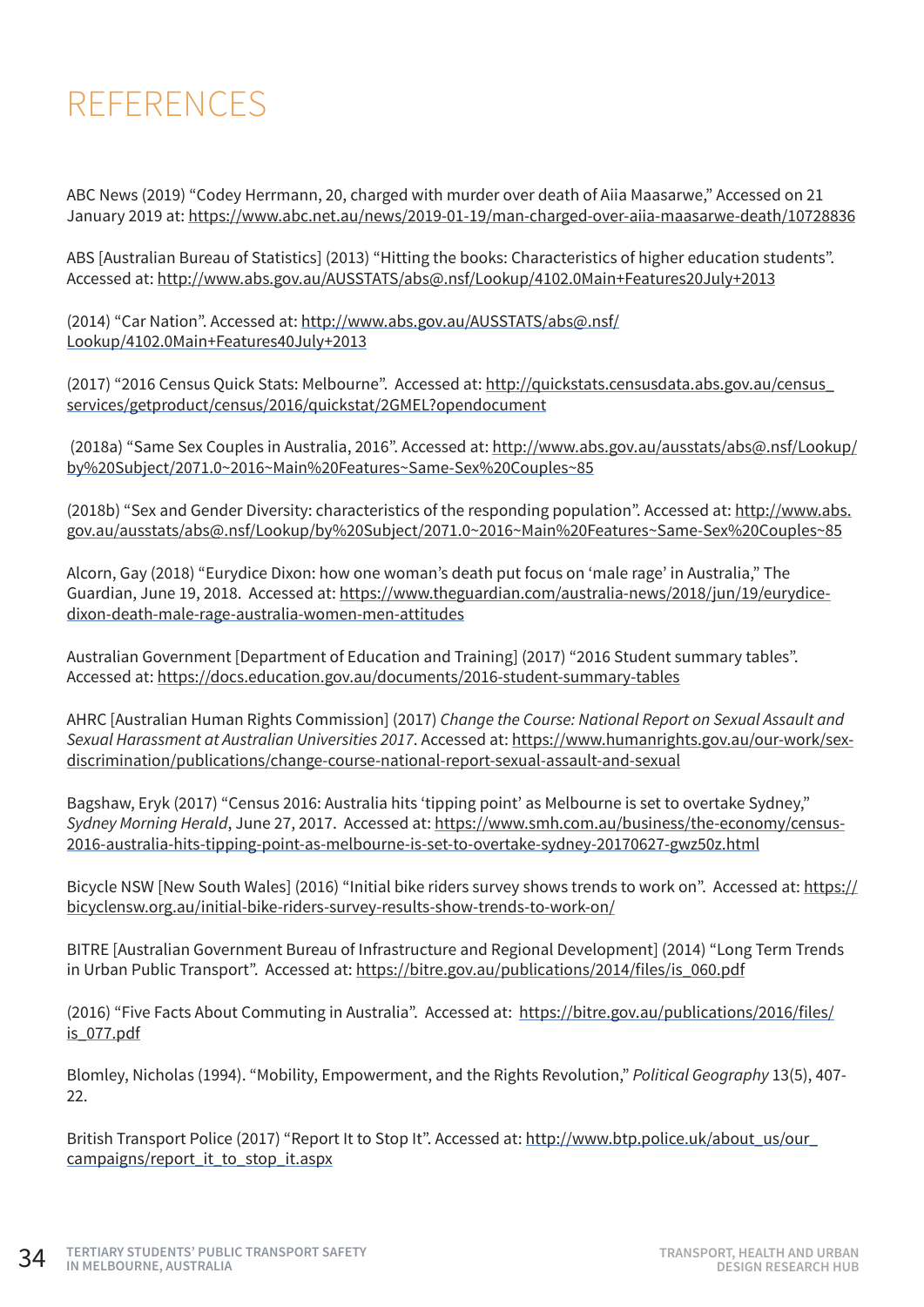Bus Association of Victoria (2016) "Bus Safety". Accessed at: [http://www.busvic.asn.au/public/bus-safety/\\_self](http://www.busvic.asn.au/public/bus-safety/_self)

Campaign (2018) "Inside the TfL campaign to tackle unwanted sexual behaviour on public transport", July 31, 2018. Accessed at: [https://www.campaignlive.co.uk/article/inside-tfl-campaign-tackle-unwanted-sexual](https://www.campaignlive.co.uk/article/inside-tfl-campaign-tackle-unwanted-sexual-behaviour-public-transport/1450533)[behaviour-public-transport/1450533](https://www.campaignlive.co.uk/article/inside-tfl-campaign-tackle-unwanted-sexual-behaviour-public-transport/1450533)

Carver, Alison, Timperio, Anna and Crawford, David (2012) "Young and free? A study of independent mobility among urban and rural dwelling Australian children," *Journal of science and medicine in sport*, *15*(6), 505-510.

Ceccato, Vania (2017) "Women's Victimisation and Safety in Transit Environments," *Crime Prevention and Community Safety* 19 (3-4), 163-67.

City of Melbourne (2012) "A Great Place to Study: International Student Strategy 2013-17." Accessed at: [https://](https://www.melbourne.vic.gov.au/community/health-support-services/for-young-people/Pages/international-student-strategy-2013-17.aspx) [www.melbourne.vic.gov.au/community/health-support-services/for-young-people/Pages/international](https://www.melbourne.vic.gov.au/community/health-support-services/for-young-people/Pages/international-student-strategy-2013-17.aspx)[student-strategy-2013-17.aspx](https://www.melbourne.vic.gov.au/community/health-support-services/for-young-people/Pages/international-student-strategy-2013-17.aspx)

City of Melbourne (2016) "City of Melbourne Tertiary Student and Education Profile." Accessed at: [https://www.](https://www.melbourne.vic.gov.au/SiteCollectionDocuments/tertiary-student-education-profile.pdf) [melbourne.vic.gov.au/SiteCollectionDocuments/tertiary-student-education-profile.pdf](https://www.melbourne.vic.gov.au/SiteCollectionDocuments/tertiary-student-education-profile.pdf)

Coggin, Thomas and Pieterse, Marius (2015). "A Right to Transport? Moving Towards a Rights-Based Approach to Mobility in the City", *South African Journal on Human Rights*, 31(2), 294-314.

Cooper, Jim, and Corcoran, Jonathan (2018) "Journey to Work in Australia". Canberra: Australian Bureau of Statistics. Accessed at: [http://www.abs.gov.au/ausstats/abs@.nsf/Lookup/by%20](http://www.abs.gov.au/ausstats/abs@.nsf/Lookup/by%20Subject/2071.0.55.001~2016~Main%20Features~Feature%20Article:%20Journey%20to%20Work%20in%20Australia~40) [Subject/2071.0.55.001~2016~Main%20Features~Feature%20Article:%20Journey%20to%20Work%20in%20](http://www.abs.gov.au/ausstats/abs@.nsf/Lookup/by%20Subject/2071.0.55.001~2016~Main%20Features~Feature%20Article:%20Journey%20to%20Work%20in%20Australia~40) [Australia~40](http://www.abs.gov.au/ausstats/abs@.nsf/Lookup/by%20Subject/2071.0.55.001~2016~Main%20Features~Feature%20Article:%20Journey%20to%20Work%20in%20Australia~40)

Cresswell, Tim (2010) "Towards a Politics of Mobility," *Environment and Planning D: Society and Space* 28, 17-31.

Crime Stoppers (2017) "Crime Stoppers, Victoria Police and PTV launch 'The Hands Off Campaign'". Accessed at: <https://www.crimestoppersvic.com.au/crime-stoppers-victoria-police-launch-hands-off-campaign/>

Currie, Graham (2010) "Quantifying Spatial Gaps in Public Transport Supply Based on Social Needs," *Journal of Transport Geography* 18, 31-41.

Currie, Graham, Delbosc, Alexa, and Mahmoud, Sara (2010) "Perceptions and Realities of Personal Safety on Public Transport for Young People in Melbourne". Paper delivered at the 33rd Australasian Transport Research Forum Conference held in Canberra, on 29 September – 1 October, 2010.

Davey, Melissa (2014) "Victorian numberplate logo to change to 'The Education State', if Labor win", *The Guardian*, November 5, 2014. Accessed at: [https://www.theguardian.com/australia-news/2014/nov/05/](https://www.theguardian.com/australia-news/2014/nov/05/victorian-numberplate-logo-to-change-to-the-education-state-if-labor-win) [victorian-numberplate-logo-to-change-to-the-education-state-if-labor-win](https://www.theguardian.com/australia-news/2014/nov/05/victorian-numberplate-logo-to-change-to-the-education-state-if-labor-win)

Dow, Aisha (2016) "Wave of Student-Only Skyscrapers to Hit Melbourne." *The Age*, February 2, 2016. Accessed at: <https://www.domain.com.au/news/wave-of-studentonly-skyscrapers-to-hit-melbourne-20160202-gmjd00/>

Fileborn, Bianca (2017) "Why the 'Hands Off' campaign targeting sexual harassment on public transport misses the mark," The Conversation, October 25, 2017. Accessed at: [https://theconversation.com/why-the-hands-off](https://theconversation.com/why-the-hands-off-campaign-targeting-sexual-harassment-on-public-transport-misses-the-mark-86213)[campaign-targeting-sexual-harassment-on-public-transport-misses-the-mark-86213](https://theconversation.com/why-the-hands-off-campaign-targeting-sexual-harassment-on-public-transport-misses-the-mark-86213)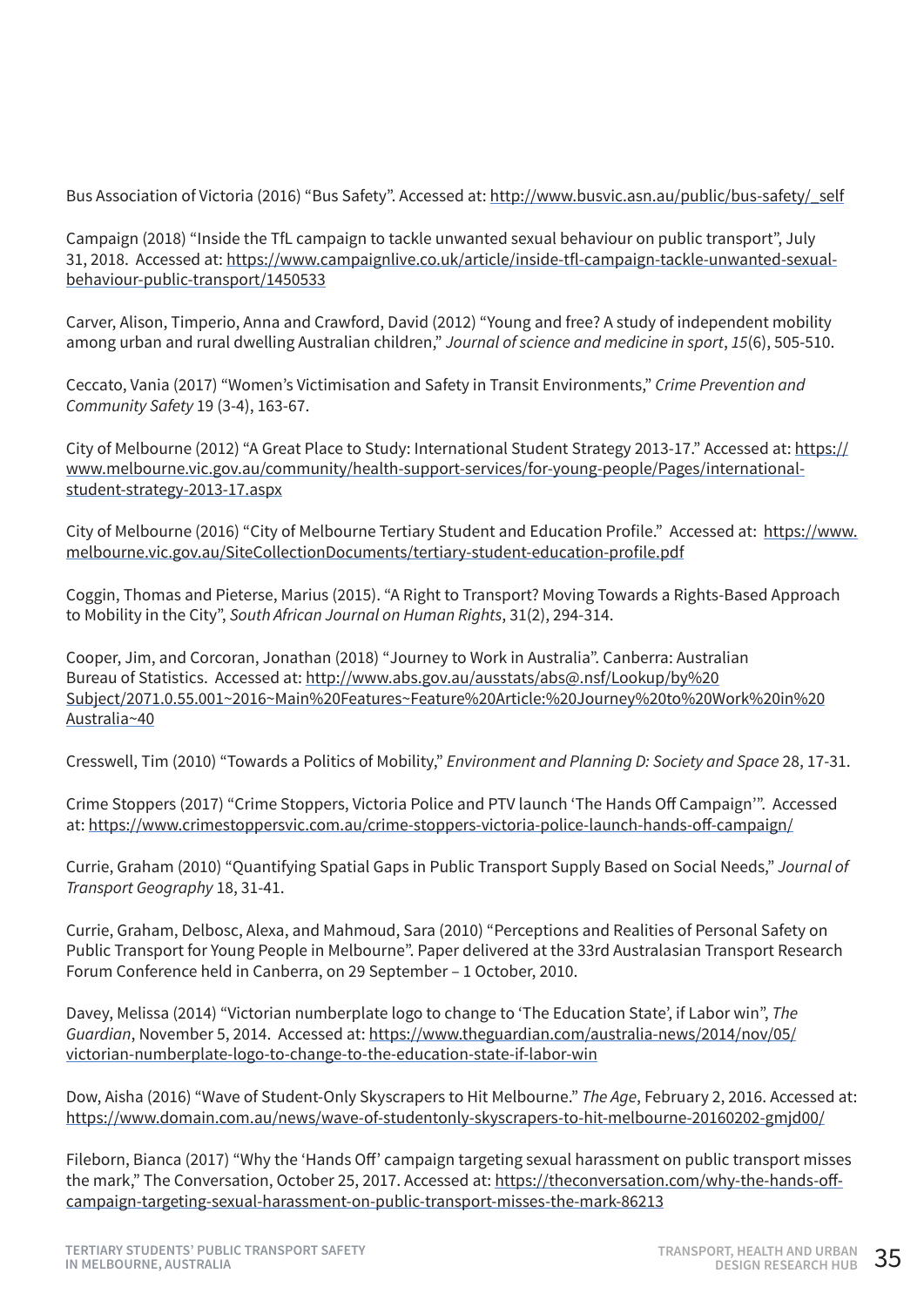Fileborn, Bianca and Vera-Grey, Fiona (2018) "I Want to be Able to Walk the Street Without Fear": Transforming Justice for Street Harassment," *Feminist Legal Studies* 25(2): 203-227.

Fincher, Ruth, and Shaw, Kate (2009) "The Unintended Segregation of Transnational Students in Central Melbourne," *Environment and Planning A* 41, 1884-902.

Frontier Economics (2017). "Ride sharing and public transportation – the next big disruption". Accessed at: [http://www.frontier-economics.com.au/documents/2017/11/ride-sharing-public-transportation-next-big](http://www.frontier-economics.com.au/documents/2017/11/ride-sharing-public-transportation-next-big-disruption.pdf/)[disruption.pdf/](http://www.frontier-economics.com.au/documents/2017/11/ride-sharing-public-transportation-next-big-disruption.pdf/)

Garcia-Moreno, Claudia; Jansen, Henrica; Ellsberg, Mary; Heise, Lori and Watts, Charlotte (2004) "WHO Multi-Country Study on Women's Health and Domestic Violence against Women." Geneva: World Health Organization.

Hancock, Linda, and Nuttman, Sonia (2014) "Engaging Higher Education Institutions in the Challenge of Sustainability: Sustainable Transport as a Catalyst for Action," *Journal of Cleaner Production* 62 (2014): 62-71.

.id [Intelligent Demographics] (2017) "Car Ownership – Greater Melbourne, 2016". Accessed at: [https://profile.](https://profile.id.com.au/australia/car-ownership?WebID=260) [id.com.au/australia/car-ownership?WebID=260](https://profile.id.com.au/australia/car-ownership?WebID=260)

Loukaitou-Sideris, Anastasia (2017) "A Gendered View of Mobility and Transport: Next Steps and Future Directions," *Town Planning Review* 87(5): 547-66.

Mahmoud, Sarah, and Currie, Graham (2010) "The Relative Priority of Personal Safety Concerns for Young People on Public Transport," In *33th Australasian Transport Research Forum (ATRF) Proceedings*. Canberra. Accessed at: [http://atrf.info/papers/2010/2010\\_Mahmoud\\_Currie.pdf](http://atrf.info/papers/2010/2010_Mahmoud_Currie.pdf)

Metro Trains (2018a) "Who We Are". Accessed at:<http://www.metrotrains.com.au/who-we-are/>

 (2018b) "Safety: Please Be Safe Around Trains – a message from Metro". Accessed at: [https://www.metrotrains.](https://www.metrotrains.com.au/safety/) [com.au/safety/](https://www.metrotrains.com.au/safety/)

Minsky, Carly (2016) "More International Students Are Choosing Australia." *London Times*, October 31, 2016. Accessed at: [https://www.timeshighereducation.com/student/news/more-international-students-are](https://www.timeshighereducation.com/student/news/more-international-students-are-choosing-australia)[choosing-australia](https://www.timeshighereducation.com/student/news/more-international-students-are-choosing-australia)

Monash University (2016) "Monash Student Safety Video" (2016). Accessed at: [https://www.youtube.com/](https://www.youtube.com/watch?v=DVIesvb0tBA) [watch?v=DVIesvb0tBA](https://www.youtube.com/watch?v=DVIesvb0tBA)

Natarajan, Mangai; Schmuhl, Margaret; Sudula, Susruta and Mandala, Marissa (2017) "Sexual Victimization of College Students in Public Transport Environments: A Whole Journey Approach." *Crime Prevention and Community Safety* 19: 168-182.

Norton, Andrew (2016) "Mapping Australian Higher Education 2016." Melbourne: Grattan Institute. Accessed at: <https://grattan.edu.au/report/mapping-australian-higher-education-2016/>

Nussbaum, Martha (2011). *Creating Capabilities: The Human Development Approach.* Cambridge, US: Harvard University Press.

Pain, Rachel (2001) "Gender, Race, Age and Fear in the City," *Urban Studies* 38 (5-6): 899-913.

PTUA [Public Transport Users Association] (2018) "Myth: the System is Just Fine, People Just Have to Change Their Behavior". Accessed from: <https://www.ptua.org.au/myths/behave/>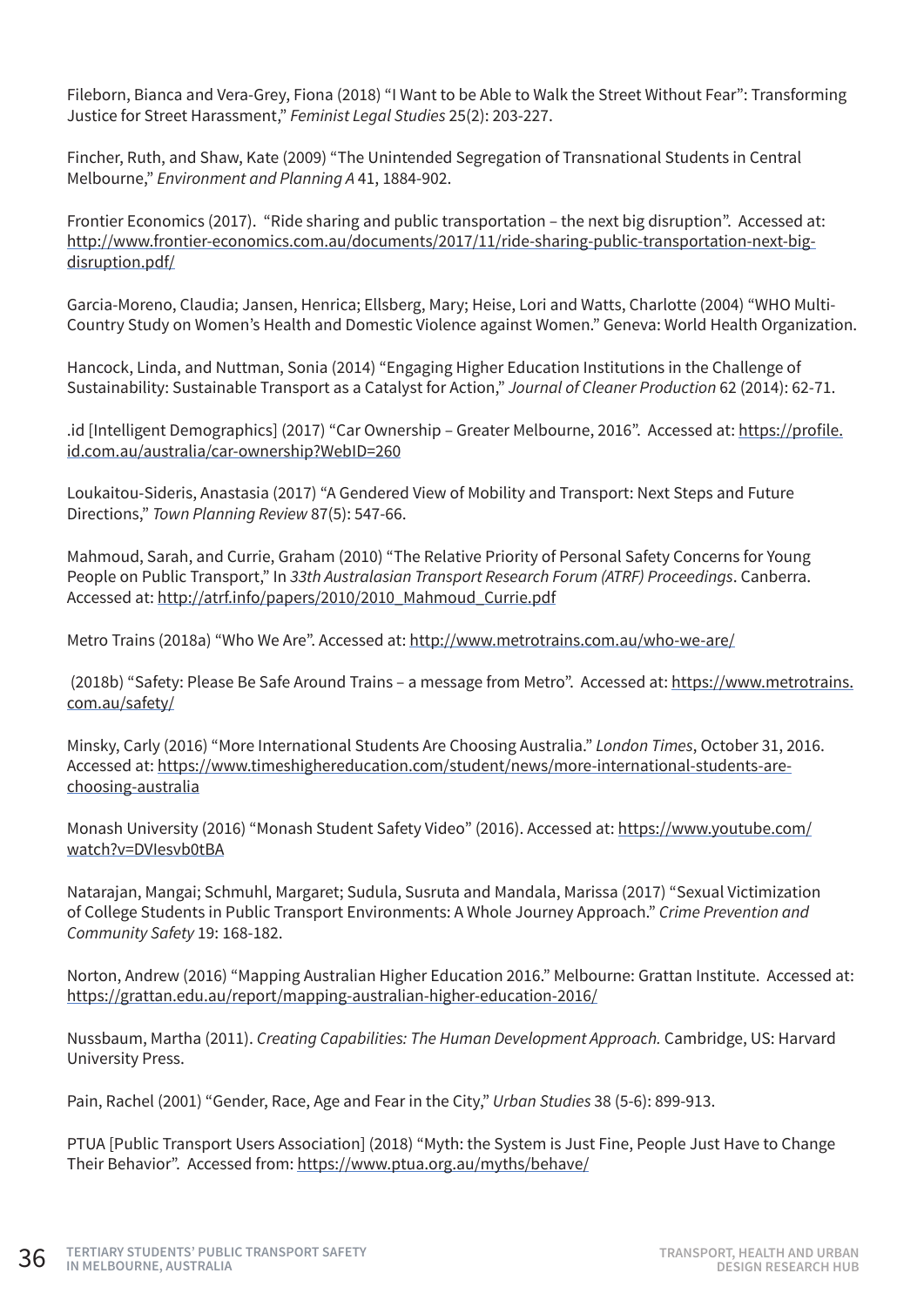PTV [Public Transport Victoria] (2018a) "Timetables". Accessed at:<https://www.ptv.vic.gov.au/timetables>

(2018b) "Explore the Night with all-night public transport on weekends". Accessed at: [https://www.ptv.vic.gov.](https://www.ptv.vic.gov.au/getting-around/night-network/) [au/getting-around/night-network/](https://www.ptv.vic.gov.au/getting-around/night-network/)

(2018c) "Travelling Safely". Accessed at: <https://www.ptv.vic.gov.au/getting-around/travelling-safely/>

(2018d) "Campaign spotlights public transport safety". Media release dated August 1, 2018. Accessed at: [https://www.ptv.vic.gov.au/about-ptv/media-centre/media-releases/campaign-spotlights-public-transport](https://www.ptv.vic.gov.au/about-ptv/media-centre/media-releases/campaign-spotlights-public-transport-safety/)[safety/](https://www.ptv.vic.gov.au/about-ptv/media-centre/media-releases/campaign-spotlights-public-transport-safety/)

Rizvi, Fazal (2017) "Asian Diaspora Advantage in the Changing Australian Economy," *Journal and Proceedings of the Royal Society of New South Wales* 150: 110-117.

Sheller, Mimi (2016) "Mobility, freedom and public space," in Bergmann, Sigurd (Ed.) *The Ethics of Mobilities: Rethinking space, exclusion, freedom and movement*. London, Routledge: 41-54.

Smith, Rohan (2018) "Aussie women's fury after Eurydice Dixon's vile murder," news.com.au, June 15, 2018. Accessed at: [https://www.news.com.au/lifestyle/real-life/news-life/aussie-womens-fury-after-eurydice-dixons](https://www.news.com.au/lifestyle/real-life/news-life/aussie-womens-fury-after-eurydice-dixons-vile-murder/news-story/41d6923708312ae8a5d3d5f2ee788b65)[vile-murder/news-story/41d6923708312ae8a5d3d5f2ee788b65](https://www.news.com.au/lifestyle/real-life/news-life/aussie-womens-fury-after-eurydice-dixons-vile-murder/news-story/41d6923708312ae8a5d3d5f2ee788b65)

State Government of Victoria (2017) "Plan Melbourne 2017-2050." Melbourne: State Government of Victoria.

Stone, John (2014) "Continuity and Change in Urban Transport Policy: Politics, Institutions and Actors in Melbourne and Vancouver since 1970," *Planning Practice and Research* 29 (4): 388-404.

Study Melbourne (2018a) "Must Have Apps for Student Safety". Accessed at: [https://www.studymelbourne.vic.](https://www.studymelbourne.vic.gov.au/study-melbourne-news-updates/must-have-apps-for-student-safety) [gov.au/study-melbourne-news-updates/must-have-apps-for-student-safety](https://www.studymelbourne.vic.gov.au/study-melbourne-news-updates/must-have-apps-for-student-safety)

(2018b) "Taxis, Hire Cars, and Ride Sharing". Accessed at: [https://www.studymelbourne.vic.gov.au/getting](https://www.studymelbourne.vic.gov.au/getting-around-melbourne-victoria/taxis-hire-cars-ride-sharing)[around-melbourne-victoria/taxis-hire-cars-ride-sharing](https://www.studymelbourne.vic.gov.au/getting-around-melbourne-victoria/taxis-hire-cars-ride-sharing)

Transport for London (2017) "Report It to Stop It". Accessed at: [https://tfl.gov.uk/travel-information/safety/](https://tfl.gov.uk/travel-information/safety/report-it-to-stop-it) [report-it-to-stop-it](https://tfl.gov.uk/travel-information/safety/report-it-to-stop-it)

TSV [Transport Safety Victoria] (2018) "About Transport Safety Victoria". Accessed at: [https://transportsafety.vic.](https://transportsafety.vic.gov.au/about-us) [gov.au/about-us](https://transportsafety.vic.gov.au/about-us)

United Nations (1948) "Universal Declaration of Human Rights". Accessed at: [http://www.un.org/en/universal](http://www.un.org/en/universal-declaration-human-rights/)[declaration-human-rights/](http://www.un.org/en/universal-declaration-human-rights/)

Urry, John (2016) *Mobilities: new perspectives on transport and society*. London: Routledge.

Victoria Police (2016) "Safety on Trams and Busses". Accessed at: [https://www.police.vic.gov.au/content.](https://www.police.vic.gov.au/content.asp?document_id=11605) [asp?document\\_id=11605](https://www.police.vic.gov.au/content.asp?document_id=11605)

Victorian State Government (2017) Free from Violence: Victoria's strategy to prevent family violence and all forms of violence against women. Accessed at: [https://www.vic.gov.au/system/user\\_files/Documents/fv/](https://www.vic.gov.au/system/user_files/Documents/fv/Free%20from%20violence%20-%20Victoria%27s%20prevention%20strategy.pdf) [Free%20from%20violence%20-%20Victoria%27s%20prevention%20strategy.pdf](https://www.vic.gov.au/system/user_files/Documents/fv/Free%20from%20violence%20-%20Victoria%27s%20prevention%20strategy.pdf)

V/Line (2018) "Network Maps". Accessed at:<https://www.vline.com.au/Maps-stations-stops/Network-Maps>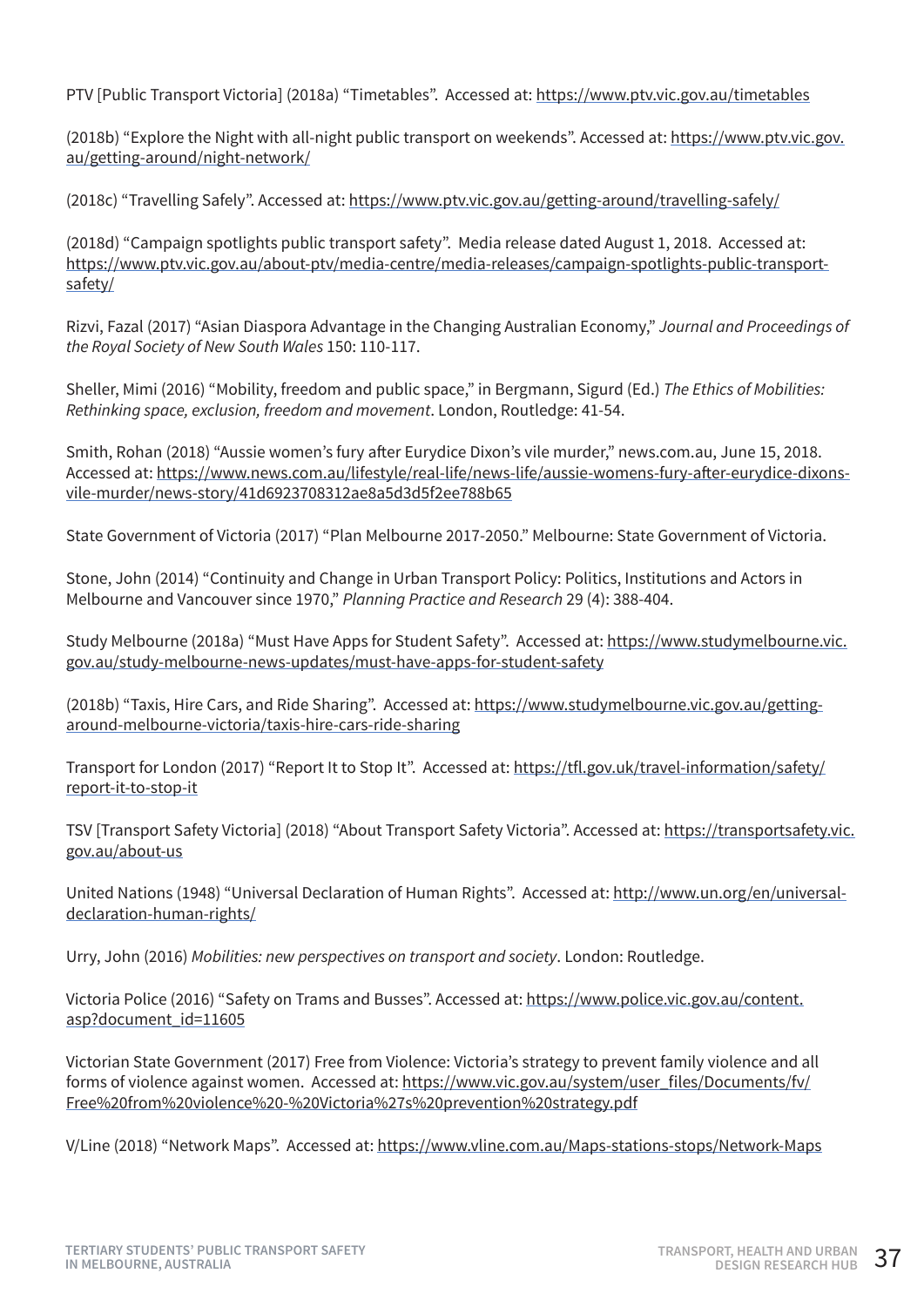Wade, Matt (2015) "Big News: The Indian Media and Student Attacks in Australia," *Cosmopolitan Civil Societies Journal* 7 (3). Downloaded from [http://epress-dev.lib.uts.edu.au/journals/index.php/mcs/article/](http://epress-dev.lib.uts.edu.au/journals/index.php/mcs/article/view/4657/5442) [view/4657/5442](http://epress-dev.lib.uts.edu.au/journals/index.php/mcs/article/view/4657/5442)

Whitzman, Carolyn (2013) "Women's Safety and Everyday Mobility," In Whitzman, Carolyn; Legacy, Crystal; Andrew, Caroline; Klodawsky, Fran; Viswanath, Kalpana (Eds.), *Building Inclusive Cities: Women's Safety and the Right to the City*. London: Earthscan: 35-52.

(2007) *The Handbook of Community Safety, Gender and Violence Prevention*. London: Earthscan.

Yarra Trams (2018a) "Who We Are". Accessed at:<https://yarratrams.com.au/about-us>

(2018b) "Facts & Figures". Accessed at: <https://yarratrams.com.au/facts-figures>

Yigitcanlar, Tan; O'Connor, Kevin and Westerman, Cara (2008) "The Making of Knowledge Cities: Melbourne's Knowledge-Based Urban Development Experience," *Cities* 25 (2): 63-72.